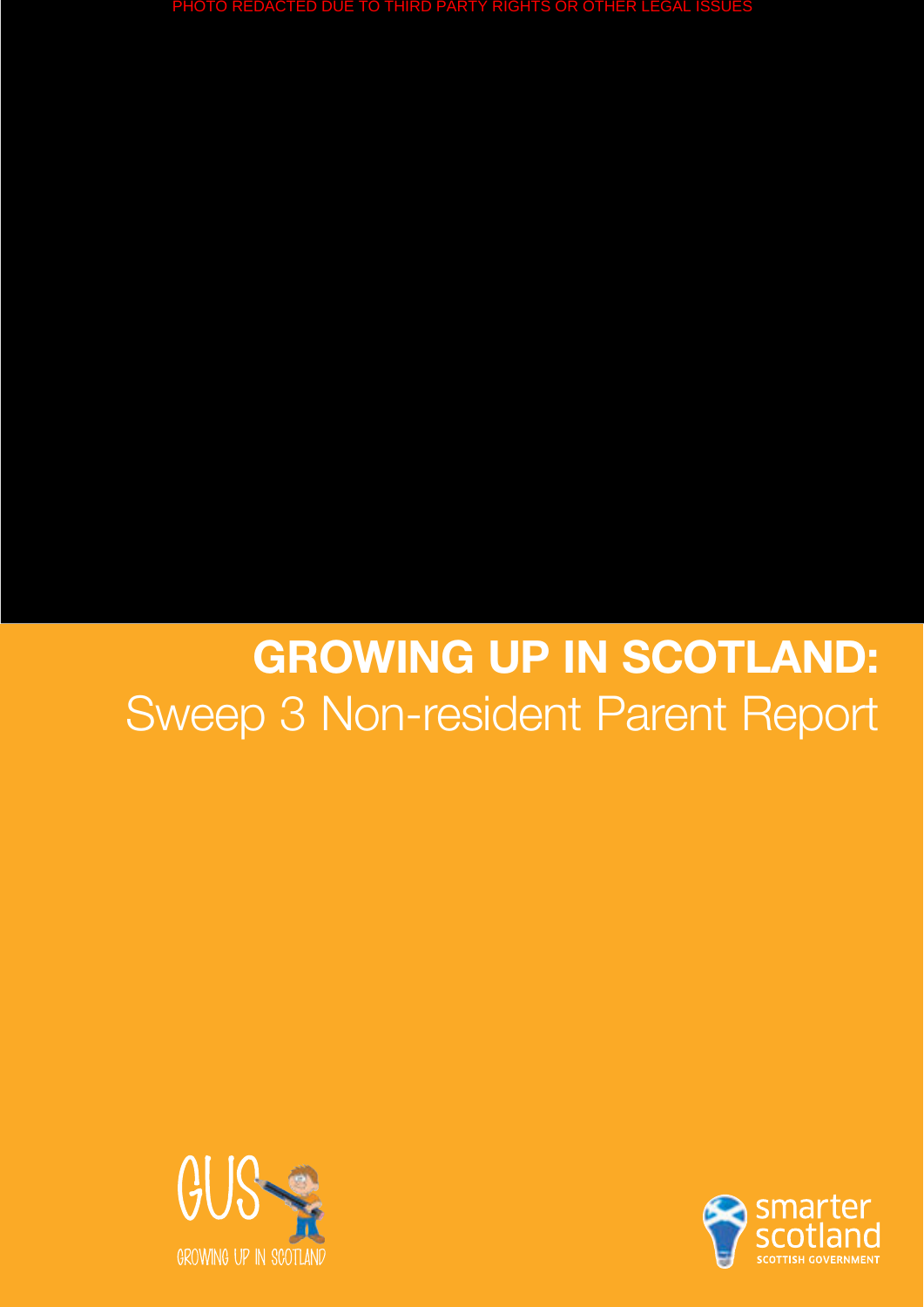# **GROWING UP IN SCOTLAND:** Sweep 3 Non-resident Parent Report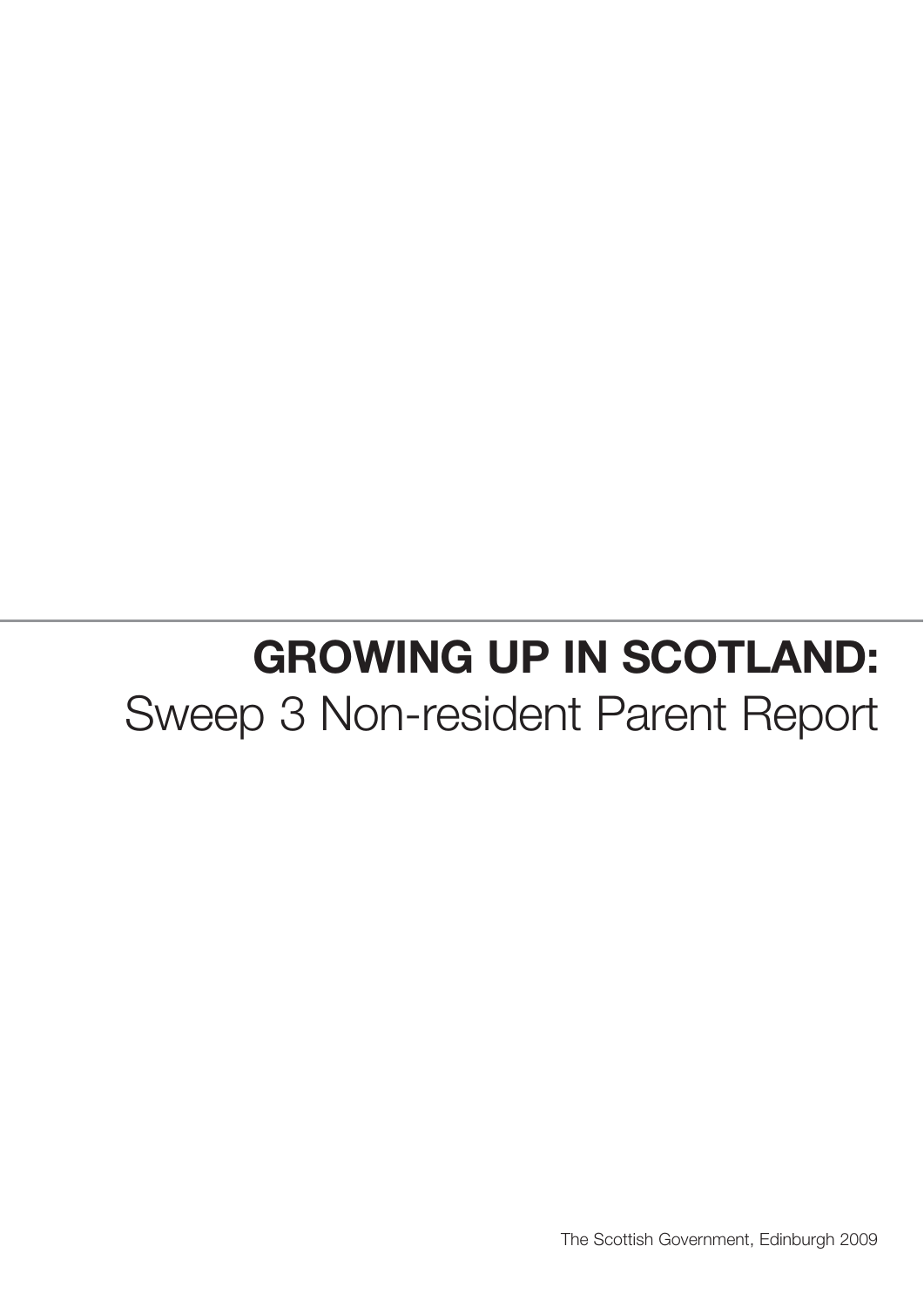© Crown copyright 2009

ISBN: 978-0-7559-1936-9

The Scottish Government St Andrew's House Edinburgh EH1 3DG

Produced for the Scottish Government by RR Donnelley B58502 01/09

Published by the Scottish Government, January 2009

The text pages of this document are printed on recycled paper and are 100% recyclable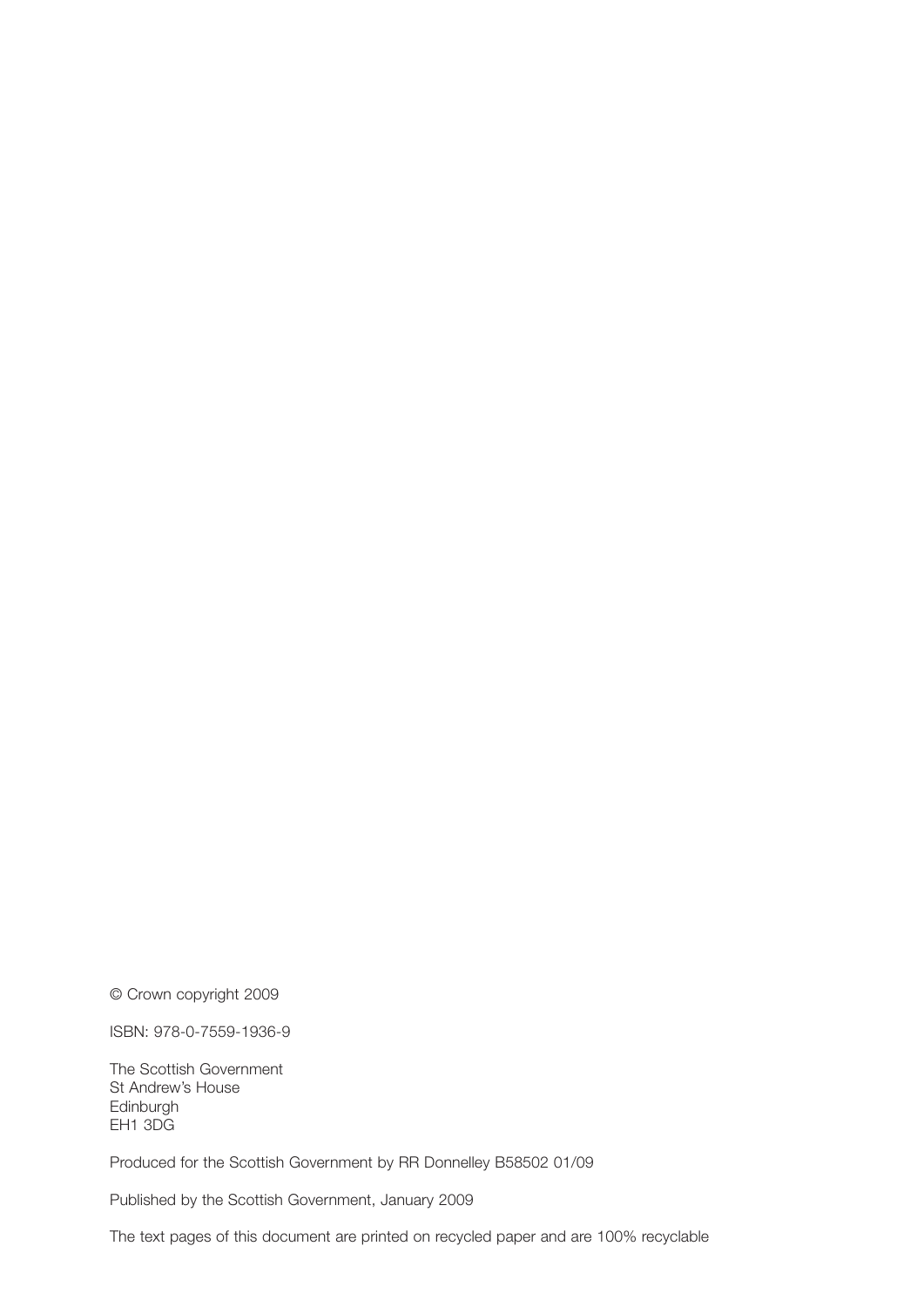## **GROWING UP IN SCOTLAND:** Sweep 3 Non-resident Parent **Report**

Louise Marryat\*, Susan Reid\* and Fran Wasoff^

\*Scottish Centre for Social Research ^Centre for Research on Families and Relationships

Prepared for the Scottish Government: Children, Young People and Social Care Directorate by the Scottish Centre for Social Research

P7022/3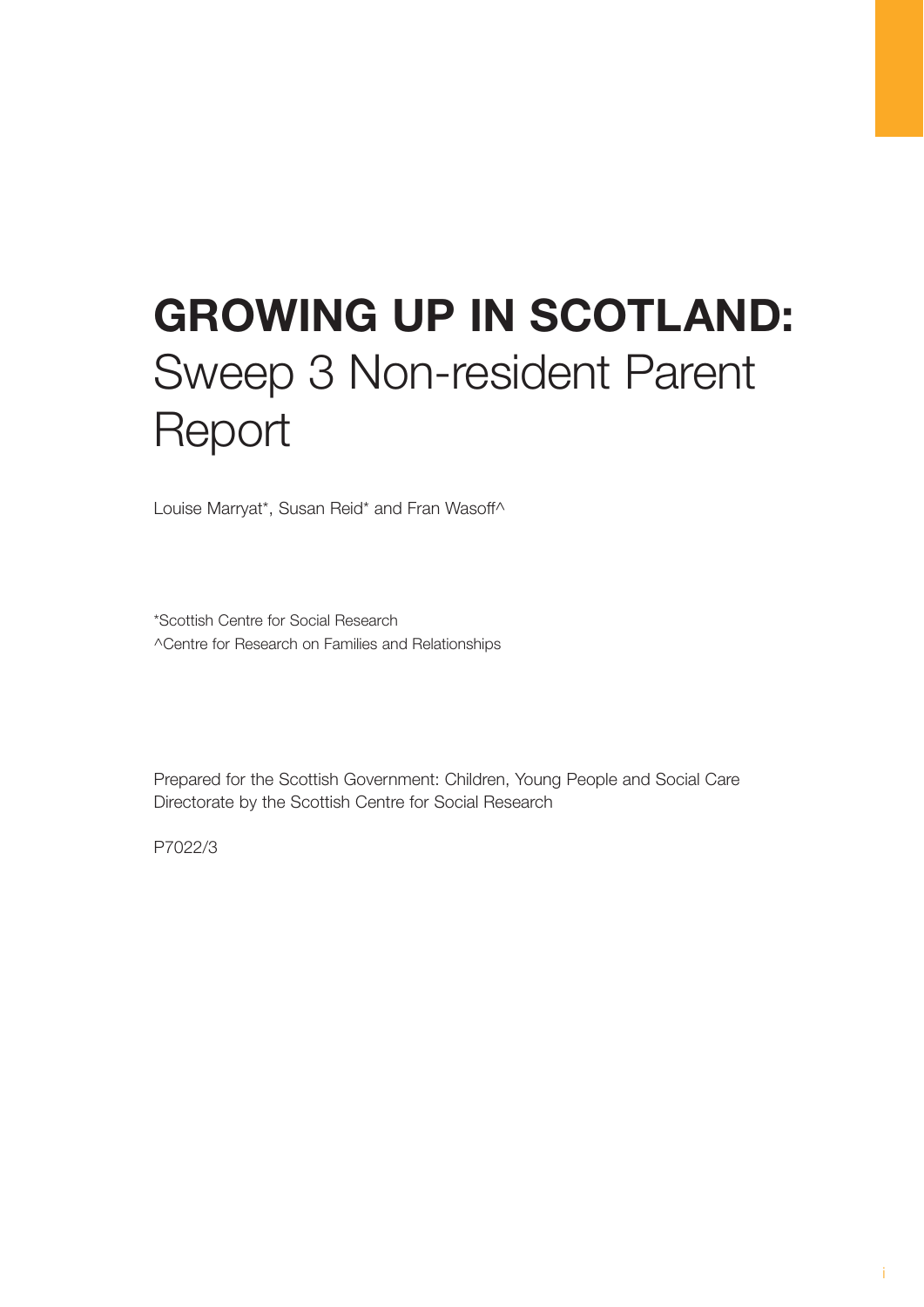### **GROWING UP IN SCOTLAND:**

Sweep 3 Non-resident Parent Report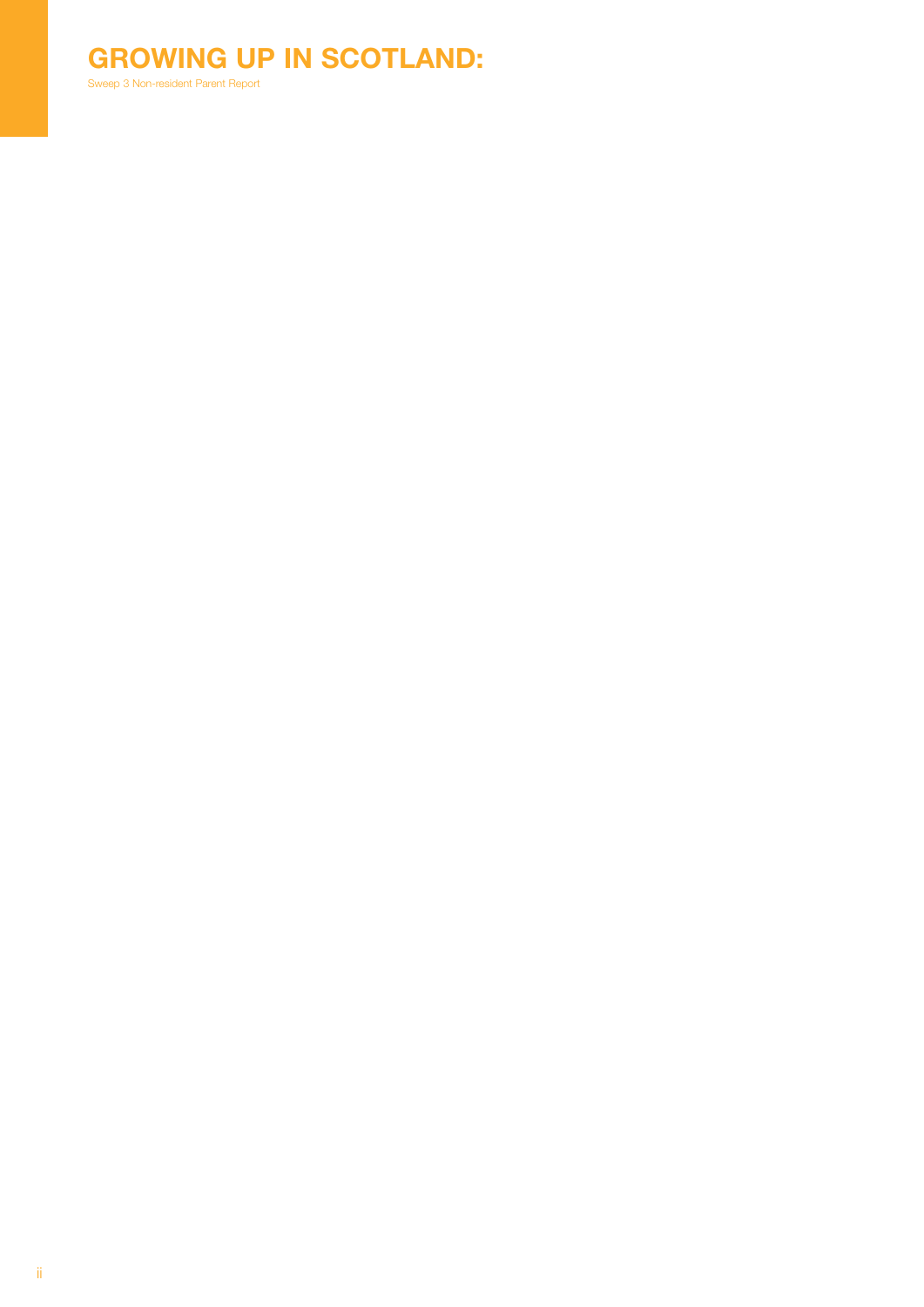## **Contents**

|                |     | <b>EXECUTIVE SUMMARY</b>                                                 | $\mathbf v$    |
|----------------|-----|--------------------------------------------------------------------------|----------------|
| 1              |     | <b>Introduction</b>                                                      | 1              |
| $\overline{2}$ |     | The dynamics of non-resident fatherhood                                  | 5              |
|                | 2.1 | The stability of family situations                                       | 5              |
|                | 2.2 | Lone parents but not alone?                                              | 6              |
|                | 2.3 | The economic impact of non-resident fatherhood and re-partnering         | $\overline{7}$ |
| 3              |     | <b>Patterns of contact</b>                                               | 11             |
|                | 3.1 | Whether the child has any contact with the non-resident father           | 11             |
|                | 3.2 | Frequency of child's face-to-face contact with non-resident father       | 14             |
|                | 3.3 | Frequency of child staying overnight with non-resident father            | 19             |
|                | 3.4 | Phone, text, email or letter contact                                     | 20             |
|                | 3.5 | Frequency of outings with child                                          | 22             |
|                | 3.6 | Frequency of buying toys, clothing or equipment                          | 23             |
|                | 3.7 | Changes in patterns of contact over time                                 | 25             |
| 4              |     | Negotiating contact, decision making, and managing conflict over contact | 27             |
|                | 4.1 | <b>Parental conflict</b>                                                 | 27             |
|                | 4.2 | How arrangements were made                                               | 29             |
|                | 4.3 | Non-resident parent's involvement in decisions                           | 32             |
| 5              |     | <b>Conclusion</b>                                                        | 37             |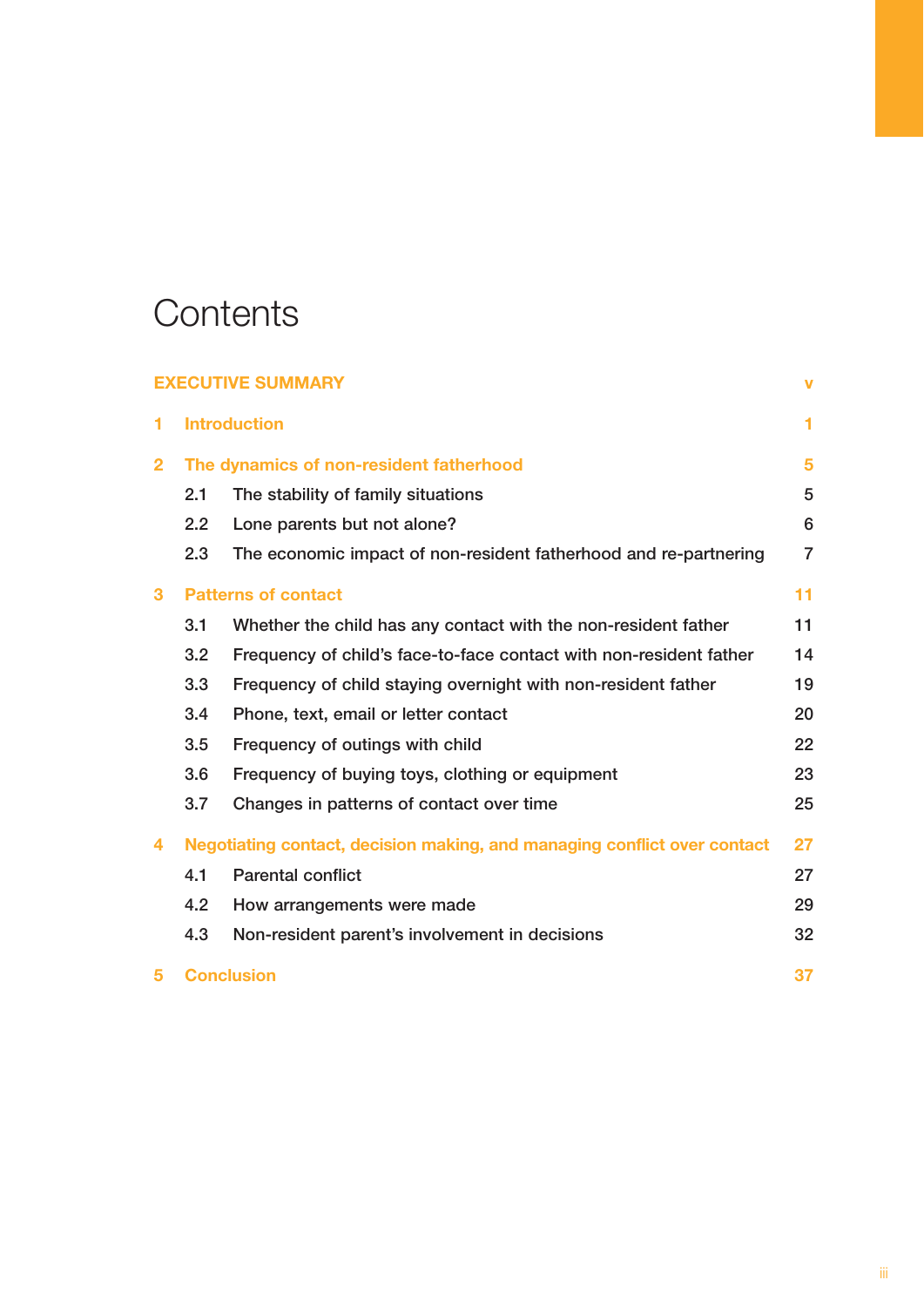### **GROWING UP IN SCOTLAND:**

Sweep 3 Non-resident Parent Report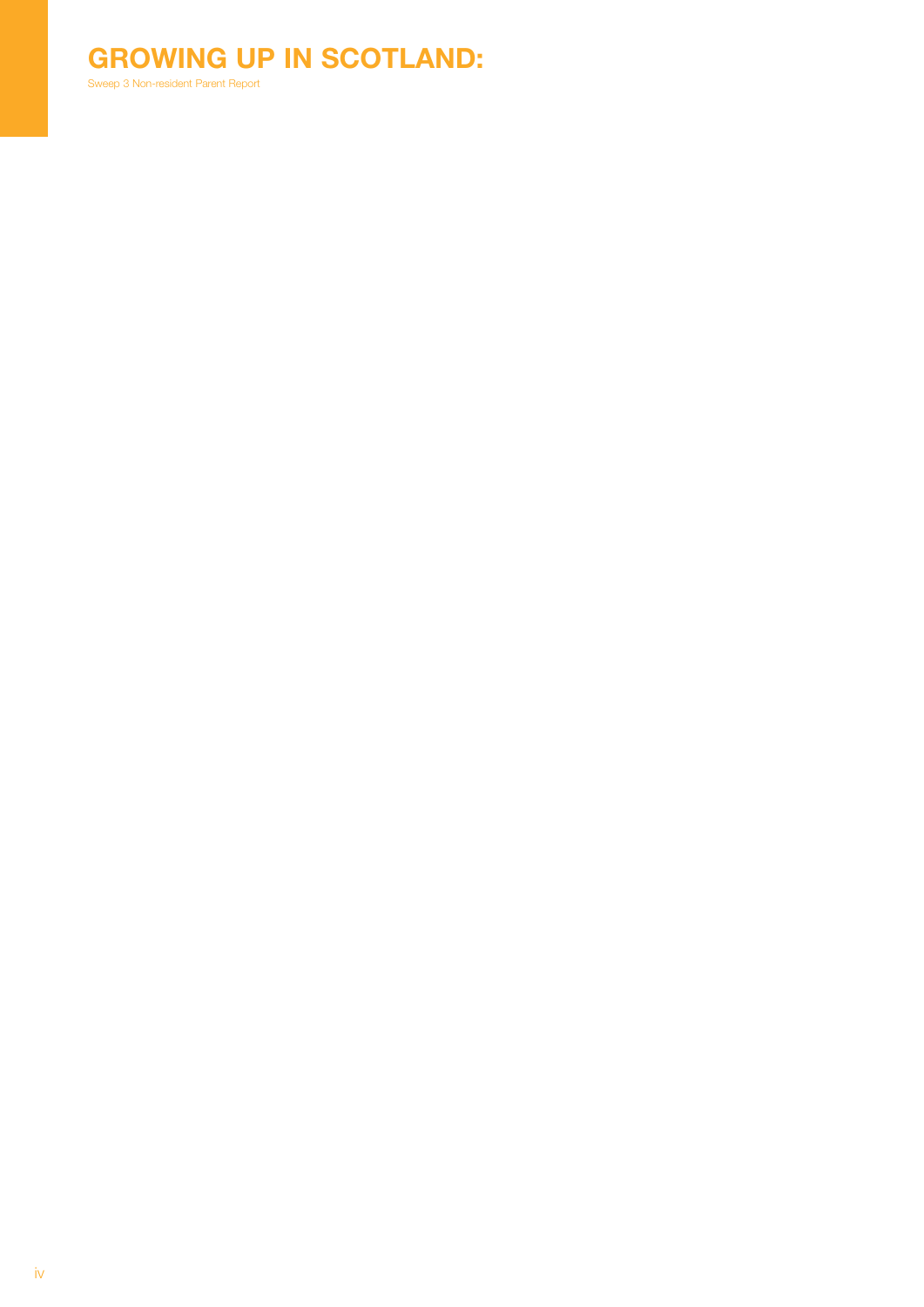#### *Introduction*

This report uses data from the *Growing Up in Scotland* study (GUS) to explore the prevalence of, and many issues related to, non-resident parenthood in Scotland specifically in relation to young and very young children. Findings in this report are based on data from interviews with the cohort child's main carer across the first three years of GUS.

*Growing Up in Scotland* does not ascertain the views and experiences of non-resident fathers, which, although of interest, would require a separate study involving a different research design. However, the GUS sample is a particularly rich resource, and, as a population sample, differs from many child contact studies whose samples are drawn from court records, lawyers caseloads, from clients of family support organisations, or clinical samples, which, due to the nature of the sample, may not be representative of all families negotiating contact with a non-resident parent.

#### *The dynamics of non-resident fatherhood*

- The overall proportions of children with a non-resident father have remained steady at 21% (birth cohort) and around 26% (child cohort) between sweeps 1 and 3 of GUS.
- For the majority of children, family situations have been relatively stable since birth; just 11% (birth cohort) and 17% (child cohort) had experienced their father leaving or entering the household since birth.
- This was also the case, though to a lesser extent, for children with a non-resident father; 77% having not lived with their father since the study began and 66% having not lived with them since birth (birth cohort).
- 29% (birth cohort) and 34% (child cohort) of children with a non-resident parent at sweep 3, lived with either a step-parent or a relative in addition to their mothers, with 9% and 17%, respectively, living with a step-parent.
- Step-families' household incomes, though higher than that of lone parent families, were lower on average than couple families consisting of both natural parents; 68% of lone parent families were in the lowest income group, in contrast to 36% of stepfamilies and 13% of couple families containing two natural parents.
- For children whose fathers had left the household and who had previously had at least one parent in full-time employment, only 30% remained in that position, with almost half of this group now living in a household with no parent in employment (birth cohort).
- And again, although lone parent families who re-partner fare far better than lone parent families in terms of having at least one adult in either full or part-time employment, they are still more likely to have no parent in employment than those in couple families containing both natural parents.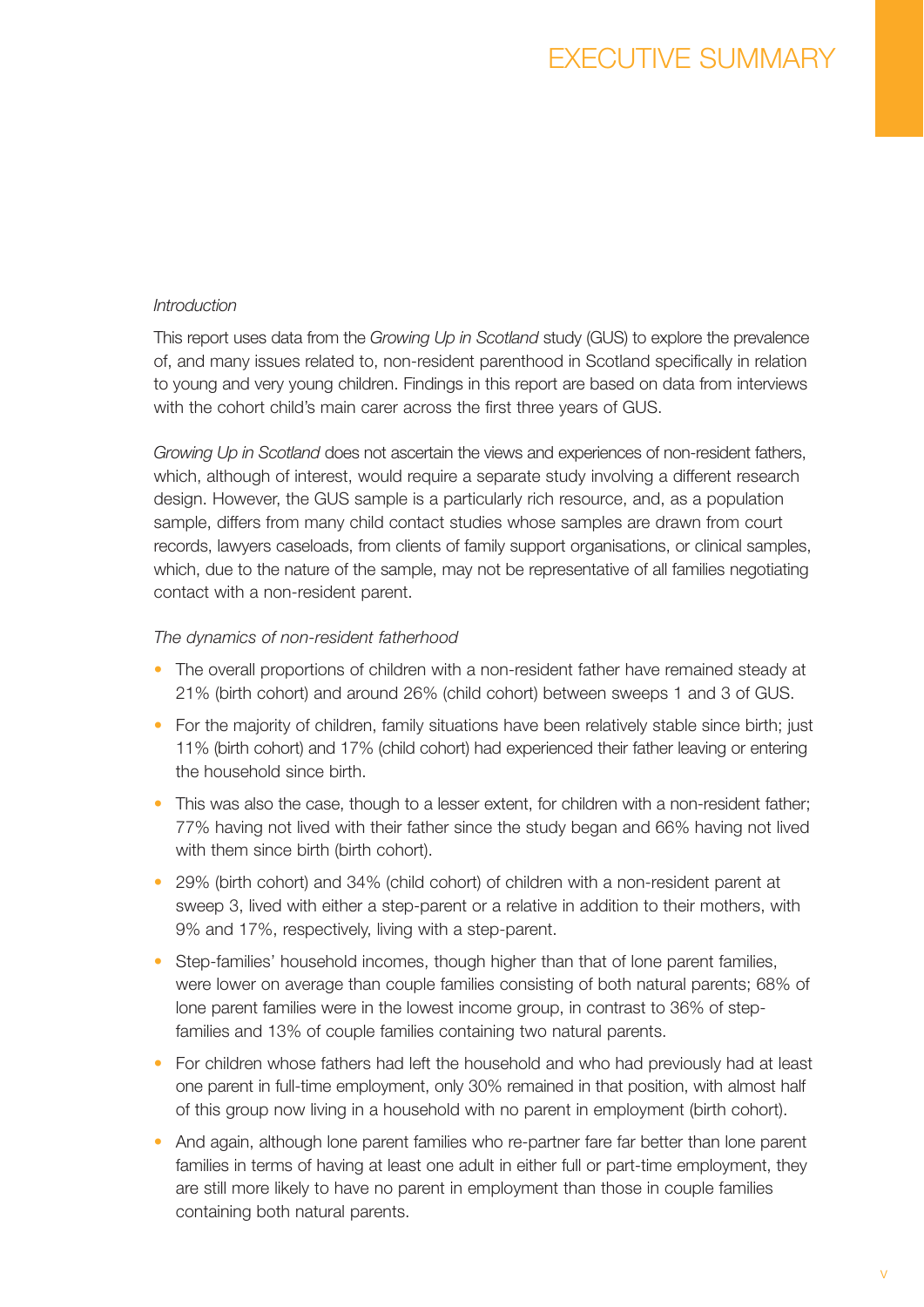Sweep 3 Non-resident Parent Report

#### *Patterns of contact*

- 65% of non-resident fathers in the birth cohort and 67% in the child cohort have contact with their child at sweep 3, however, this leaves a significant minority who do not have any contact with their non-resident father (35% and 33%, respectively).
- Over three-quarters of children in both cohorts, who have contact, have face-to-face contact with their non-resident father at least once a week and over 90% (both cohorts) of those with contact, see their non-resident father at least once a month.
- Non-resident fathers were less likely to have some form of contact with their child, and have less frequent face-to-face contact, if the mother had repartnered compared to those who are lone parents. If the mother had repartnered only 44% of non-resident fathers have contact with their child, compared with 67% in lone parent families (birth cohort) and 51% compared with 70% in the child cohort.
- Non-resident fathers are more likely to have contact if the mother perceived that the father had been happy about the pregnancy (for both birth and child cohorts) compared with those who perceived him to be unhappy. Children with siblings had more frequent face-to-face contact with their non-resident father than those with no siblings (for both birth and child cohorts).
- Non-resident fathers who pay maintenance are more likely to see their child, and have them to stay overnight at least once a week, compared to those who do not. However, the differences in the proportions having weekly contact between those who do or don't pay maintenance are not great; 84% compared to 75% (birth cohort). However, in relation to staying overnight, there is a much greater difference between those who pay maintenance and those who do not, 40% compared with 27% of children staying overnight at least once a week (birth cohort).
- The child is more likely to stay overnight frequently with the non-resident father the younger the mother was at the birth of the child and if the father has been resident at some point in the past.
- Two-thirds of non-resident fathers who see their child at least once a week, at sweep 3, also contact them weekly by either phone, text, email or letter. However, a third of non-resident fathers, in the birth cohort, who see their child less often than once a month, contact them by phone, text, email or letter at least once a week.
- It is more likely that a non-resident father would take a child on an outing than have contact by phone, text, email or letter. 32% of non-resident fathers (birth cohort) never contact their child by phone, text, email or letter compared with 21% who never take their child on an outing.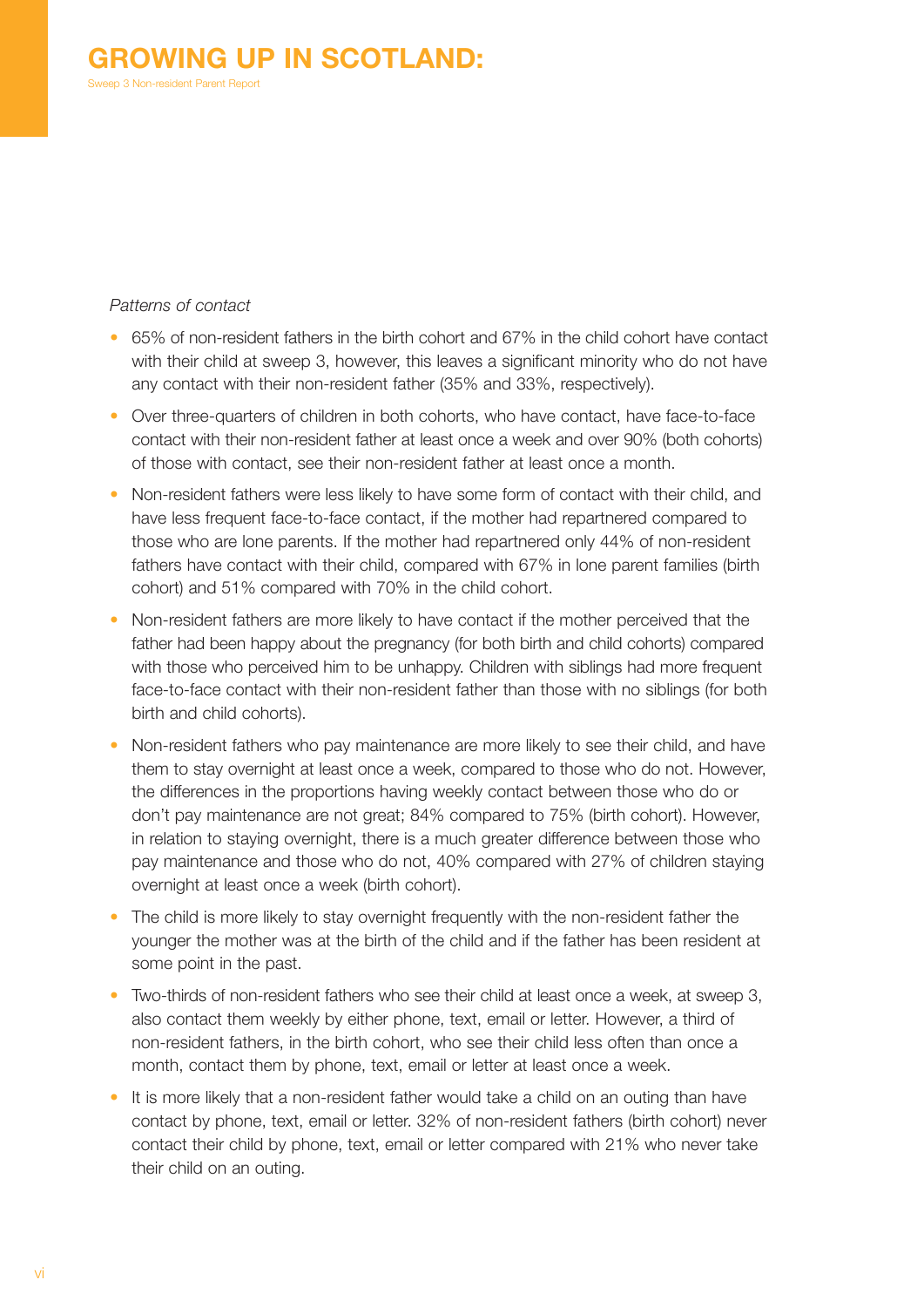### EXECUTIVE SUMMARY

#### *Negotiating contact, decision making, and managing conflict over contact*

- Socio-demographic factors did not appear to have any influence on conflict between the resident and non-resident parent, with the exception of employment status; those with no-one in the child's household in employment had a higher conflict score than those in households with at least one parent working part-time or full-time.
- Higher conflict parents also showed other negative parenting characteristics. For example, parents who had a higher conflict score were less likely than those with a lower score to have reported the non-resident parent being 'very interested' in the child at sweep one.
- Higher conflict parents were less likely to report the non-resident parent making a regular financial contribution to the child's maintenance at sweep one.
- Interestingly, whether the non-resident parent was in contact at all at sweep 1, and if so, the frequency of that contact, was not significantly related to level of conflict.
- The majority of families had made arrangements for contact informally between the two parents, with just 5% going through the courts. There was a strong relationship between the non-resident parent's lack of interest in the child and the increased likelihood of going to court.
- As may be expected, respondents who had been to court over contact arrangements were far more likely to report having a bad or very bad relationship with the other parent, particularly in the birth cohort.
- For most families, contact arrangements held a large degree of stability over time and for over three-quarters in each cohort arrangements had always been the same.
- 31% of respondents (birth cohort) and 26% (child cohort) said that they always or almost always asked for the non-resident father's views when making major decisions about the child.
- Socio-economic status of the resident parent did not affect the amount of involvement the non-resident parent had in decision making. However, the amount of face-to-face contact the non-resident parent had with the child, frequency of overnight stays, and whether the non-resident parent paid maintenance were all significantly associated with involvement in decision-making.
- Non-resident parents had most influence in the areas of health, education and schooling, and discipline, with less influence in the more routine aspects of life, such as the food the child eats and childcare.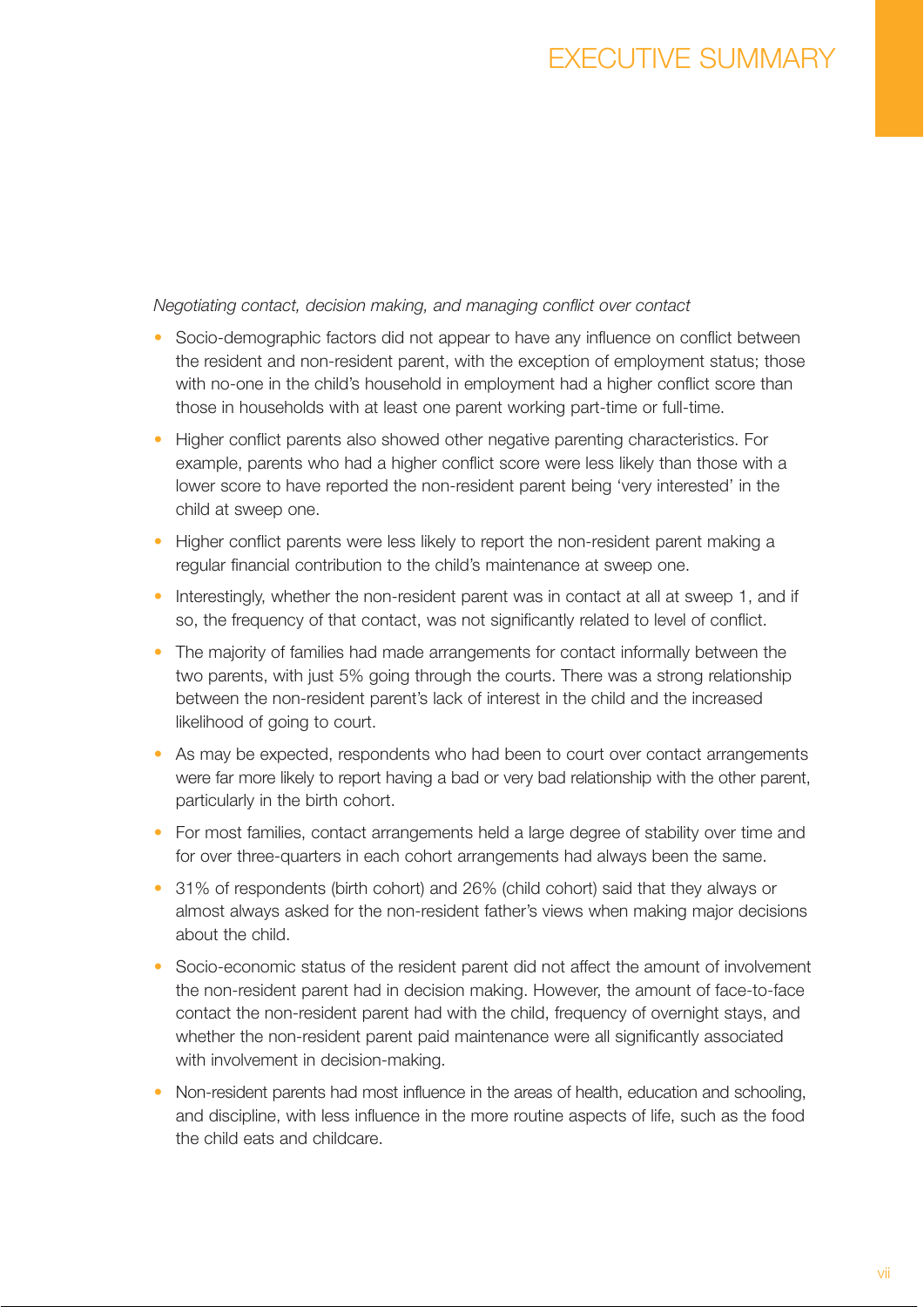PHOTO REDACTED DUE TO THIRD PARTY RIGHTS OR OTHER LEGAL ISSUES

chapter<br>INTRODUCTION **Chapter**<br>INTRODUCTION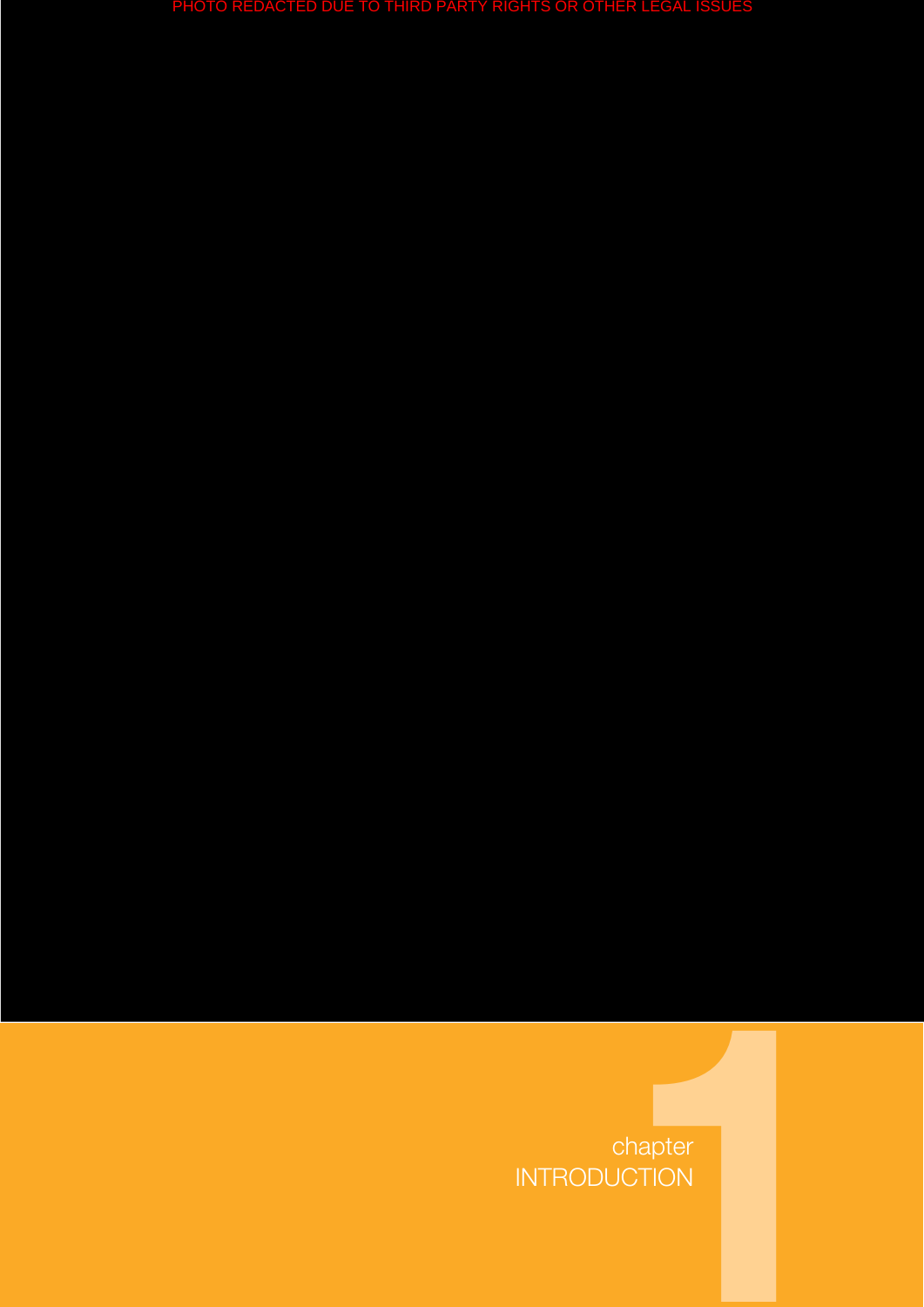

The extent of non-resident fatherhood in Scotland is substantial. In the 2001 Census, 25% of children were living in lone parent families; and an additional number (estimated at about 1 in 8 children) were living in step-families (Morrison *et al*., 2004), suggesting that at a given time, up to one-third of children are not living with their biological fathers. The proportion of children who will have a non-resident father at some point over the course of their childhoods will be even greater.

Unmarried fatherhood is not coterminous with non-resident fatherhood, since many unmarried fathers live with their children and some married fathers do not. Nevertheless the growth in both demonstrates that the traditional role of father, married to and living with the mother of his child, while still the most common, is not the only model for fatherhood. Recent legislation has recognised these changing patterns of fatherhood. The Family Law (Scotland) Act 2006 has given unmarried fathers who co-register the birth of children on or after 4th May 2006 automatic parental responsibilities and rights. During the passage of that legislation, it became clear that issues surrounding child contact and non-resident parenthood were important and sensitive. Non-legislative measures were brought in at the same time. For example, a *Parenting Agreement for Scotland* was developed by the Scottish Government together with family support organisations. It is an information and advice pack to help parents who are separating to focus on their child's interests and to agree future arrangements.

This report uses data from the *Growing Up in Scotland* study (GUS) to explore the prevalence of, and many issues related to, non-resident parenthood in Scotland specifically in relation to young and very young children. GUS is a nationally representative longitudinal child cohort study funded by the Scottish Government. The study, which was launched in 2005, is following two cohorts of differently aged children through their early lives and beyond. Findings in this report are based on data from interviews with the cohort child's main carer across the first three years of GUS. Although this report uses data from across the three sweeps, most of the detail on contact is taken from sweep 3, at which point data is available on 4193 children in the birth cohort (who were aged about 2 years and 10 months at the time of the interview) and 2332 children in the child cohort (who were aged about 4 years and 10 months at the time of the interview). Interviews for sweeps 1 to 3 were carried out between April 2005 and May 2008.1 GUS does not ascertain the views and experiences of non-resident fathers, which, although of interest, would require a separate study involving a different research design. However, the GUS sample is a particularly rich resource, and, as a population sample, differs from many child contact studies whose samples are drawn from court records, lawyers caseloads, from clients of family support organisations, or clinical samples, which, due to the nature of the sample, may not be representative of all families negotiating contact with a non-resident parent.

<sup>1</sup> For more information about the study design and methodology please visit the website at: www.growingupinscotland.org.uk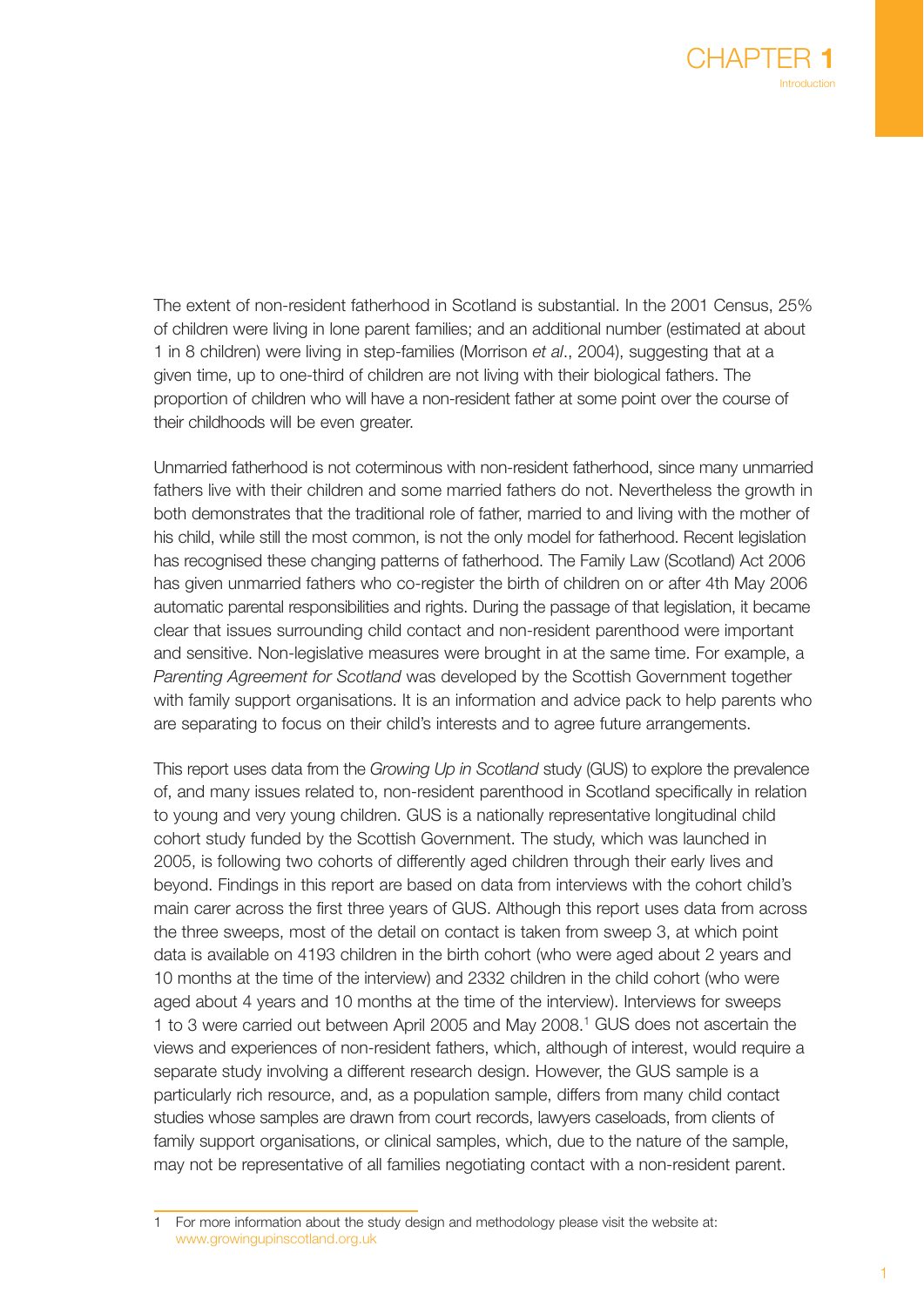Sweep 3 Non-resident Parent Report

GUS provides a unique opportunity to improve our understanding of the lives of young children and their families where a child lives apart from one of their parents. It allows us to examine the extent of non-resident parenthood in the early years, how much non-resident parenthood is associated with family transitions, what relationships and patterns of contact young children have with their non-resident fathers, how these change over time and how parents negotiate contact and deal with any conflicts that may arise. Following children over a long period of time will enable exploration of how contact, and the relationship, with a child's non-resident parent in the early years of a child's life impacts on later educational, developmental and health outcomes.

This report is divided into three sections that address the following broad questions:

- 1. What is the nature and extent of non-resident fatherhood and household change in young children's lives? In particular, what are the movements of fathers both out of, and back into, the child's household? How are these dynamics associated with other family and household characteristics and change, such as new parental partnerships, changes in household incomes and the employment status of household members?
- 2. What patterns of contact do children have with their non-resident parent? How do these differ across cohorts and change over time?
- 3. How do resident and non-resident parents make contact arrangements, negotiate decisions, and manage any conflict?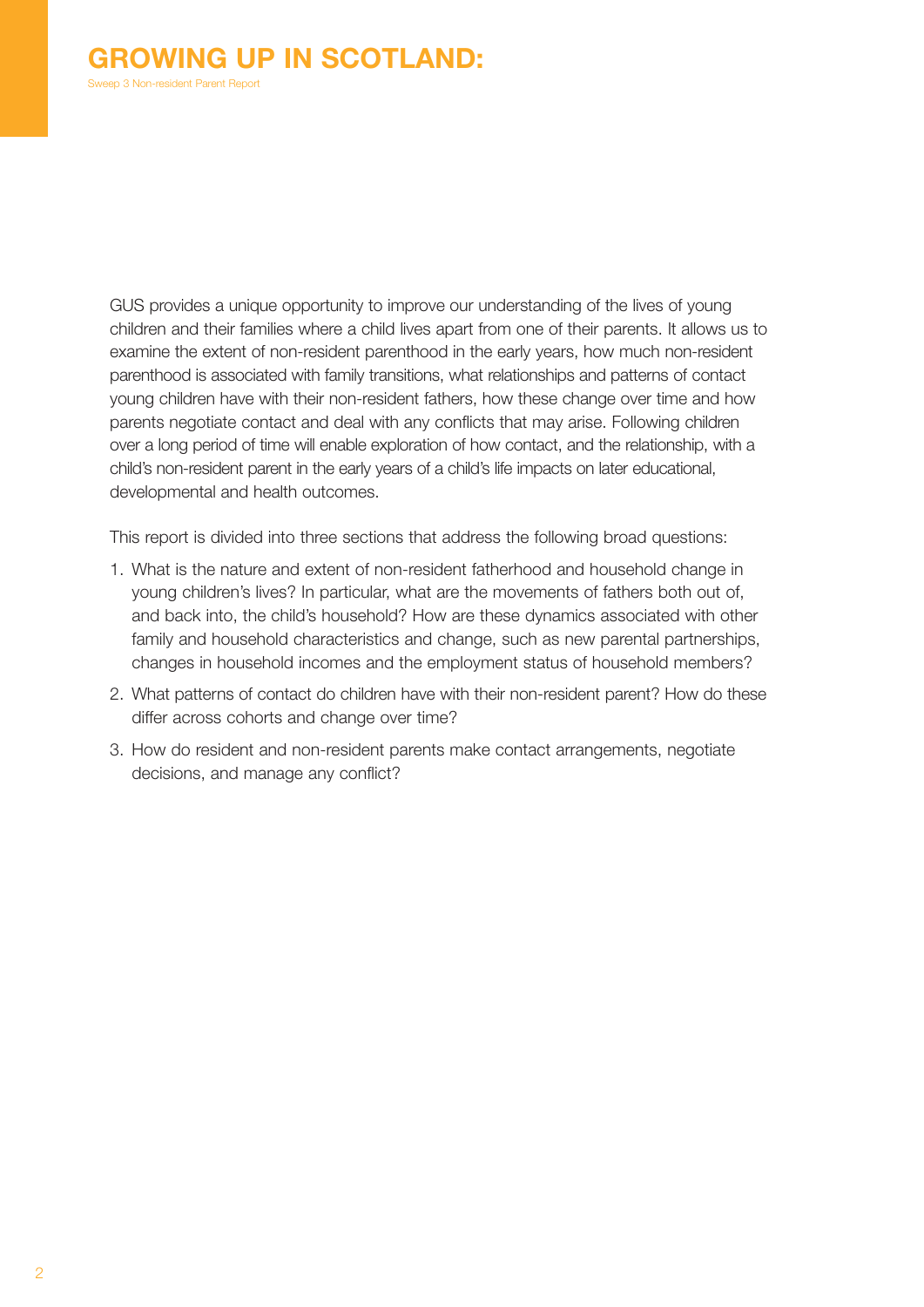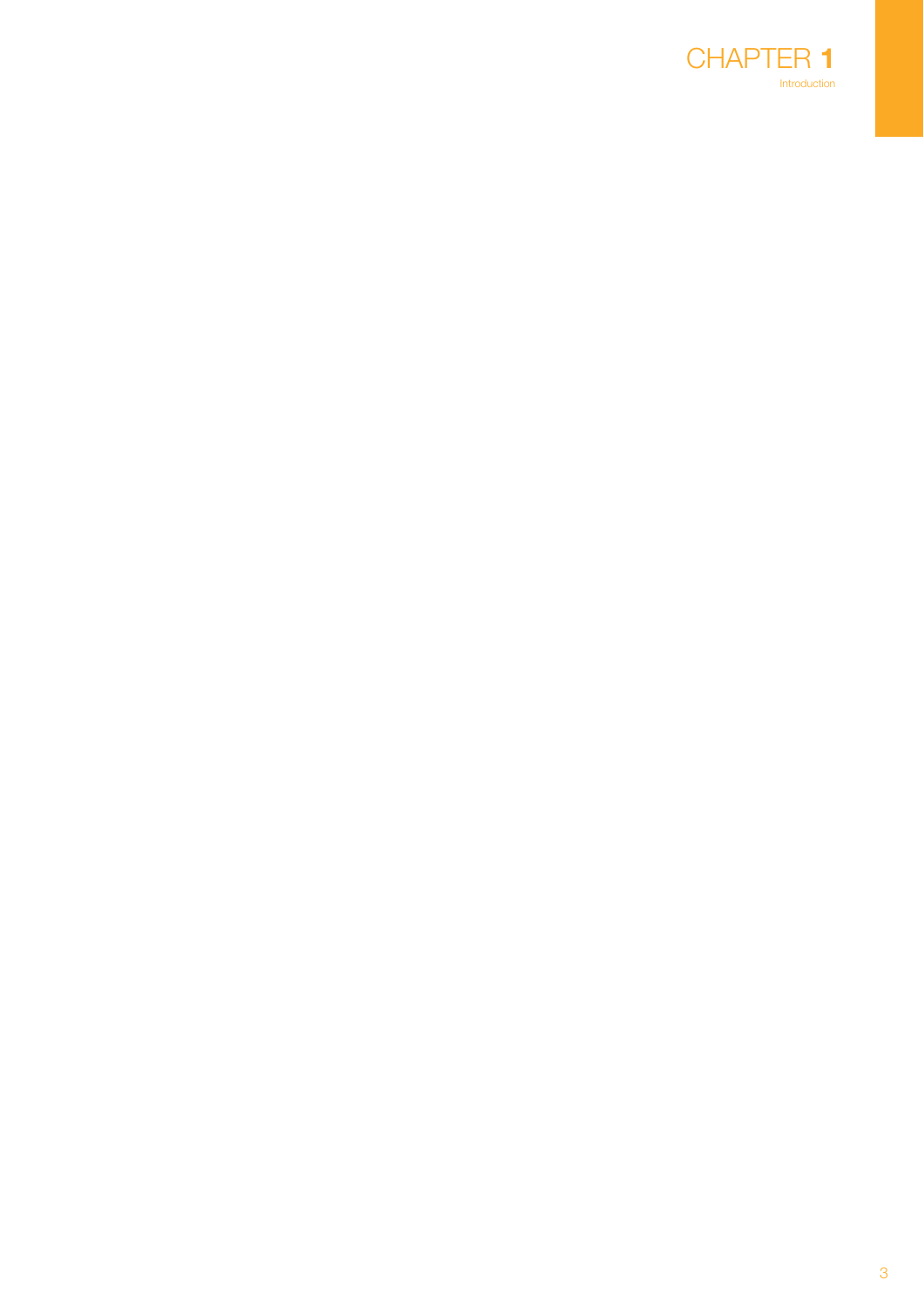PHOTO REDACTED DUE TO THIRD PARTY RIGHTS OR OTHER LEGAL ISSUES

chapter THE DYNAMICS OF NON-RESIDENT FATHERHOOD **2**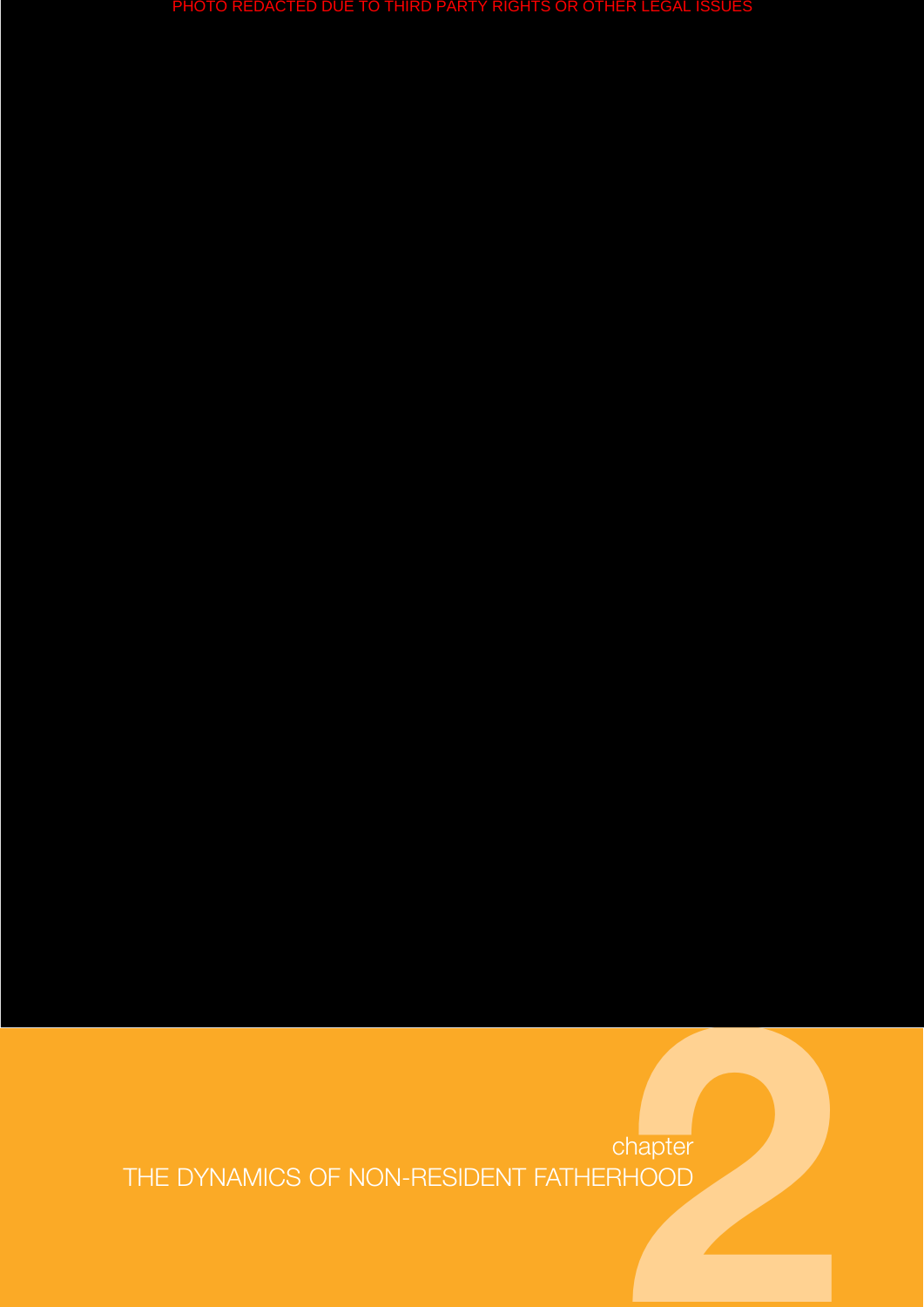#### **2.1 The stability of family situations**

The proportions of children who have a non-resident parent have remained broadly similar across the three sweeps. In the birth cohort the proportion having a non-resident father has remained steady at 21%, while in the child cohort this was higher at around 26%. Taking all three sweeps together, about one-quarter of the children had a non-resident parent for at least one of these sweeps. As would be expected, the number of children with a non-resident mother is very small, at less than 1% in the birth cohort and around 1% in the child cohort at all three sweeps.

Fairly stable family situations could also be seen when data was viewed on an individual basis over the period considered. Seventy-five percent of the whole birth cohort and 72% of the child cohort had their natural father in the household at all three sweeps, while 14% and 11%, respectively, had never lived with their natural father. That left just 11% of the birth cohort and 17% of the child cohort having experienced some change in their situation since birth, that is, either their father left or rejoined the household during that time. Indeed, since the study started the reported rate of parental separation in each cohort is about 2% to 3% per year.

When we explore just those households with a non-resident father at sweep 3, we see that most of the children had never lived with their father. Of this group, 77% in the birth cohort and 84% in the child cohort, had not lived with their father since the study began, including 66% and 43% respectively who had never lived with their father. This shows that non-resident fatherhood does not necessarily imply any family transition *per se* since this maybe the arrangement the child has always had. A small number (2%) of children had a non-resident father who was not present in the household at sweeps 1 and 3, but who had joined the household for sweep 2 only, demonstrating the fluidity of some fathers' movements both into and out of the household (see Figure 2 A). Furthermore, of those children who had a resident father at sweep 3, 4% in the child cohort, and 5% in the birth cohort, had a father who had been absent from the household at some point since their birth.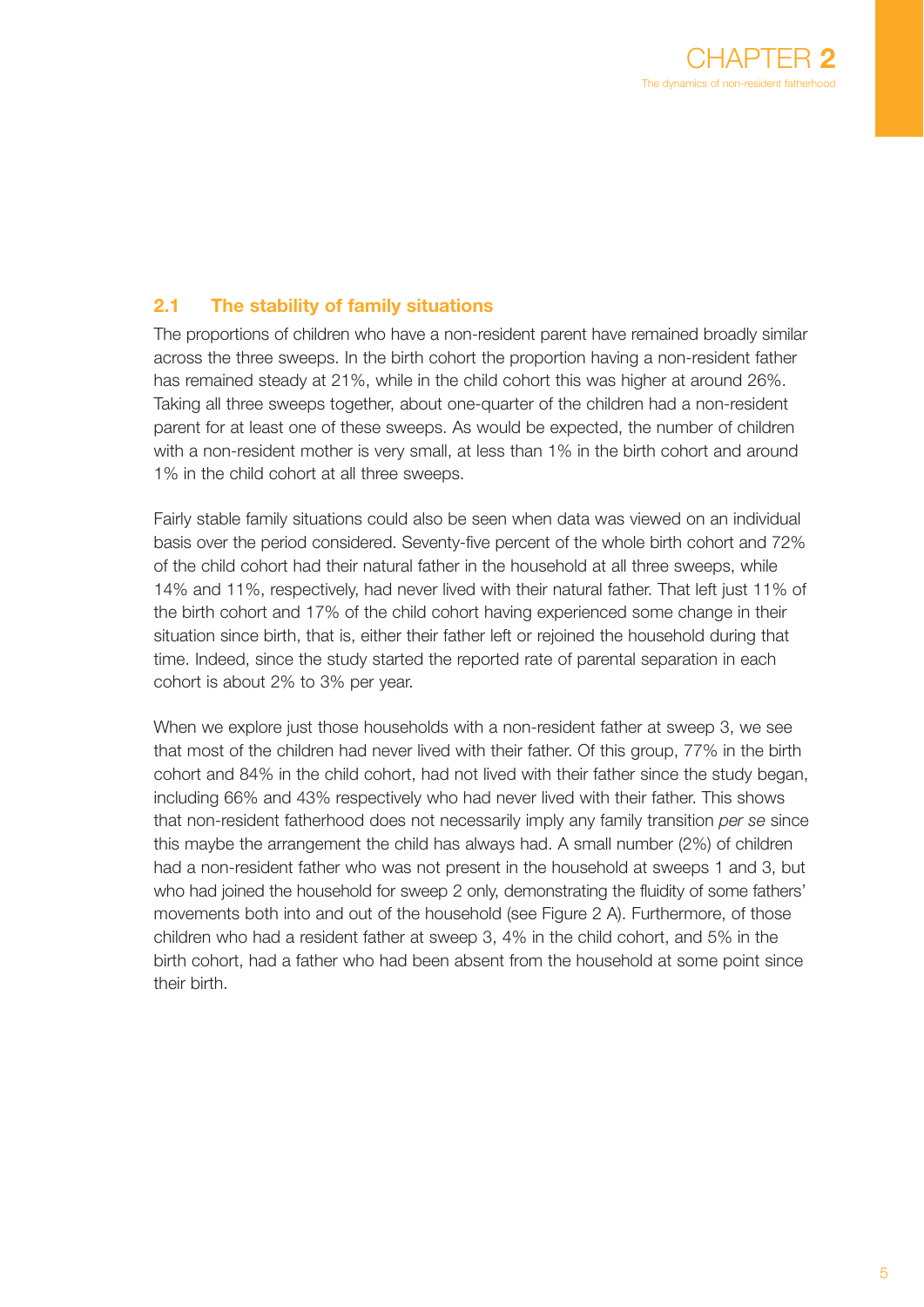



Bases: All children with a non-resident father at sweep 3; Weighted – 823, unweighted – 626

#### **2.2 Lone parents but not alone?**

For some children with a non-resident father at sweep 3, a transition in family structure took place in a move from a lone parent family to a step family, as Table 2.1 demonstrates. Indeed, 9% of former lone mothers in the birth cohort and 17% in the child cohort had re-partnered between sweeps 1 and 3, and thus now formed couple households with someone other than the child's natural father. In addition, at sweep 3, more than one in ten children who had a non-resident father had a grandparent living in the household, with 7% in the birth cohort and 6% in the child cohort living with another adult extended-family member. Therefore, although these children were not living with their natural father, many had a considerable amount of other adult family support in their home. Twenty-nine percent of children in the birth cohort and 34% of those in the child cohort with a non-resident parent lived with either a step-parent or a relative in addition to their mothers.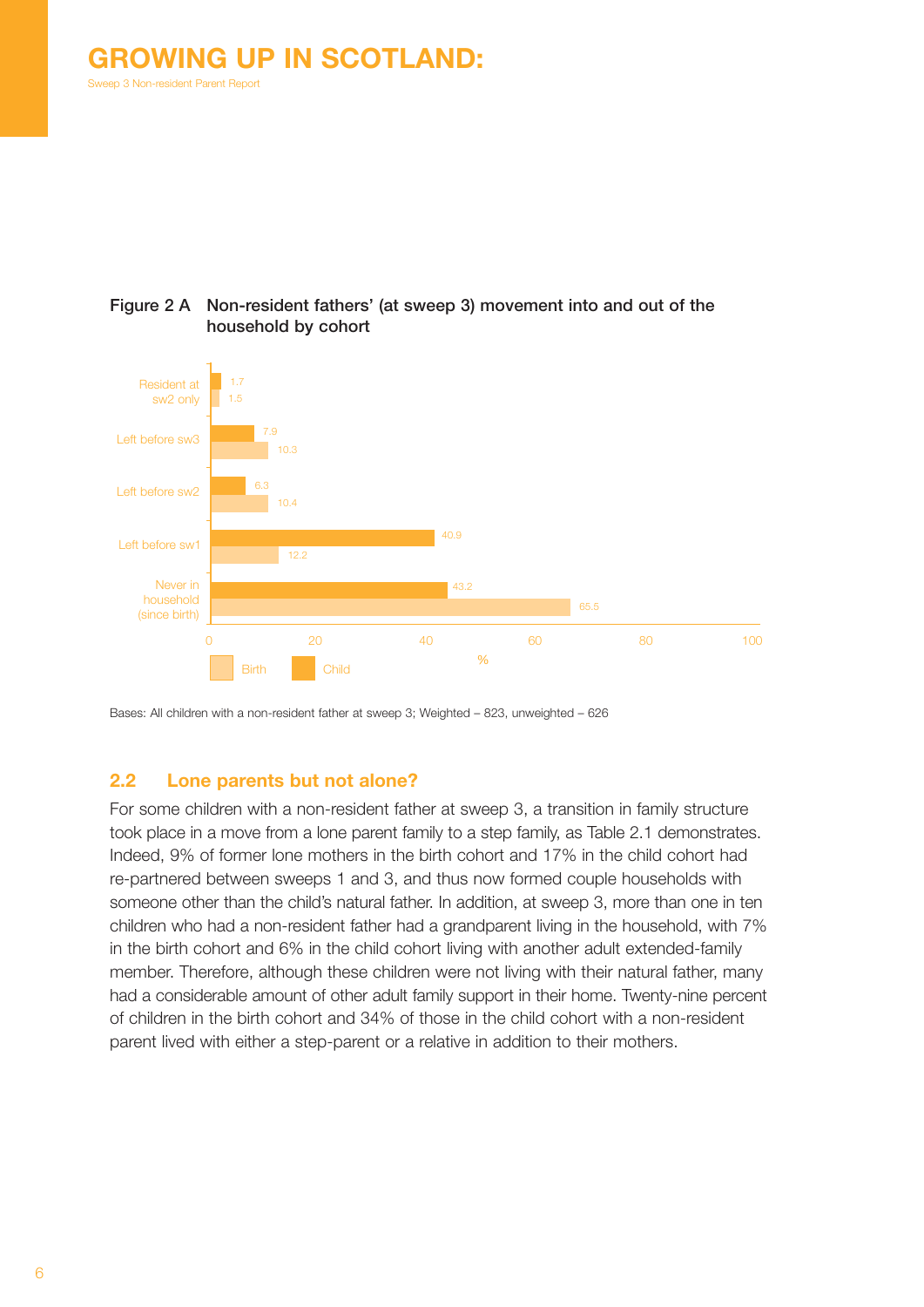

#### **Table 2.1 Other adults present in the household at sweep 3 where there is a non-resident father by cohort**

|                                                          | % of children |                     |
|----------------------------------------------------------|---------------|---------------------|
| Adults other than the mother in the household            | <b>Birth</b>  | <b>Child</b>        |
| No-one else<br>A new partner<br>Grandparent<br>Other kin | 70<br>9<br>14 | 66<br>17<br>11<br>6 |
| <b>Bases</b><br>Weighted<br>Unweighted                   | 892<br>728    | 607<br>504          |

#### **2.3 The economic impact of non-resident fatherhood and re-partnering**

Non-resident fatherhood is associated with lower household incomes. Indeed, the risk of being in a lone parent family at some point increases as income decreases. In addition to this, the data indicate that step-families' household incomes, though higher than that of lone parent families, were lower on average than couple families consisting of both natural parents. Figure 2 B indicates that although the proportion of couple households where the mother had re-partnered falling into the lowest income group in the birth cohort were much lower than the proportion of lone parent households in the same group (36% in contrast to 68% of lone parent households), it was still considerably higher than the proportion of households with two natural parents in this group. Similar patterns could be seen in the child cohort. This shows the association between lone parenthood with low household income, which, on average, is only partially recovered by repartnering.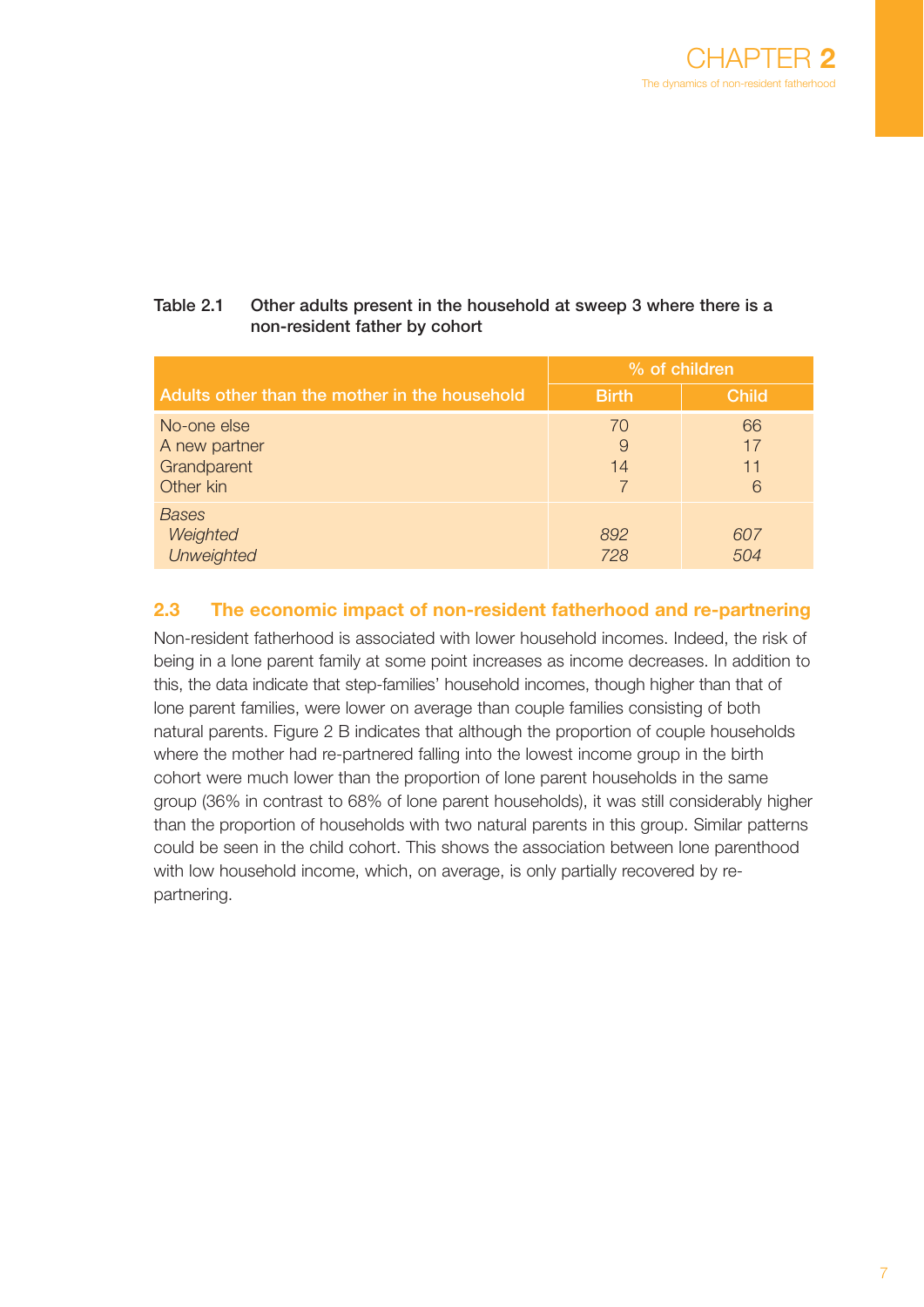

**Figure 2 B Household equivalised income at sweep 3 by family type (birth cohort)**

Alongside a fall in income when a parent left the household, were the associated changes in employment status. Looking specifically at those children whose fathers' had left since sweep 1 in the birth cohort, for those who had previously had at least one parent in full-time employment, only 30% remained in that position, with almost half of this group now living in a household with no parent in employment (Figure 2 C). The least change, perhaps unsurprisingly, was for those households where both parents had previously been

unemployed, and where the resident parent remained unemployed in 91% of cases.







Base: Households where father had left since sweep 1 in the birth cohort: Weighted – 185, unweighted – 177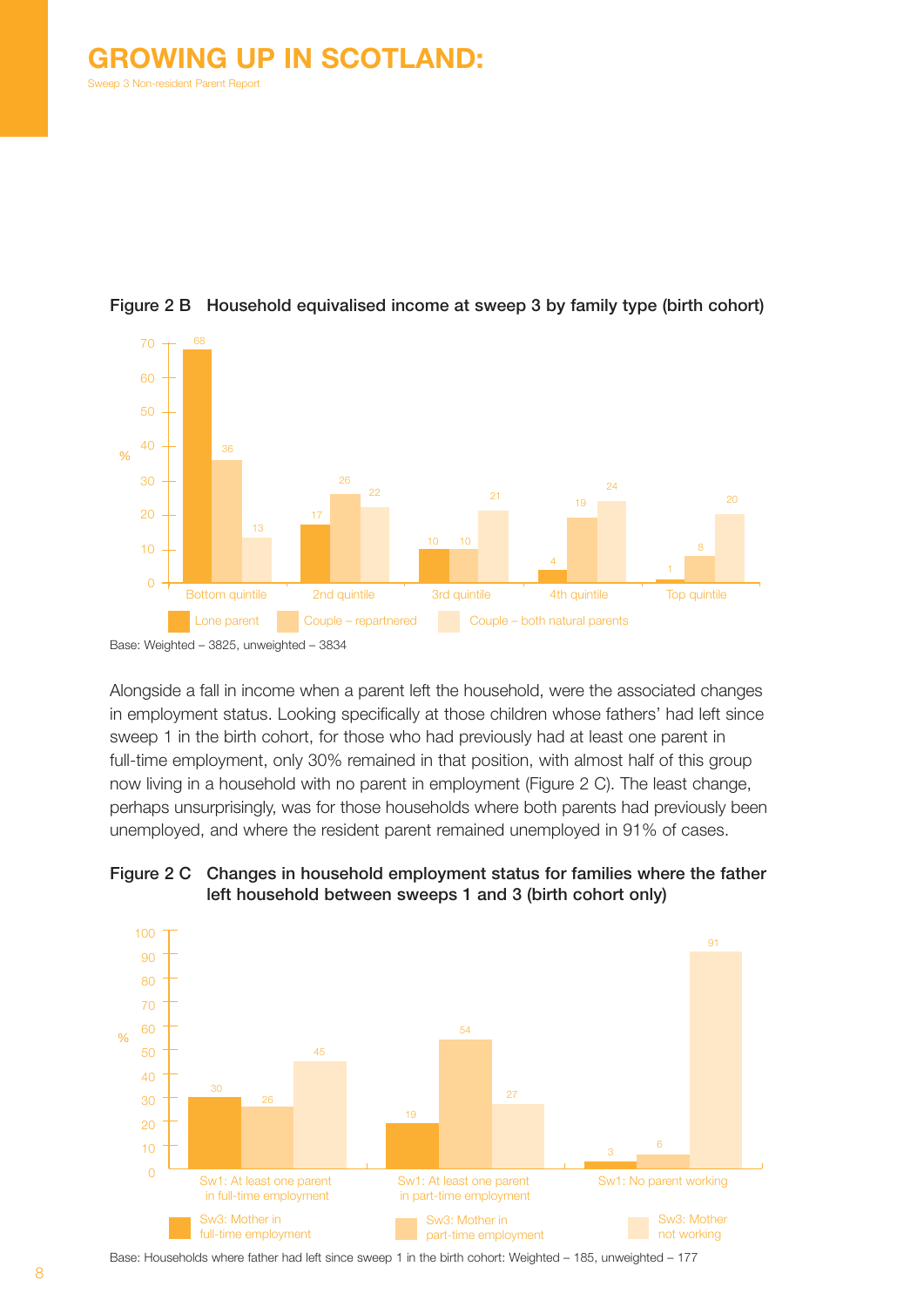

As with income data, household employment status data from sweep 3 shows that although lone parent families who re-partner fare far better than lone parent families in terms of having at least one adult in either full or part-time employment, they are still more likely to have no parent in employment than those in couple families containing both natural parents. As Figure 2 D demonstrates, 88% of couple families with two natural parents have at least one parent in full-time employment, in contrast to 65% of step-families and 9% of lone parent families.



PHOTO REDACTED DUE TO THIRD PARTY RIGHTS OR OTHER LEGAL ISSUES

**Figure 2 D Household employment status at sweep 3 by family type (birth cohort)**

Base: Weighted – 4186, unweighted – 4187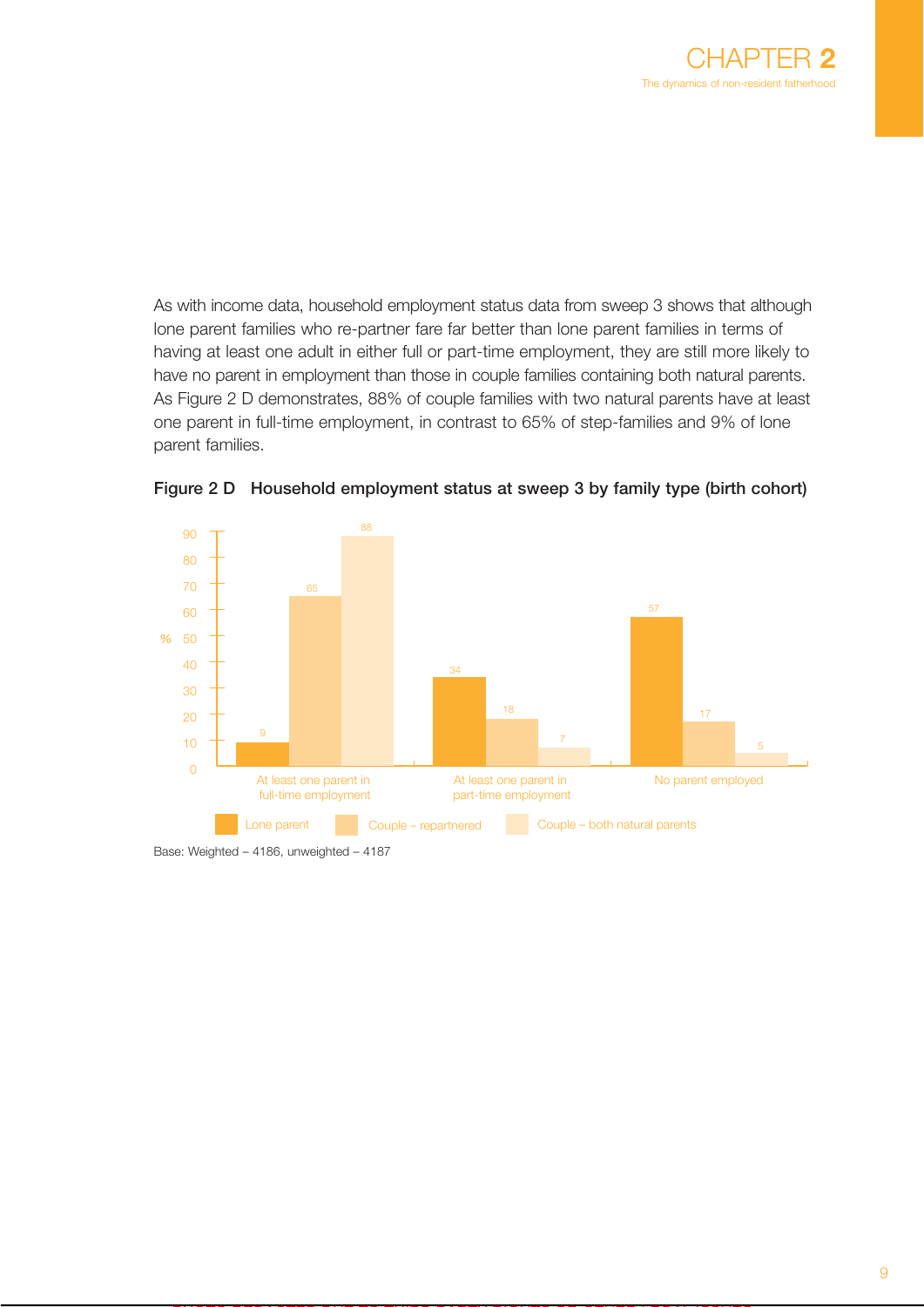PHOTO REDACTED DUE TO THIRD PARTY RIGHTS OR OTHER LEGAL ISSUES

chapter PATTERNS OF CONTACT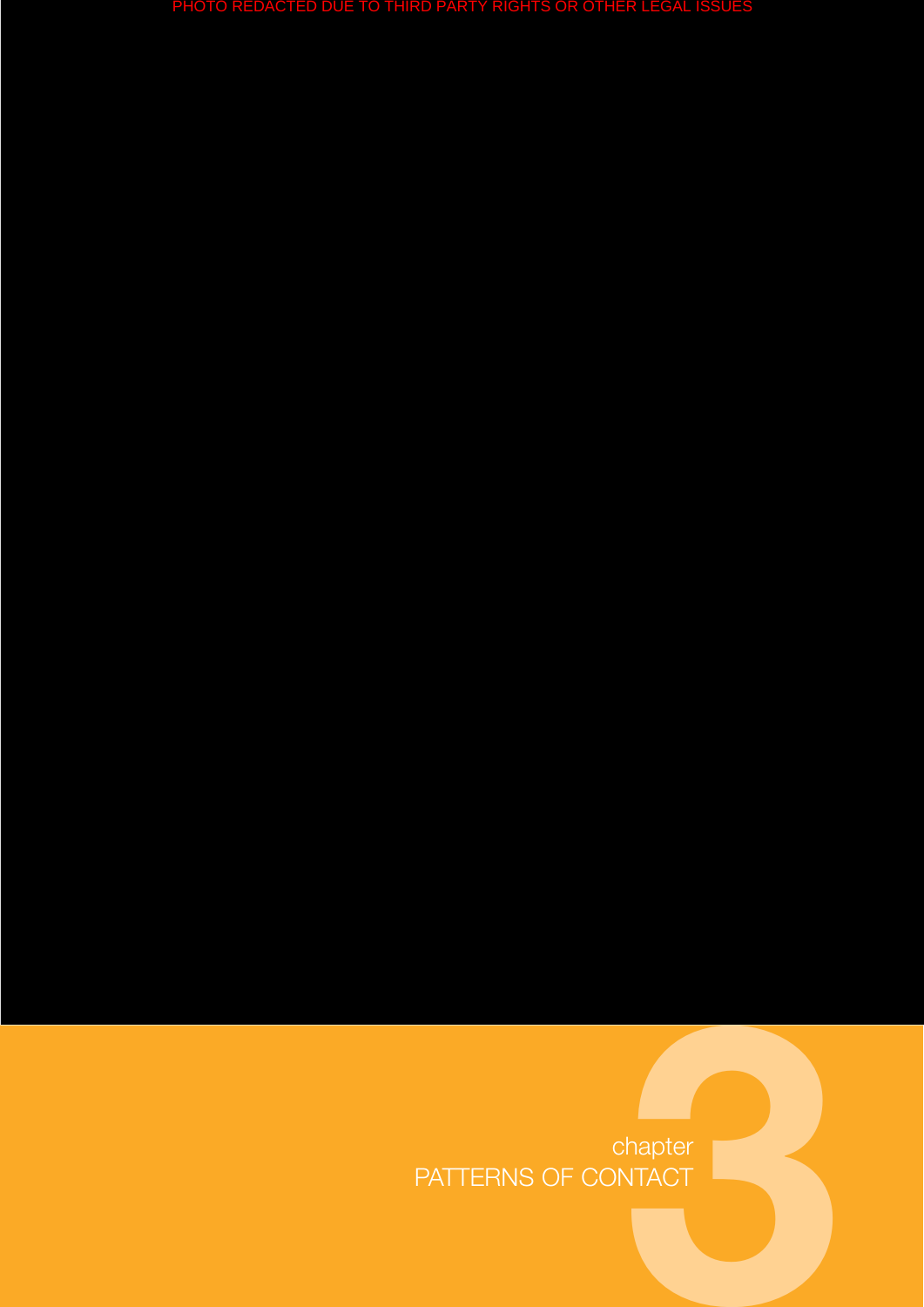

#### **3.1 Whether the child has any contact with the non-resident father**

Section 1 of the Children (Scotland) Act 1995 states that for all mothers and all fathers married to a child's mother, a parental responsibility of non-resident parenthood is to maintain regular contact with the child. That responsibility was extended by the Family Law (Scotland) Act 2006 to unmarried fathers who co-registered a child's birth on or after 4 May 2006. That responsibility is met by about two-thirds of non-resident fathers of the GUS cohorts: 65% of non-resident fathers of the birth cohort and 67% of the child cohort currently have contact with their child (sweep 3 figures), however, this leaves a significant minority who do not have any contact with their non-resident father (35% and 33%: sweep 3 figures).

However, this level of contact was not uniform and several factors influenced whether the non-resident father had contact with the child. Non-resident fathers who have ever been married to the child's mother were more likely to see their children (78% in both the birth and child cohorts) than were those who were never married (62% in the birth cohort and 63% in the child cohort). Fathers who were not resident at sweep 3, but had been resident at some previous point before sweep 3, were more likely than those who had never been resident to still have contact, 75% compared with 60% for the birth cohort and 80% compared with 50% for the child cohort.

The older the mother was when the child was born, the more likely it is that the child currently has contact with the non-resident father in both the birth and child cohorts. The main difference is seen between those under 20, where 57% have contact with the non-resident father (birth cohort), and those over 20, where 67% of those with mothers aged 20-29 and 71% of those with mothers over 30, have contact.

| Whether child currently                | Age of mother at birth of cohort child (%) |            |             |            |  |  |
|----------------------------------------|--------------------------------------------|------------|-------------|------------|--|--|
| has contact                            | <b>Under 20</b>                            | 20 to 29   | 30 and over | <b>All</b> |  |  |
| <b>Birth</b><br>Yes<br><b>No</b>       | 57<br>43                                   | 67<br>33   | 71<br>27    | 65<br>35   |  |  |
| <b>Bases</b><br>Weighted<br>Unweighted | 210<br>139                                 | 436<br>351 | 209<br>202  | 872<br>707 |  |  |
| <b>Child</b><br>Yes<br><b>No</b>       | 59<br>41                                   | 69<br>31   | 70<br>30    | 67<br>33   |  |  |
| <b>Bases</b><br>Weighted<br>Unweighted | 112<br>77                                  | 310<br>249 | 152<br>148  | 590<br>488 |  |  |

#### **Table 3.1 Current contact by age of mother at birth of child and cohort**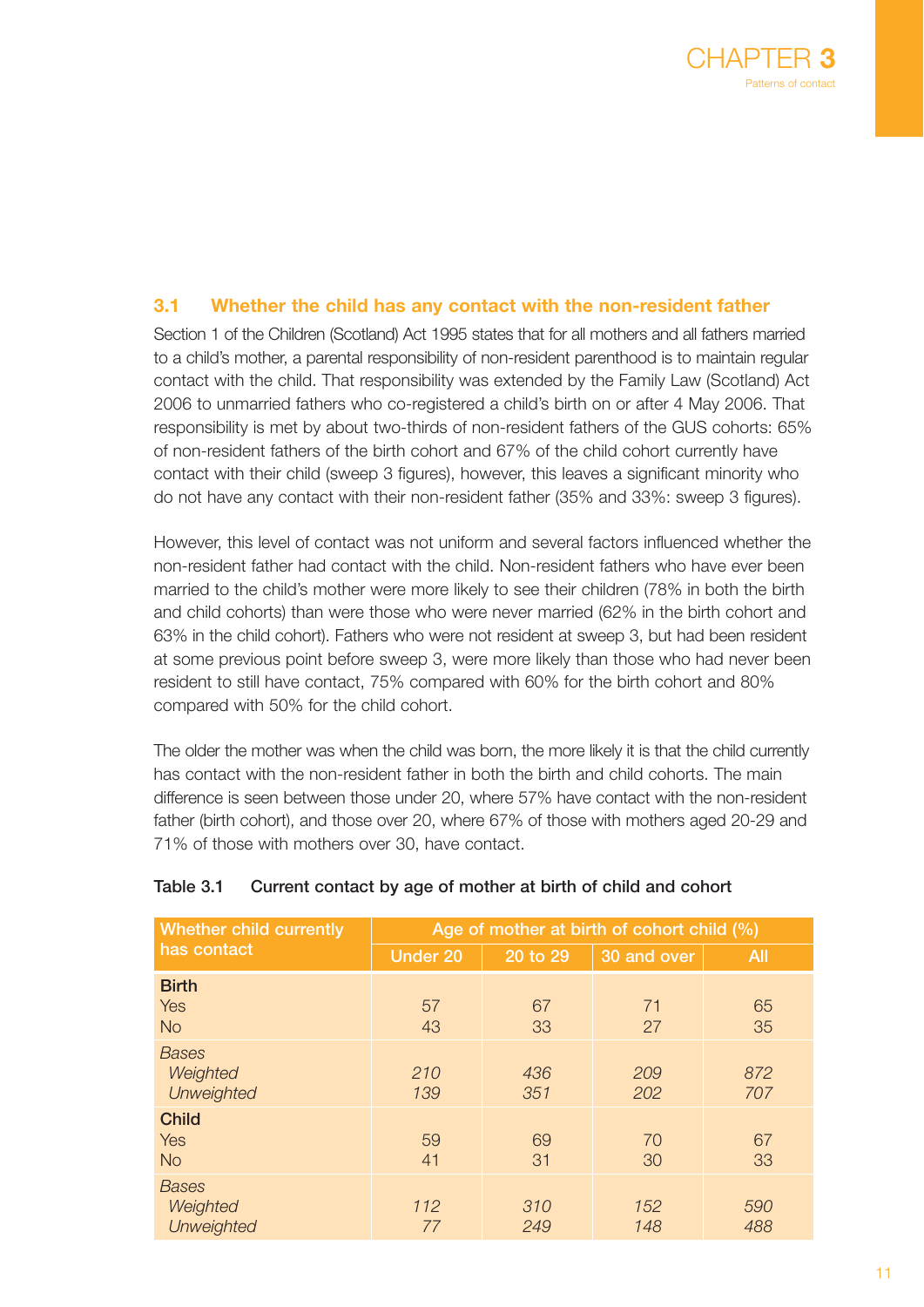Children who have siblings were also more likely than those who have no siblings to see their non-resident fathers, 69% compared with 61% for the birth cohort. As it is more likely that the child has siblings if the natural parents were ever married this may be related to the finding shown above that non-resident fathers who have been married are more likely to have contact with their child.

Children of first-time mothers are less likely to have any contact with a non-resident father than children of mothers who already had other children, 59% compared with 73% for the birth cohort and 64% compared with 71% for the child cohort. This might be because the father has other children with the mother and therefore relates to the finding above that there is more likely to be contact if the child has siblings. A further explanation might be that mothers are more likely to have been married if they have other children (34% compared with 10% in the birth cohort) which relates to the finding that non-resident parents who have ever been married are more likely to have contact with their child.

Whether the mother is a lone parent or has repartnered is related to whether the non-resident father has contact with his child. If the mother has repartnered the father is less likely to see the child, 44% compared with 67% in lone parent families in the birth cohort and 51% compared with 70% in lone parent families in the child cohort.

The extent to which non-resident fathers have contact with their child appears to be related more to the mother's perception of the father's happiness about the pregnancy than her own happiness about the pregnancy. For mothers who were very or fairly happy about their pregnancy, 67% of non-resident fathers, in the birth cohort, have contact compared with 61% of non-resident fathers where the mother was fairly or very unhappy about the pregnancy. However, where the mother perceived the father to be very or fairly happy about the pregnancy, 77% in the birth cohort see their child compared with 45% who were perceived to be fairly or very unhappy (Figure 3 A).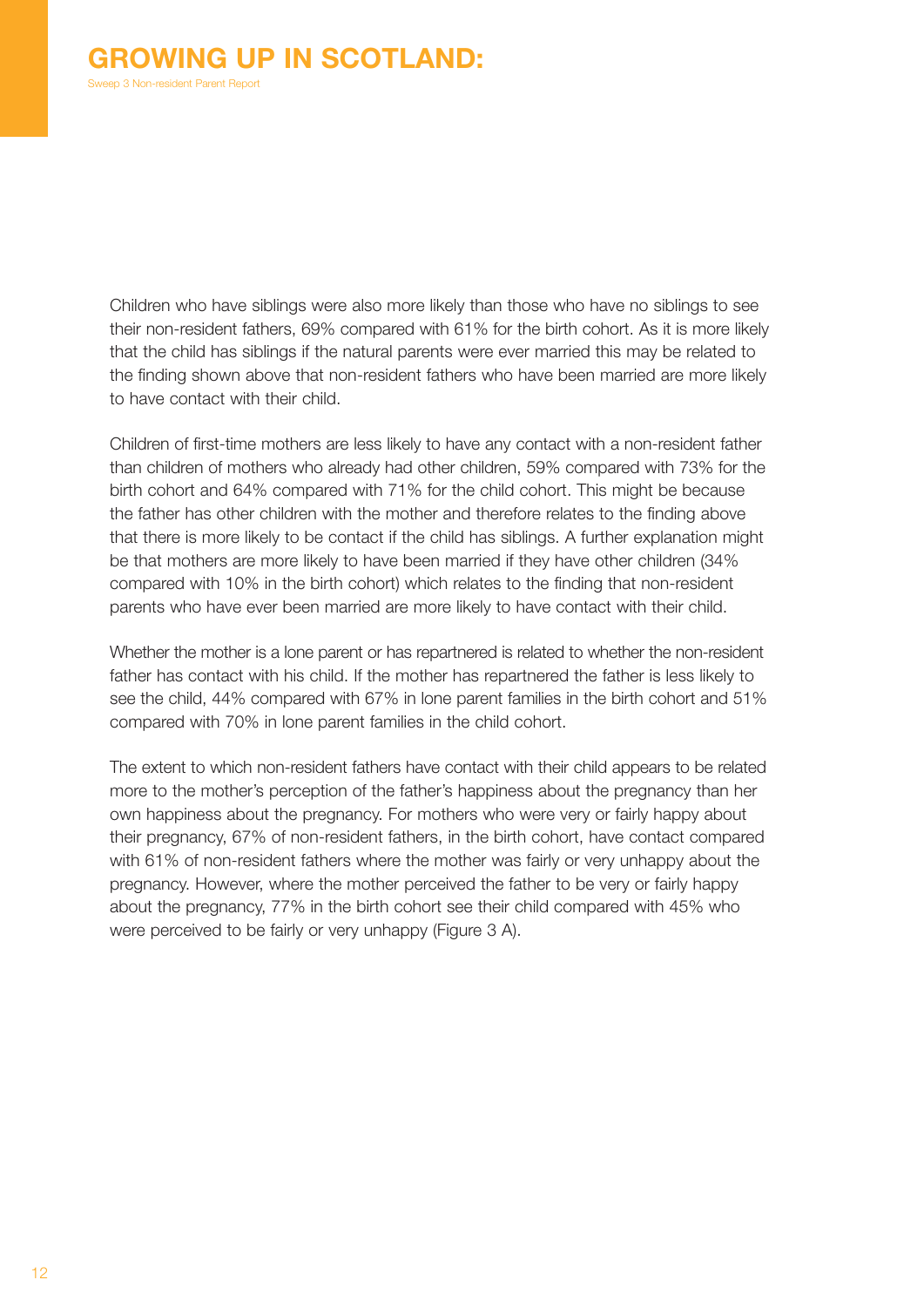





Bases: Children in contact with non-resident father at sweep 3 in birth cohort: Weighted – 857, unweighted – 682

Further statistical analysis<sup>2</sup> was carried out to explore which of the factors previously mentioned were the most important in explaining whether the non-resident father had contact. This analysis showed that, for both cohorts, whether contact took place at sweep 3 was influenced most by whether the mother had repartnered and the mother's perception of whether the father was happy about the pregnancy. The analysis suggested these factors were more important than household income; age and education of mother; whether they had ever been married or lived together or whether there were siblings.

For the birth cohort, an additional statistically significant factor was if the non-resident father had ever been married to the child's mother; if they had previously been married there was more likely to be contact with the child. Whereas, for the child cohort, an additional factor was whether the non-resident father had ever been resident in the household, with those fathers who had been resident at some point more likely to have contact with their child.

<sup>2</sup> Logistic Regression was used in this case to predict the probability of contact taking place using independent variables from previous sweeps, such as feelings about the pregnancy and socio-demographic measures.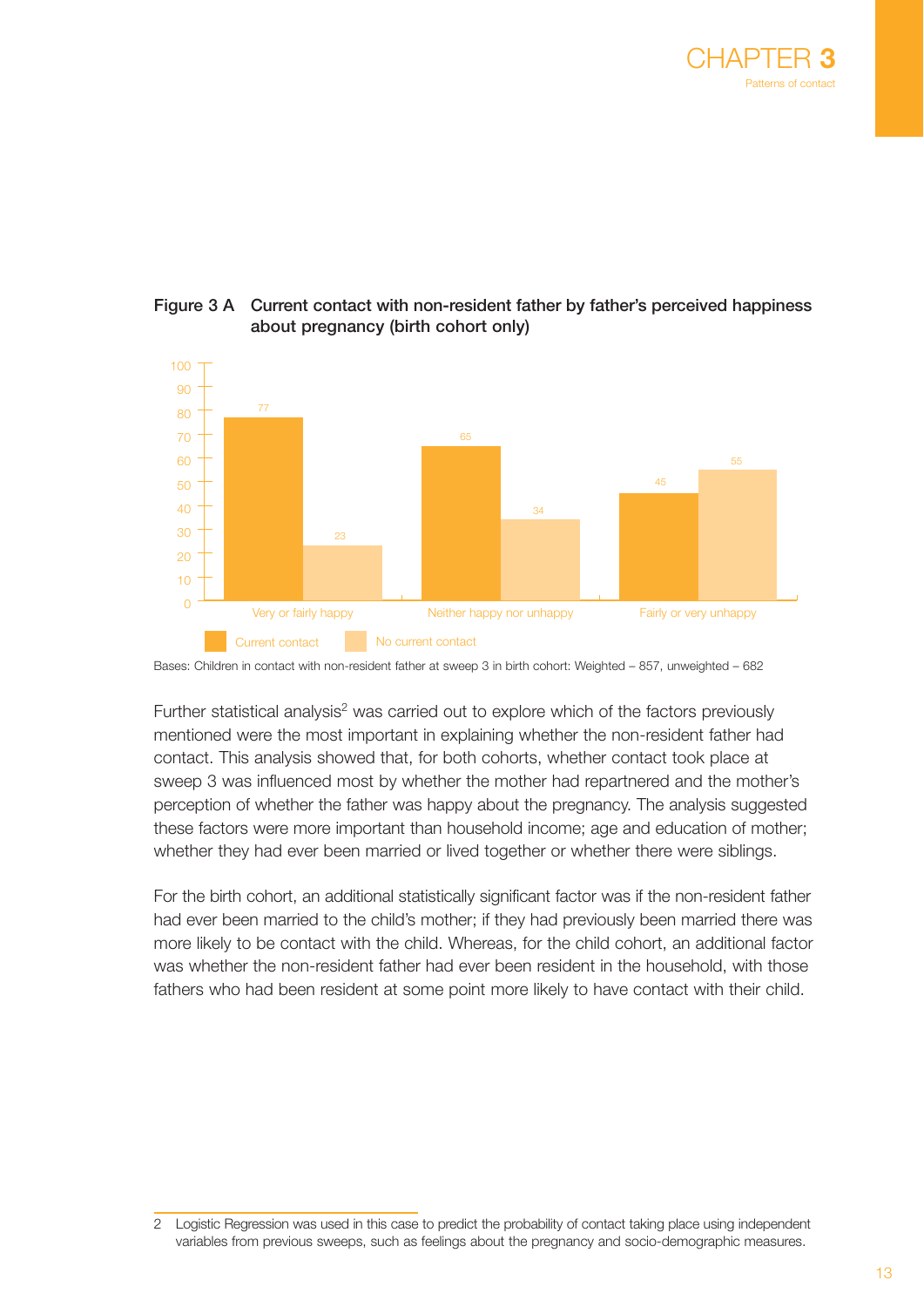#### **3.2 Frequency of child's face-to-face contact with non-resident father**

The majority of children who are currently having some form of contact with their non-resident father, have frequent face-to-face contact. Face-to-face contact takes place at least once a week for over three-quarters of the children in both cohorts, and at least once a month for over 90%. Eighty percent of children with a non-resident father, in the birth cohort, see their father at least once a week. At 75%, the figure is similarly high in the child cohort. Within these groups, we do not know whether parents have arranged shared residence. Just 6% of the birth cohort and 8% of the child cohort non-resident fathers see their child less than once a month.

The only two factors which appear to influence both the frequency of contact and whether the non-resident father has any form of contact are whether the child of the non-resident father has siblings and whether the mother has repartnered.

Those children who have siblings are more likely to see their non-resident father at least once a week (in the birth cohort, 83% compared with 77%). The impact of whether the mother has re-partnered since splitting with the natural father seems to be significant in relation to frequency of contact, as well as for whether the non-resident father has any contact, or not. The impact of the mother re-partnering is that only 51% of children see their non-resident father once a week compared to 82% if the mother is a lone parent (birth cohort).



#### **Figure 3 B Frequency of face-to-face contact by whether mother has re-partnered (birth cohort only)**

Bases: Children in contact with non-resident father at sweep 3 in birth cohort: Weighted – 564, unweighted – 462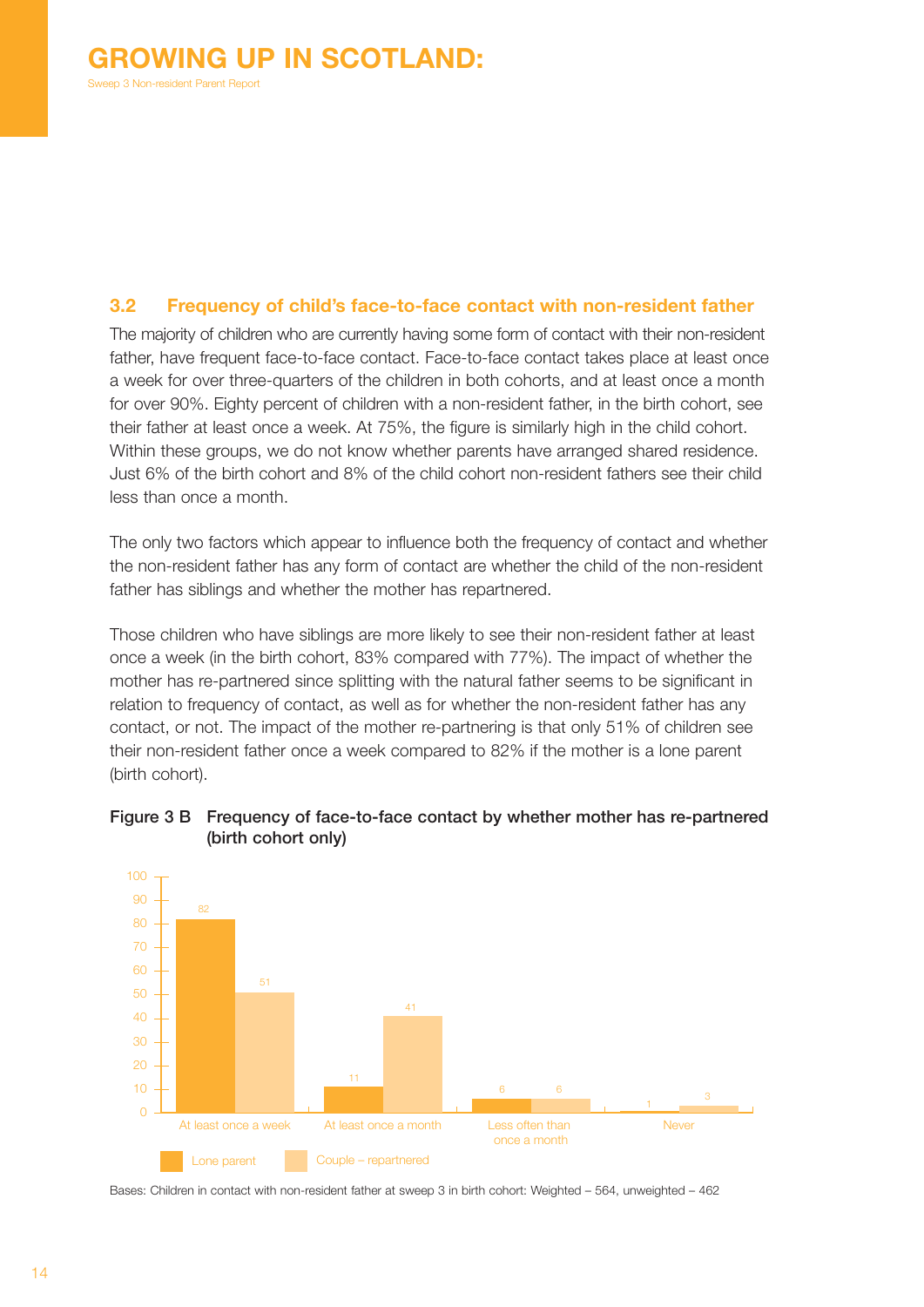

The following are other factors which are significant in relation to the frequency of contact, but which were not significant in relation to whether they had any form of contact at all. Non-resident fathers who live further away from their child are likely to see them less often than fathers who live closer. Over 80% of non-resident fathers who live within 30 minutes of their child see them at least once a week (88% for birth cohort, 87% for child cohort). If they live more than 30 minutes away this reduces to only 53% for the birth cohort, and 40% for the child cohort. This suggests that distance and travel time are important factors affecting contact between children and their non-resident father.

|                                                                                                               | Time to travel to cohort child (%)        |                            |                                  |                    |
|---------------------------------------------------------------------------------------------------------------|-------------------------------------------|----------------------------|----------------------------------|--------------------|
| <b>Frequency of face-to-face</b><br>contact                                                                   | 10 minutes<br>or less                     | 11 to<br>30 minutes        | 31 minutes<br>or more            | <b>All</b>         |
| <b>Birth</b><br>At least once a week<br>At least once a month<br>Less often than once a month<br><b>Never</b> | 88<br>$\Theta$<br>3                       | 83<br>12<br>5              | 53<br>23<br>17<br>$\overline{7}$ | 80<br>13<br>6<br>1 |
| <b>Bases</b><br>Weighted<br>Unweighted                                                                        | 298<br>241                                | 161<br>135                 | 99<br>82                         | 564<br>462         |
| <b>Child</b><br>At least once a week<br>At least once a month<br>Less often than once a month<br><b>Never</b> | 87<br>8<br>$\overline{4}$<br>$\mathbf{1}$ | 83<br>15<br>$\overline{2}$ | 40<br>31<br>28                   | 75<br>16<br>8<br>1 |
| <b>Bases</b><br>Weighted<br>Unweighted                                                                        | 169<br>144                                | 138<br>113                 | 81<br>69                         | 395<br>331         |

#### **Table 3.2 Frequency of face-to-face contact by travel time to child and cohort**

Frequency of contact is also associated with how interested the mother thinks the father is in the child. Those fathers who are described by the mother as not very or not at all interested in the child are far less likely to see their child once a week, 36% for the birth cohort, compared with 86% for those who were very or fairly interested. The subjective nature of this data makes it difficult to disentangle the direction of the association. For example, if the father does not see the child often, the mother may be more likely to perceive him as not interested however, if the father is indeed not interested this may lead to less frequent contact with the child.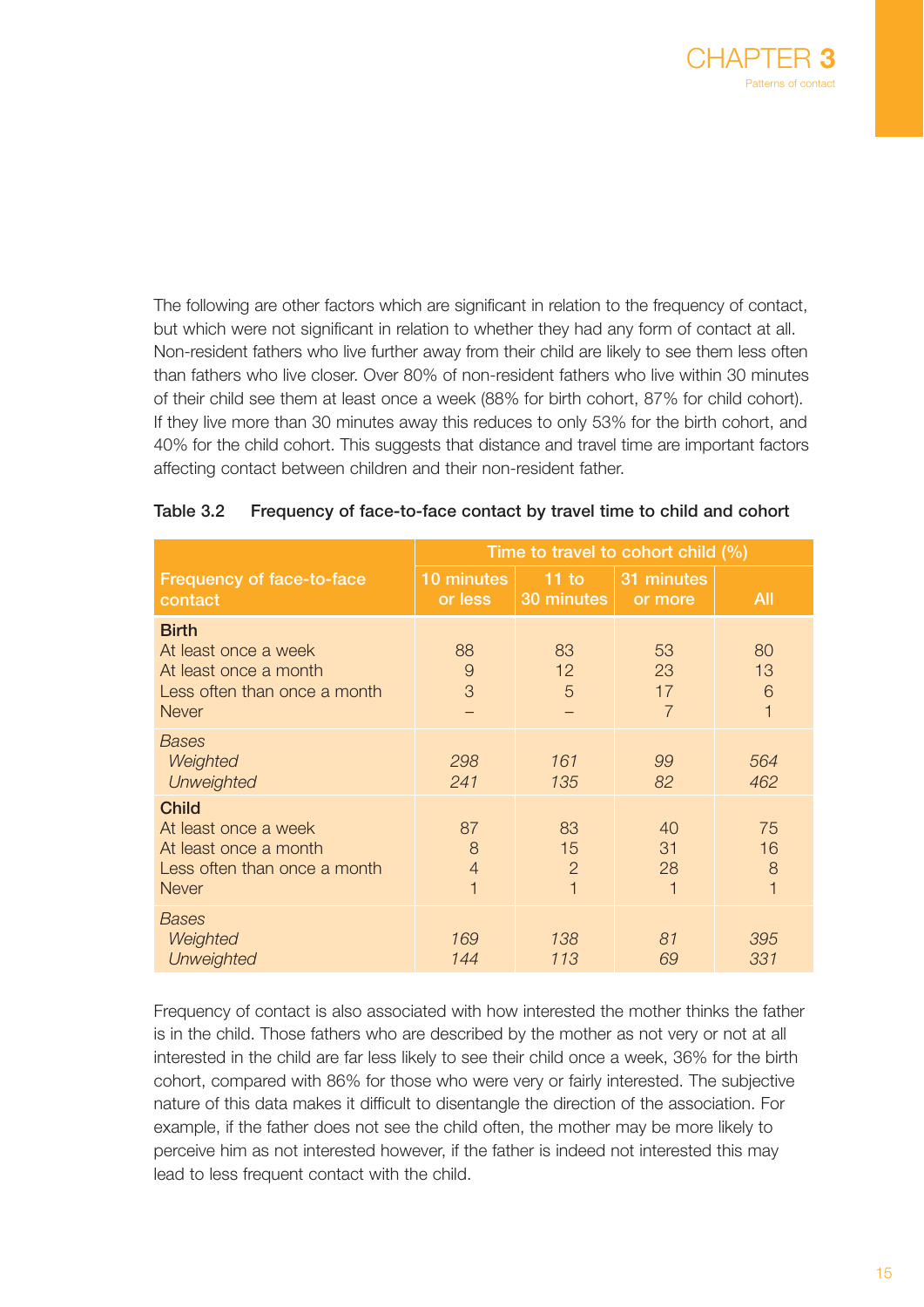



Bases: Children in contact with non-resident father at sweep 3 in birth cohort: Weighted – 564 unweighted – 462

The mother's perception of the quality of the relationship between her and the non-resident father is also clearly related to how frequently the father sees the child. Where the relationship is described as very or fairly good, 94% of non-resident fathers, in the birth cohort, see the child at least once a week compared with only 52% where the relationship is described as fairly or very bad.

However, even in the latter case, where the relationship is fairly or very bad, a majority of children have contact with their non-resident parent. Many research studies have shown that where the post-separation parental relationship is positive, particularly where parents have developed a cooperative parenting style, then contact is beneficial to children and their long-term outcomes are better than for children whose parents have a poor relationship. Indeed, where the parental relationship is a high conflict one, the balance of research suggests that contact may not be beneficial to children (Hunt and Roberts 2004; Wasoff 2007). It is worth noting though that, for the children concerned, around half of the mothers in both cohorts report the relationship as very or fairly good (55% in the birth cohort and 53% in the child cohort).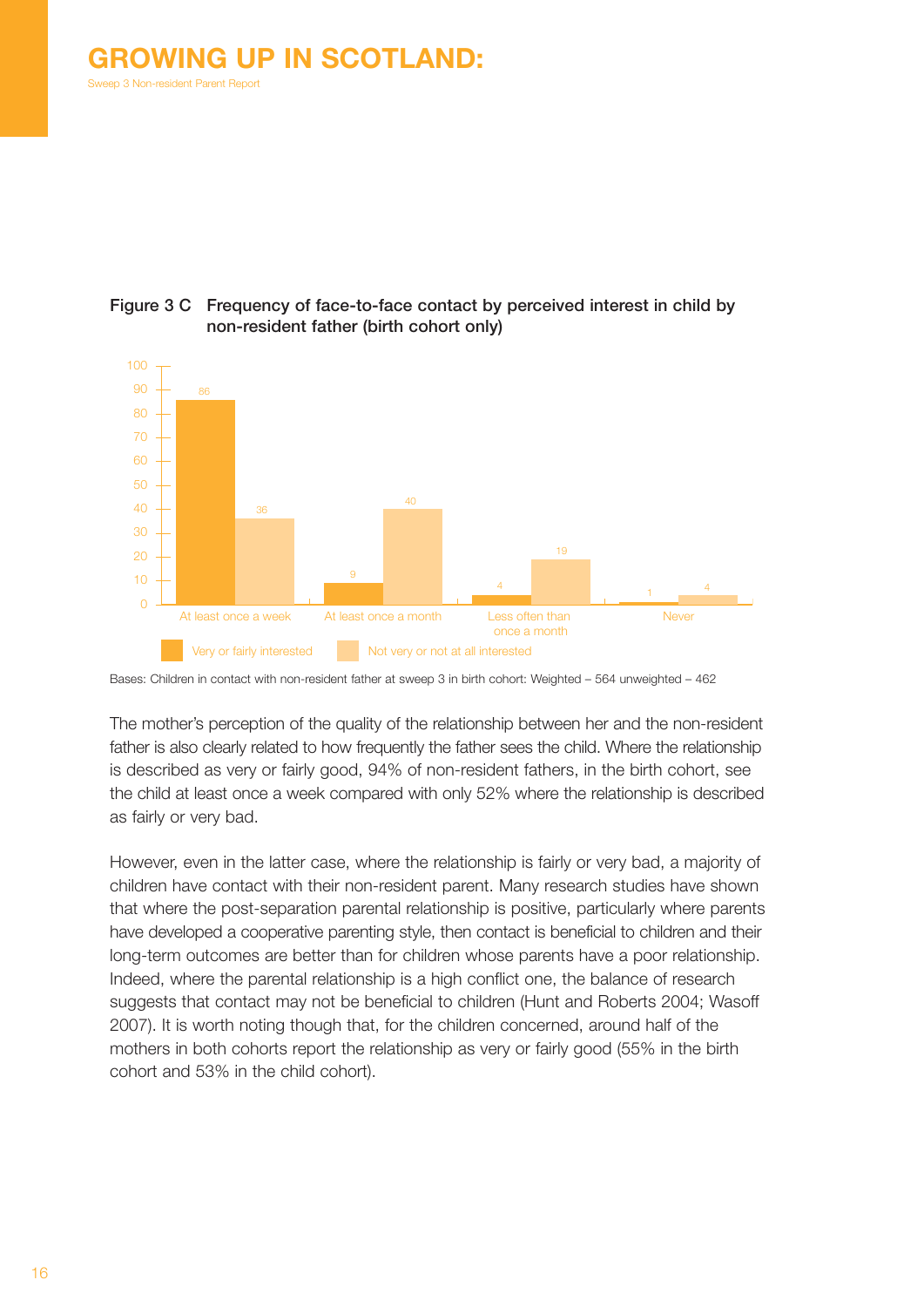

#### **Table 3.3 Frequency of face-to-face contact by perceived quality of parental relationship and cohort**

|                                                                                                               | Quality of parental relationship (%)                   |                                   |                                  |                    |
|---------------------------------------------------------------------------------------------------------------|--------------------------------------------------------|-----------------------------------|----------------------------------|--------------------|
| <b>Frequency of face-to-face</b><br>contact                                                                   | Very or<br>fairly good                                 | <b>Neither</b><br>good nor<br>bad | <b>Fairly or</b><br>very bad     | <b>All</b>         |
| <b>Birth</b><br>At least once a week<br>At least once a month<br>Less often than once a month<br><b>Never</b> | 94<br>$\overline{4}$<br>$\overline{2}$<br>$\mathbf{1}$ | 75<br>15<br>10                    | 52<br>32<br>12<br>$\overline{4}$ | 80<br>13<br>6      |
| <b>Bases</b><br>Weighted<br><b>Unweighted</b>                                                                 | 305<br>248                                             | 154<br>129                        | 94<br>77                         | 564<br>462         |
| <b>Child</b><br>At least once a week<br>At least once a month<br>Less often than once a month<br><b>Never</b> | 85<br>9<br>5<br>$\overline{0}$                         | 71<br>21<br>8                     | 49<br>30<br>20<br>$\overline{2}$ | 75<br>16<br>8<br>1 |
| <b>Bases</b><br>Weighted<br><b>Unweighted</b>                                                                 | 203<br>167                                             | 119<br>100                        | 61<br>54                         | 395<br>331         |

Where the relationship between the parents has been categorised on a conflict scale (see Section 4.2 for details) from low to high, a similar pattern is seen with 92% of non-resident fathers whose relationship is low on the conflict scale seeing their child at least once a week (birth cohort). This reduces to 68% for those whose relationship is deemed to be high on the conflict scale. As above, whether frequent contact in highly conflicted parental relationships is in a child's best interest is debatable at best. As further sweeps take place, it will be interesting to compare child outcomes between those children with positive and negative parental relationships.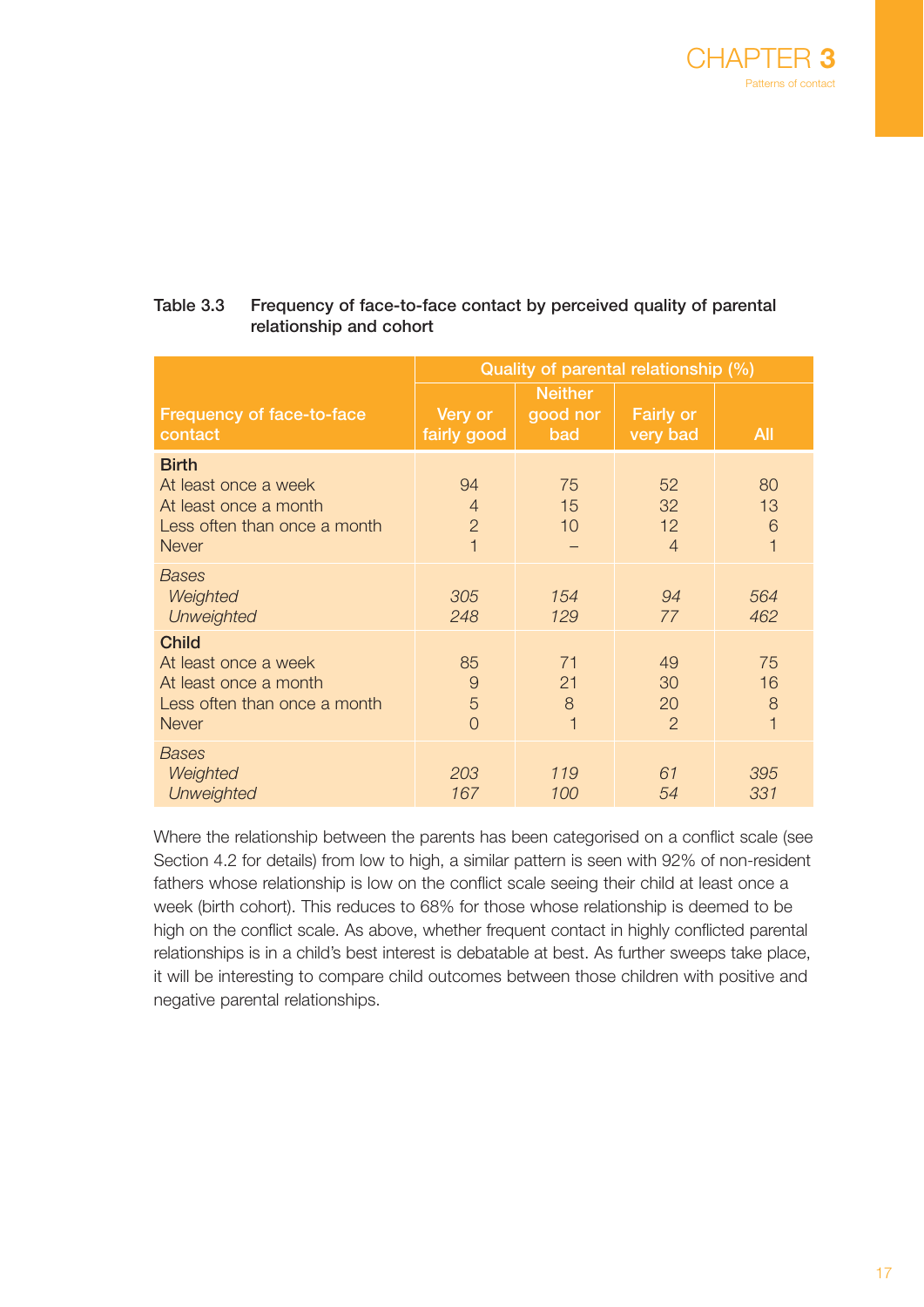| Frequency of face-to-face                                                                                     | Parental conflict band (%)      |                                 |                                  |                                 |
|---------------------------------------------------------------------------------------------------------------|---------------------------------|---------------------------------|----------------------------------|---------------------------------|
| contact                                                                                                       | Low                             | <b>Medium</b>                   | <b>High</b>                      | <b>All</b>                      |
| <b>Birth</b><br>At least once a week<br>At least once a month<br>Less often than once a month<br><b>Never</b> | 92<br>5<br>3                    | 83<br>12<br>$\overline{4}$<br>1 | 68<br>20<br>11<br>$\overline{2}$ | 80<br>13<br>6<br>$\overline{1}$ |
| <b>Bases</b><br>Weighted<br>Unweighted                                                                        | 212<br>172                      | 123<br>103                      | 145<br>117                       | 564<br>462                      |
| <b>Child</b><br>At least once a week<br>At least once a month<br>Less often than once a month<br><b>Never</b> | 81<br>12<br>6<br>$\overline{1}$ | 78<br>17<br>6                   | 65<br>23<br>11                   | 75<br>16<br>8<br>$\overline{1}$ |
| <b>Bases</b><br>Weighted<br>Unweighted                                                                        | 156<br>128                      | 98<br>83                        | 80<br>68                         | 395<br>331                      |

Non-resident fathers who pay maintenance are more likely to see their child at least once a week compared to those who do not. However, the differences in the proportions having weekly contact between those who do or don't pay maintenance are not great; 84% compared to 75% (birth cohort). This suggests that there are other more influential factors, and the much reported association between payment of maintenance and contact may be over-estimated.

Further statistical analysis was carried out to explore which of the factors previously mentioned were the most important in explaining the frequency of contact with non-resident fathers. For both the birth and child cohorts, the two most important factors were the distance that the non-resident father lives from the child and the mother's perception of the interest he shows in the child. As we saw in Table 3.2 those fathers who live further away are less likely to have weekly contact as are those who are described by the resident mother as not very or not at all interested. In addition, for the birth cohort, the better the parental relationship the more likely the non-resident father has weekly contact. For the child cohort, whether the mother has repartnered is an important factor with the child of a mother who has repartnered less likely to see their non-resident father on a weekly basis.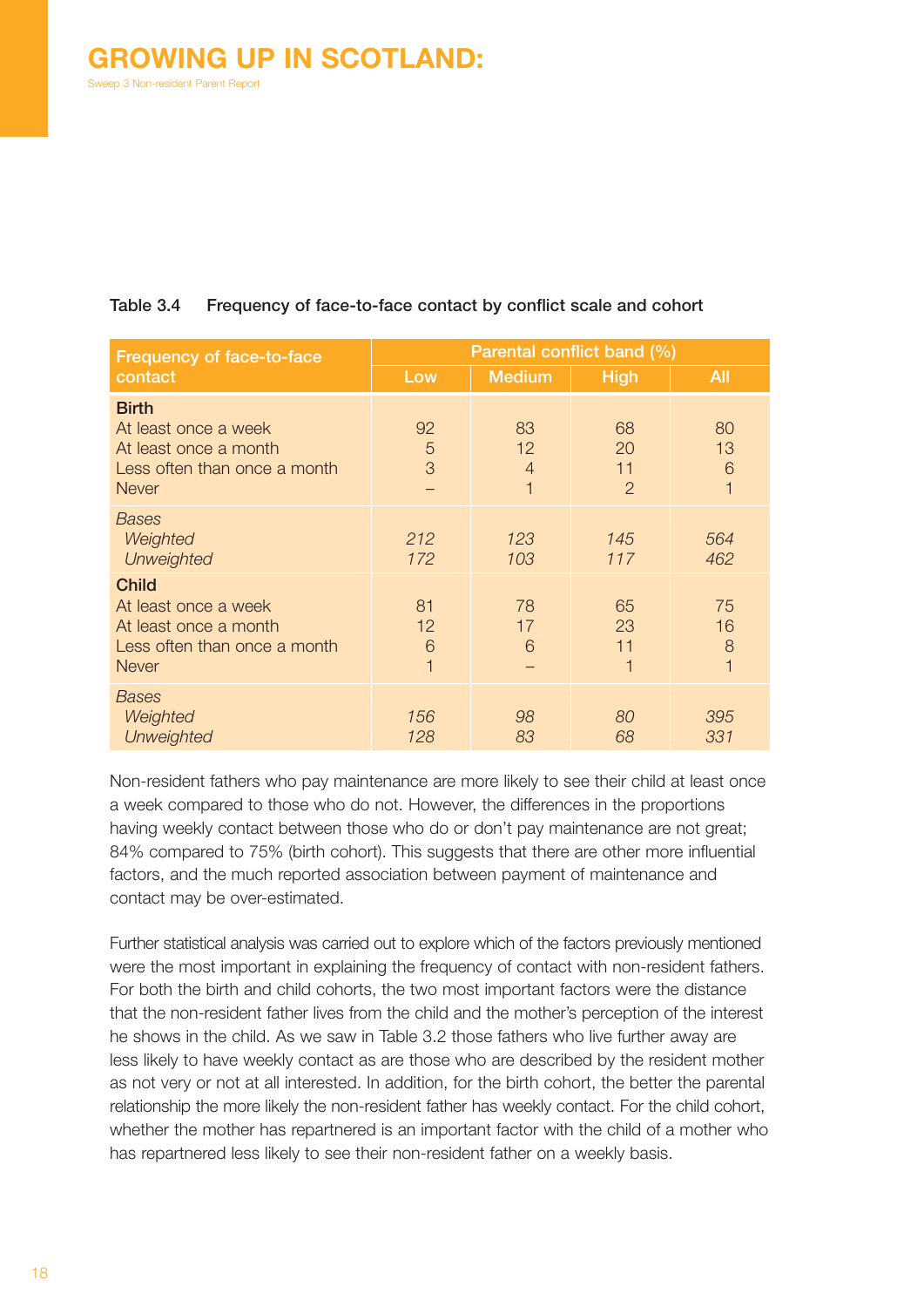

#### **3.3 Frequency of child staying overnight with non-resident father**

The frequency that the child stays overnight with the non-resident father changes depending on the age of the mother. The younger the mother, the more likely that the child stays overnight at least once a week with the non-resident father – 44% of the birth cohort whose mothers were under 20 at the child's birth stay overnight with their father at least once a week, compared with 26% of those whose mothers were over 30 when the child was born. This contrasts with the earlier findings on the likelihood of current contact showing that children with older mothers are more likely to have contact with their fathers.

|                                                                                                               | Age of mother at birth of cohort child (%) |                                  |                                  |                     |
|---------------------------------------------------------------------------------------------------------------|--------------------------------------------|----------------------------------|----------------------------------|---------------------|
| <b>Frequency of overnight stays</b>                                                                           | <b>Under 20</b>                            | 20 to 29                         | 30 and over                      | <b>All</b>          |
| <b>Birth</b><br>At least once a week<br>At least once a month<br>Less often than once a month<br><b>Never</b> | 44<br>20<br>10<br>26                       | 37<br>12<br>$\overline{7}$<br>43 | 26<br>15<br>$\overline{7}$<br>52 | 35<br>15<br>8<br>42 |
| <b>Bases</b><br>Weighted<br>Unweighted                                                                        | 119<br>78                                  | 290<br>237                       | 148<br>142                       | 564<br>462          |
| <b>Child</b><br>At least once a week<br>At least once a month<br>Less often than once a month<br><b>Never</b> | 53<br>8<br>$\overline{4}$<br>35            | 44<br>21<br>$\overline{7}$<br>28 | 32<br>22<br>6<br>39              | 42<br>19<br>6<br>32 |
| <b>Bases</b><br>Weighted<br>Unweighted                                                                        | 66<br>45                                   | 214<br>174                       | 107<br>105                       | 395<br>331          |

#### **Table 3.5 Frequency of child staying overnight with non-resident father by age of mother and cohort**

Base: All children who have contact with non-resident father

Whether the non-resident father pays maintenance is also related to how often their child stays overnight with them. Forty percent of children whose fathers pay maintenance stay overnight at least once a week, compared with 27% of those who do not pay maintenance (birth cohort), showing a similar relationship to frequency of contact. Over half of those non-resident fathers who do not pay maintenance never have their child to stay overnight (56%) compared with only a third (35%) of those who do pay maintenance.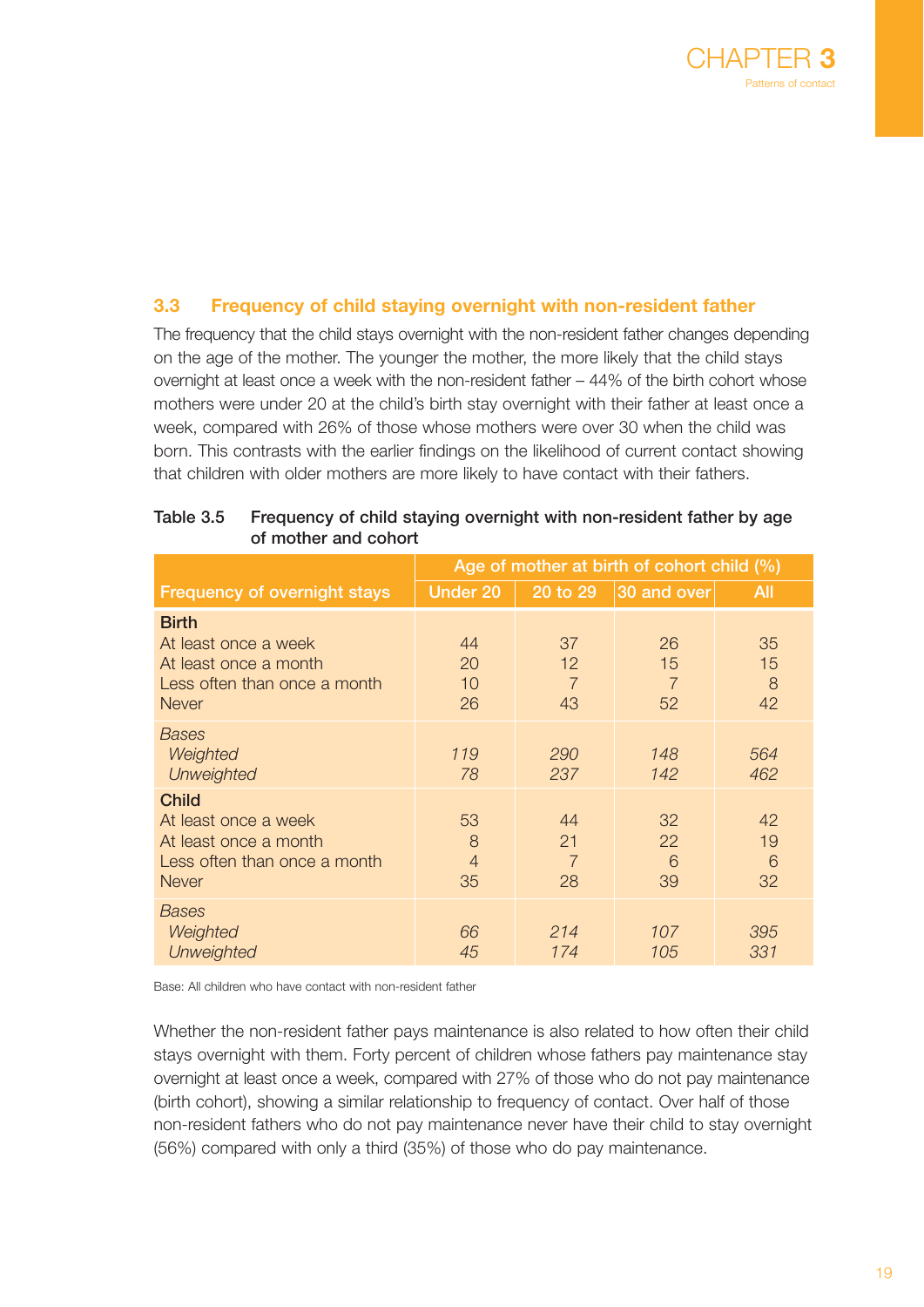Those fathers who are not resident at sweep 3, but have been resident at some point in the past are more likely to have their child stay overnight at least once a week. In the birth cohort, 40% of those with previous residency had the child stay overnight at least once a week compared with 32% who have never lived in the household. In the child cohort, nearly half of fathers (47%) who have never been resident never have their child to stay overnight compared with a quarter of those who have been resident at some point.

#### **3.4 Phone, text, email or letter contact**

The relationship between the frequency of phone, text, email or letter contact and the frequency of face-to-face contact between non-resident fathers and the cohort children is shown in Table 3.6. The most frequent contact by phone, text, email or letter is by non-resident fathers who also see their child at least once a week (66% in the birth cohort and 67% in the child cohort). However, 33% of non-resident fathers, in the birth cohort, who see their child less often than once a month contact them by phone, text, email or letter at least once a week.

|                                                                                                           | Frequency of face-to-face contact |                             |                                                |                            |
|-----------------------------------------------------------------------------------------------------------|-----------------------------------|-----------------------------|------------------------------------------------|----------------------------|
| Frequency of phone, text,<br>email or letter contact                                                      | At least<br>once a<br>week        | At least<br>once a<br>month | Less often<br>than once<br>a month<br>or never | All                        |
| <b>Birth</b><br>At least once a week<br>At least once a month<br>Less often than once a month<br>or never | 66<br>3<br>31                     | 25<br>16<br>59              | 33<br>22<br>45                                 | 58<br>6<br>35              |
| <b>Bases</b><br>Weighted<br>Unweighted                                                                    | 451<br>367                        | 72<br>62                    | 41<br>33                                       | 564<br>462                 |
| <b>Child</b><br>At least once a week<br>At least once a month<br>Less often than once a month<br>or never | 67<br>$\overline{4}$<br>29        | 35<br>21<br>44              | 28<br>13<br>58                                 | 58<br>$\overline{7}$<br>34 |
| <b>Bases</b><br>Weighted<br>Unweighted                                                                    | 294<br>242                        | 64<br>58                    | 36<br>31                                       | 395<br>331                 |

#### **Table 3.6 Frequency of phone, text, email or letter contact in relation to frequency of contact with non-resident father**

Base: all children who have contact with non-resident father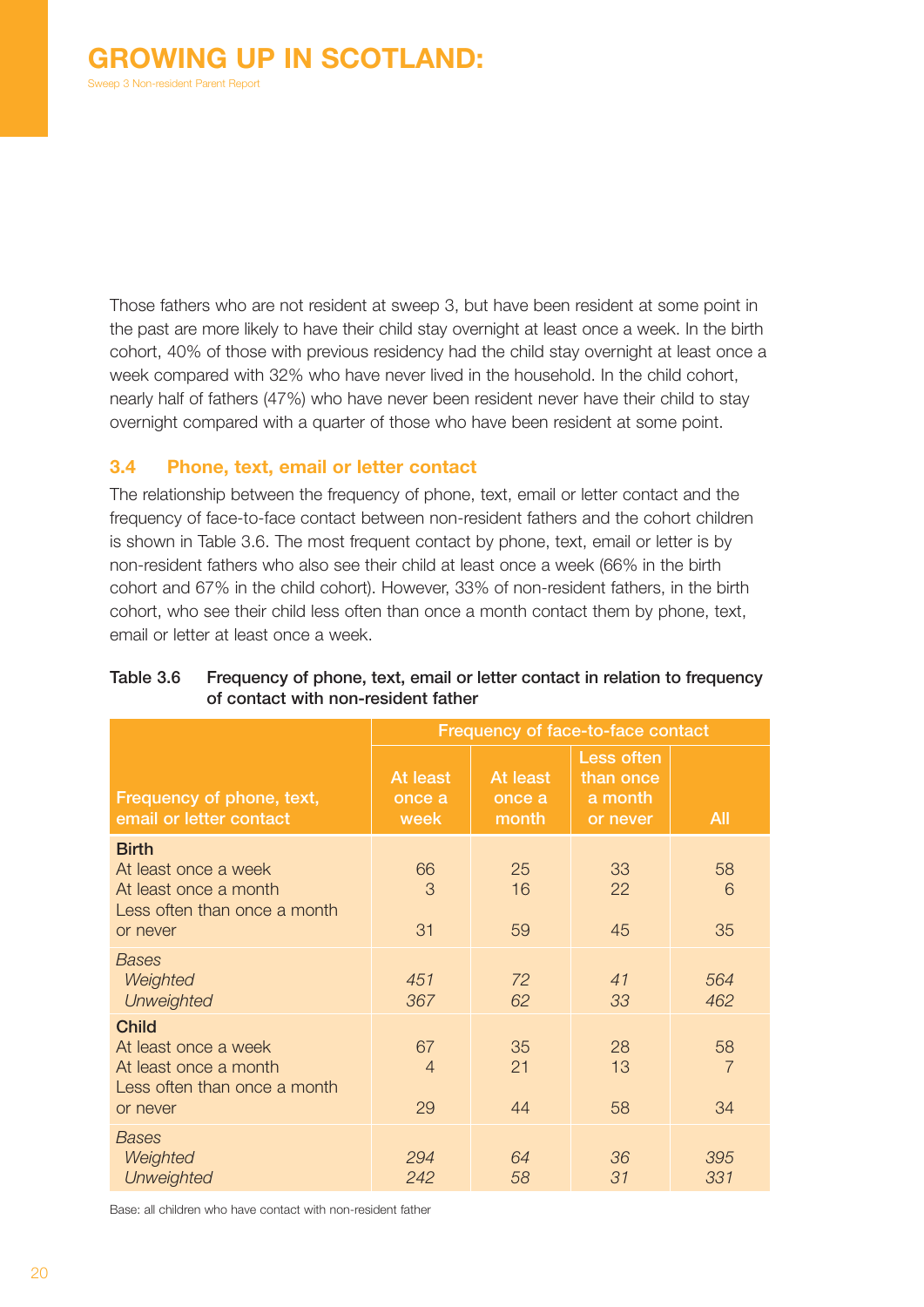

The factors which are most likely to affect the frequency of phone, text, email or letter contact are whether the mother has repartnered, the mother's perception of the non-resident father's interest in the child and the quality of the relationship between the two natural parents, as described by the mother.

Where the mother has repartnered the non-resident father is less likely to phone, text, email or write at least once a week, 37% compared to 62% where the mother is a lone parent (child cohort). This is a similar pattern to that shown in relation to frequency of face-to-face contact where non-resident fathers were less likely to see their child at least once a week if the mother has repartnered.

Where the mother has perceived that the non-resident father is not very or not at all interested in the child, only 15% of non-resident fathers, in the birth cohort, will phone, text, email or write at least once a week compared with 64% who are perceived to be very or somewhat interested. Of those non-resident fathers that are perceived to be not very or not at all interested, 62% in the birth cohort never phone, text, email or write.

The quality of the relationship between the natural parents, as perceived by the mother, appears to be associated with the frequency of phone, text, email or letter contact. The better the quality of the relationship the more likely the non-resident father will phone, text, email or write at least once a week, 77% in the birth cohort who have a very or fairly good relationship have contact at least once a week compared with 27% of those with a fairly or very bad relationship.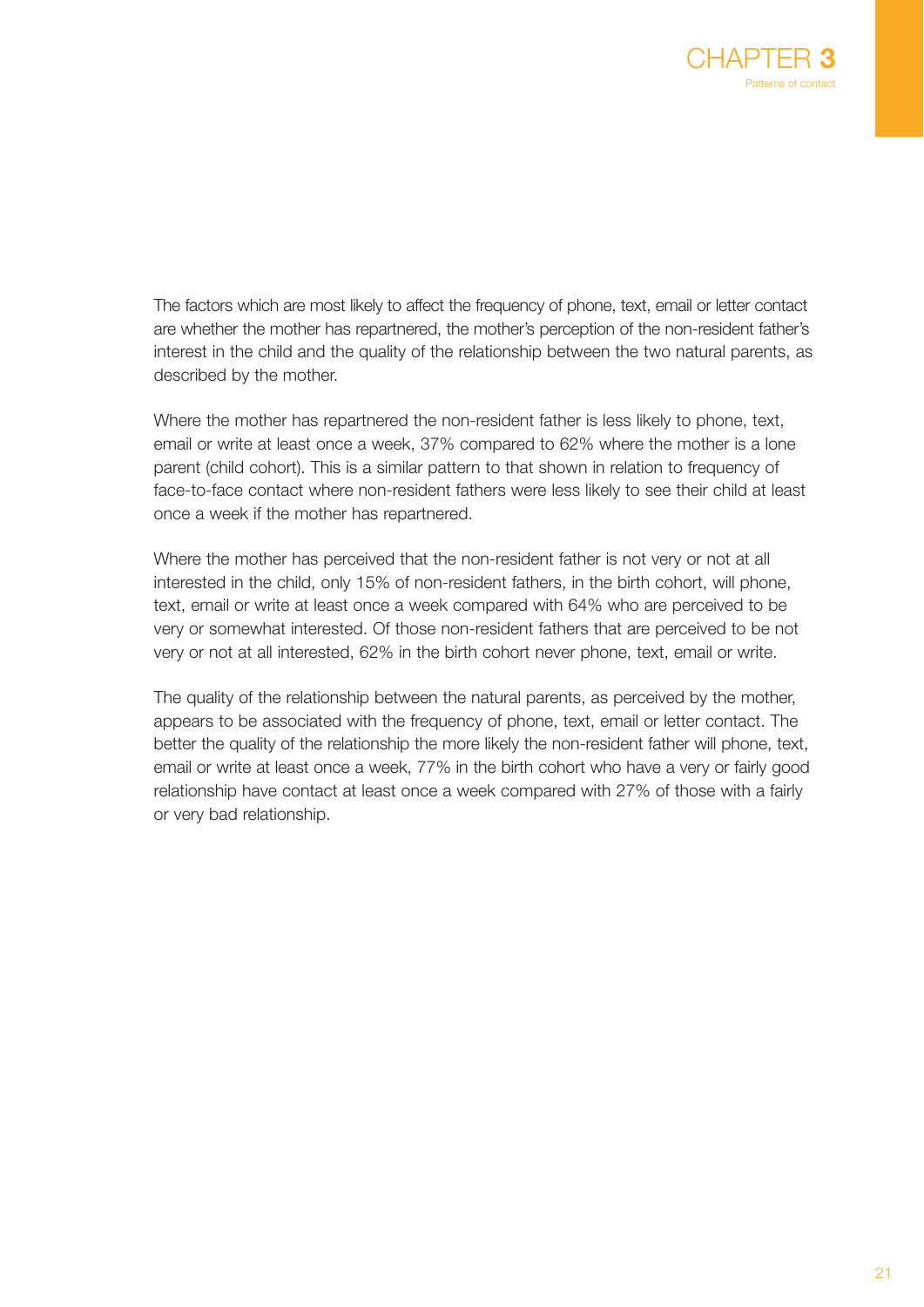#### **Table 3.7 Frequency of phone, text, email or letter contact in relation to perceived quality of the relationship with the non-resident father and cohort**

|                                                                                                               | Quality of parental relationship (%)         |                                   |                                  |                                              |
|---------------------------------------------------------------------------------------------------------------|----------------------------------------------|-----------------------------------|----------------------------------|----------------------------------------------|
| Frequency of contact by phone,<br>text, email or letter                                                       | Very or<br>fairly good                       | <b>Neither</b><br>good nor<br>bad | Very or<br>fairly bad            | <b>All</b>                                   |
| <b>Birth</b><br>At least once a week<br>At least once a month<br>Less often than once a month<br><b>Never</b> | 77<br>3<br>$\overline{1}$<br>19              | 44<br>13<br>3<br>40               | 27<br>8<br>11<br>54              | 58<br>6<br>3<br>32                           |
| <b>Bases</b><br>Weighted<br>Unweighted                                                                        | 305<br>248                                   | 154<br>129                        | 94<br>77                         | 564<br>462                                   |
| <b>Child</b><br>At least once a week<br>At least once a month<br>Less often than once a month<br><b>Never</b> | 75<br>$\overline{4}$<br>$\overline{2}$<br>19 | 52<br>12<br>$\overline{4}$<br>31  | 16<br>$\overline{7}$<br>10<br>68 | 58<br>$\overline{7}$<br>$\overline{4}$<br>30 |
| <b>Bases</b><br>Weighted<br>Unweighted                                                                        | 203<br>167                                   | 119<br>100                        | 61<br>54                         | 395<br>331                                   |

Base: all children who have contact with non-resident father

#### **3.5 Frequency of outings with child**

It is more likely that a non-resident father will take a child on an outing than have contact by phone, text, email or letter, although less contact through these latter methods likely reflect the young age of the child. In the birth cohort, 32% of non-resident fathers never contact their child by phone, text, email or letter compared with 21% who never take their child on an outing. Similar findings apply to the child cohort.

The only factor which is significant for both the birth and child cohorts in determining the frequency that the non-resident father takes the child on outings is the perceived level of interest he has in the child. Only 8% of non-resident fathers in the birth cohort who are perceived to be not very or not at all interested, take their child out at least once a week, compared with 53% of those who are perceived to be very or somewhat interested. This is a similar pattern to that shown in relation to phone, text, email or letter contact (see Table 3.7).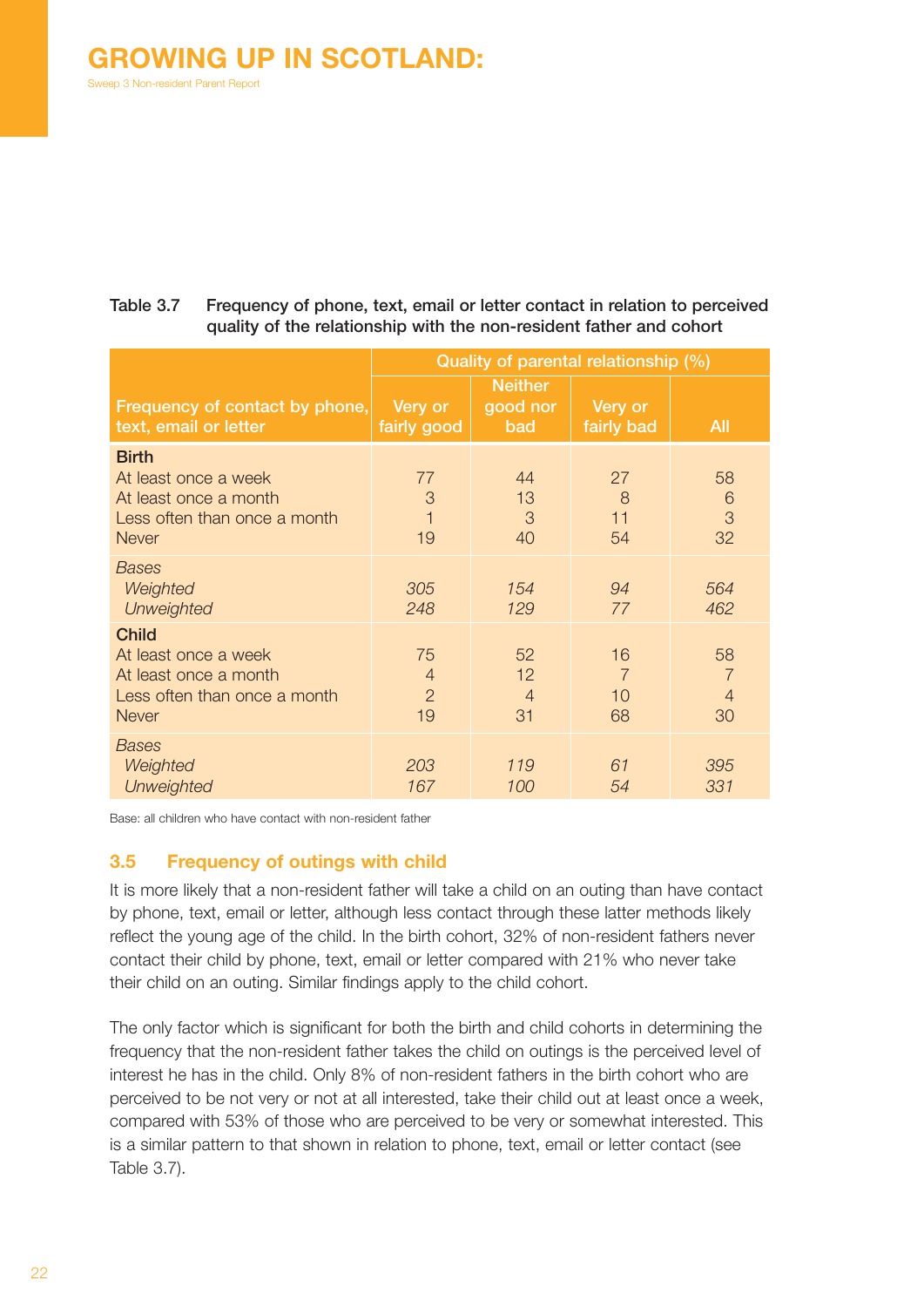





Bases: Children in contact with non-resident father at sweep 3 in birth cohort: Weighted – 558, unweighted – 457

#### **3.6 Frequency of buying toys, clothing or equipment**

Not surprisingly, non-resident fathers buy toys, clothing or equipment for their child less frequently than they have them to stay overnight, have indirect contact with them or take them on outings. Only 23% of non-resident fathers in the birth cohort were said to buy their child an item at least once a week and 28% never buy their child anything, apart from on special occasions.

The quality of the relationship between the natural parents, as perceived by the mother, was shown to be strongly related to the frequency that non-resident fathers buy their child toys, clothing or equipment, for both the birth and child cohorts. Where the relationship was perceived to be very or fairly good, 39% of non-resident fathers in the birth cohort buy items at least once a week, compared with only 3% where the relationship was perceived to be fairly or very bad.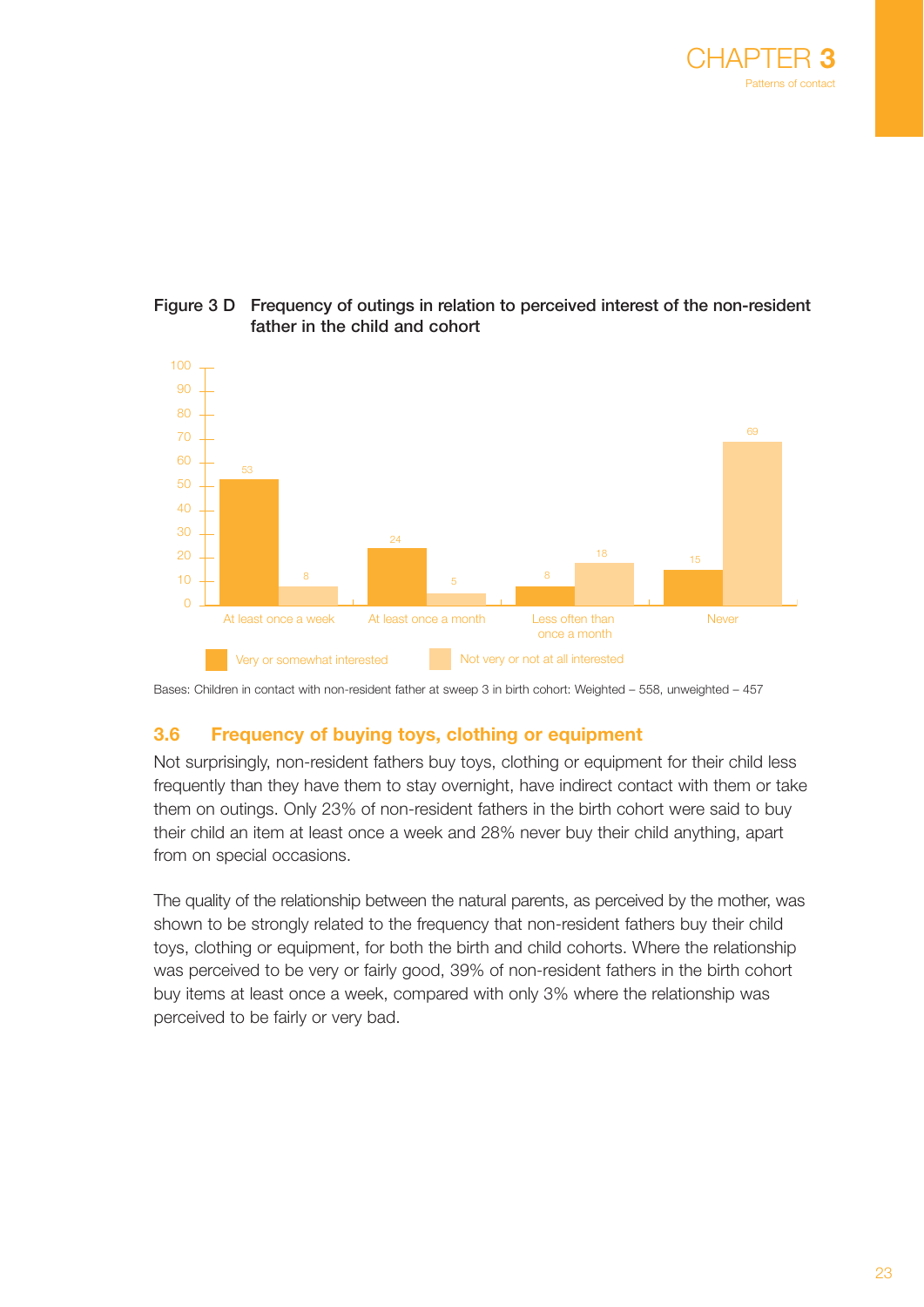**GROWING UP IN SCOTLAND:**

Sweep 3 Non-resident Parent Report

**Table 3.8 Frequency of buying toys, clothing or equipment (apart from on special occasions like birthdays) in relation to perceived quality of the relationship with the non-resident father and cohort**

|                                                                                                               | Quality of parental relationship (%) |                                   |                       |                      |
|---------------------------------------------------------------------------------------------------------------|--------------------------------------|-----------------------------------|-----------------------|----------------------|
| Frequency of buying toys,<br>clothes or equipment                                                             | Very or<br>fairly good               | <b>Neither</b><br>good nor<br>bad | Very or<br>fairly bad | All                  |
| <b>Birth</b><br>At least once a week<br>At least once a month<br>Less often than once a month<br><b>Never</b> | 39<br>41<br>9<br>12                  | 6<br>34<br>18<br>42               | 3<br>15<br>25<br>57   | 23<br>35<br>14<br>28 |
| <b>Bases</b><br>Weighted<br><b>Unweighted</b>                                                                 | 304<br>247                           | 152<br>127                        | 92<br>75              | 556<br>456           |
| <b>Child</b><br>At least once a week<br>At least once a month<br>Less often than once a month<br><b>Never</b> | 26<br>40<br>19<br>14                 | 10<br>27<br>22<br>41              | 3<br>8<br>27<br>62    | 19<br>31<br>21<br>30 |
| <b>Bases</b><br>Weighted<br>Unweighted                                                                        | 202<br>166                           | 118<br>99                         | 57<br>50              | 388<br>325           |

Base: all children who have contact with non-resident father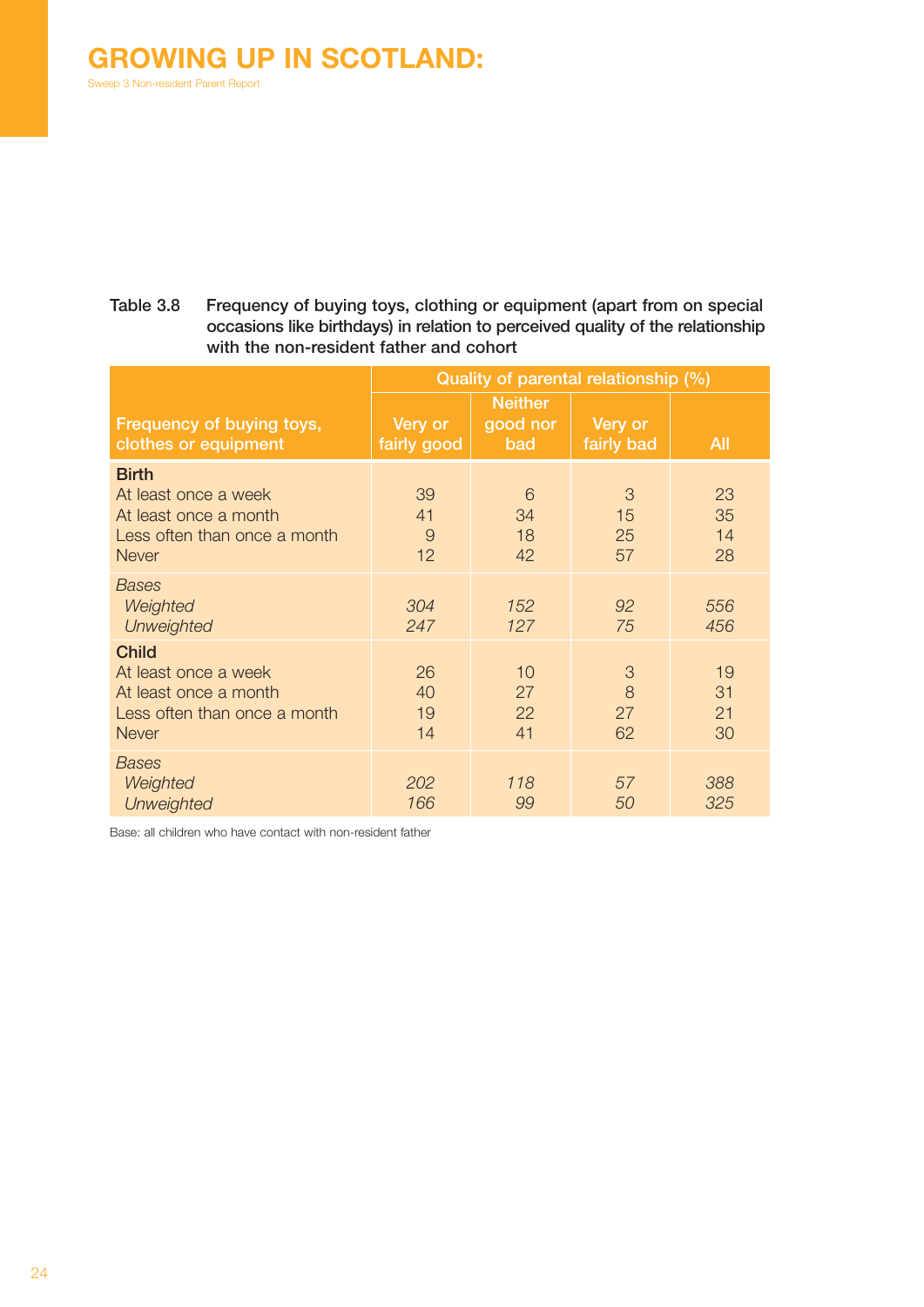

#### **3.7 Changes in patterns of contact over time**

As the *Growing Up in Scotland* study has now collected data for three years for both the birth and child cohorts, it is possible to conduct longitudinal analysis looking at changes in contact over the three years. For both the birth and child cohorts, nearly 80% of the contact with non-resident fathers remained the same across the three sweeps, however, the cohorts show very different patterns of contact during this time.

Forty-nine percent of non-resident fathers in the birth cohort had contact consistently at all three sweeps compared with only 29% who had no contact at any sweep and 22% who have changed contact arrangements at some point over the three sweeps. In contrast, in the child cohort the non-resident father was just as likely to have had contact at all three sweeps as he was to have had no contact at any of the sweeps (37% compared with 40%), with 33% having changed contact arrangement over the three sweeps.

There have also only been small changes to the frequency of contact across time. For those who had contact at least once a week at sweep 1, the majority still had weekly contact at sweep 3. For example, in the birth cohort 77% maintained weekly contact between sweeps 1 and 3. The most common change in contact, for the birth cohort, was for non-resident fathers to reduce their frequency of contact; 11% changed from having contact at least once a week at sweep 1 to having contact less than once a week at sweep 3. However, 7% increased their contact from less than once a week at sweep 1 to at least once a week at sweep 3. For the child cohort 65% maintained contact at least once a week, 15% maintained contact at less than once a week, 10% increased their contact and a further 10% reduced the frequency of their contact.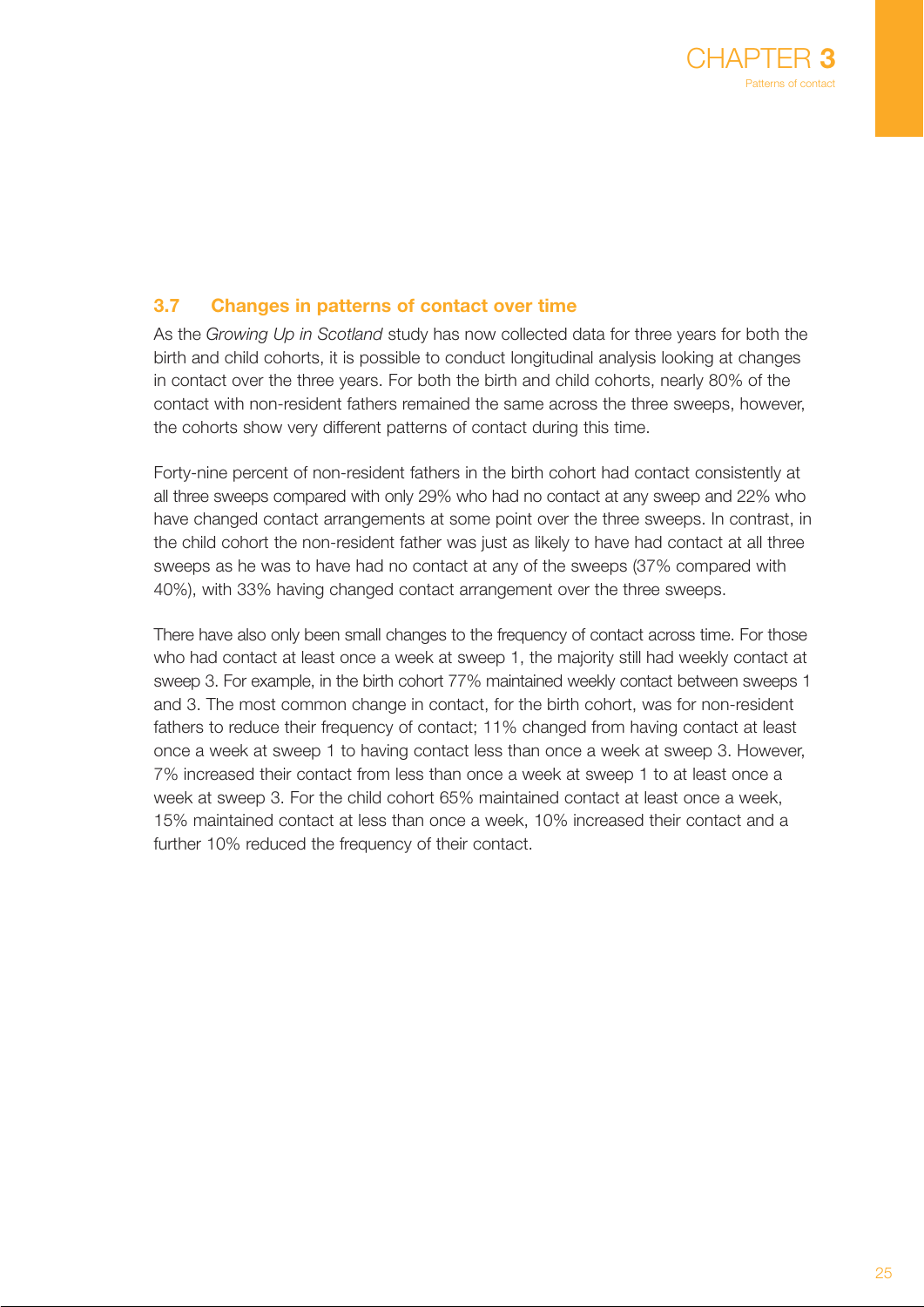PHOTO REDACTED DUE TO THIRD PARTY RIGHTS OR OTHER LEGAL ISSUES

chapter NEGOTIATING CONTACT, DECISION MAKING,<br>AND MANAGING CONFLICT OVER CONTACT REGOTIATING CONTACT, DECISION MAKING,<br>AND MANAGING CONFLICT OVER CONTACT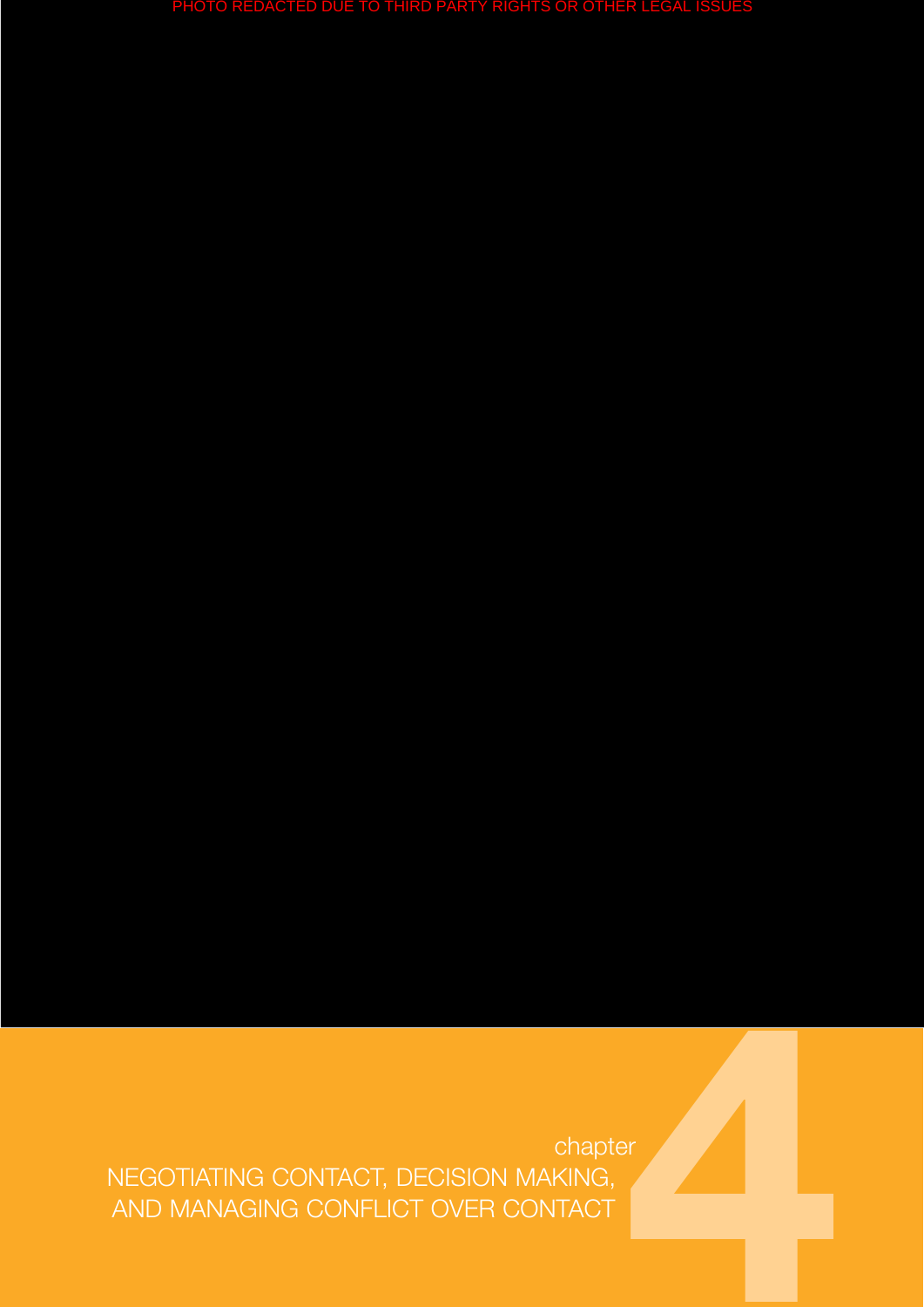#### **4.1 Parental conflict**

To measure levels of conflict between the resident and non-resident parent, a conflict scale was formed using six items in the non-resident parent section of the questionnaire. These were:

- *How would you describe your relationship with [the child's] natural father/mother? (Five-point scale ranging from very good to very bad)*
- *When you have a serious disagreement with ^childname's father, how often do you…*
	- *just keep your opinions to yourself?*
	- *discuss your disagreements calmly?*
	- *argue heatedly or shout at each other?*
	- *reach a compromise?*
	- *criticise each other?*

(Four-point scale – Often, Sometimes, Hardly ever, Never – respondents could also indicate that they 'don't have disagreements' with the child's non-resident parent).

These six items were used to create a measure of conflict between the resident and non-resident parent, ranging between 6 and 30. A higher score indicated greater conflict between parents. Actual scores ranged from 11 to 30, indicating that no parents said they 'did not have disagreements' with the non-resident parent at all. As can be seen in the table below, the mean for both cohorts was just under 19, with a standard deviation of approximately four points.

#### **Table 4.1 Mean conflict scores by cohort**

|              | Conflict score (6 to 30) |     |                       |  |  |
|--------------|--------------------------|-----|-----------------------|--|--|
| Cohort       | Mean                     |     | <b>Std. Deviation</b> |  |  |
| <b>Birth</b> | 18.8                     | 392 | 3.7                   |  |  |
| Child        | 18.5                     | 279 | 3.6                   |  |  |

Analysis was undertaken to explore whether certain parents were more likely to have a highly conflictual relationship than others, and whether circumstances earlier in the child's life were more likely to lead to this situation at sweep 3. Interestingly, there appeared to be no significant difference between most socio-demographic factors and the amount of conflict reported at sweep 3, including whether the respondent had re-partnered (although this may be due to the relatively small numbers). The exception to this was employment status, with respondents in households with no-one in employment having a higher conflict scale than those in households with at least one parent working part-time or full-time.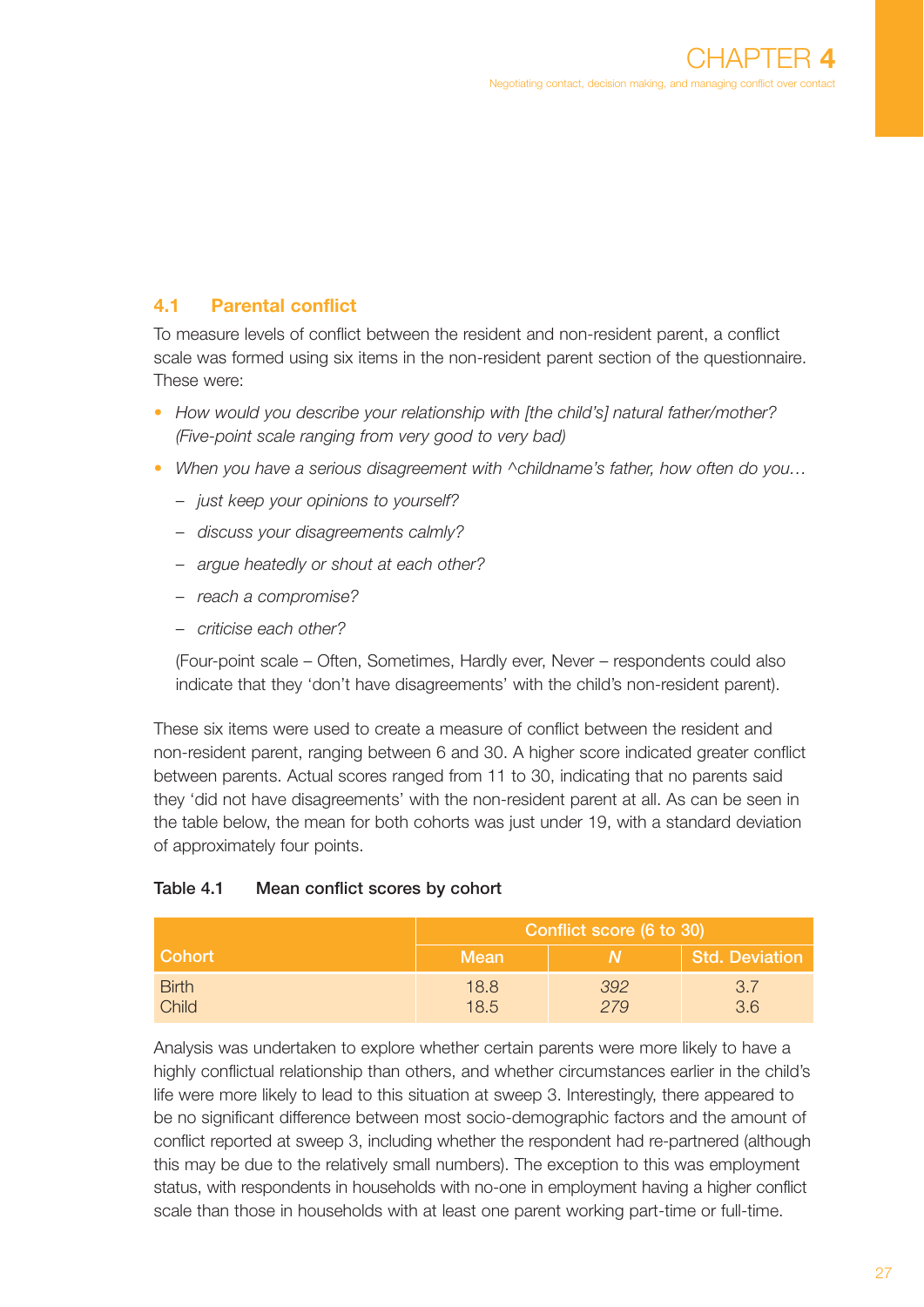As may be expected, higher conflict parents also showed other negative parenting characteristics. Parents who had a higher conflict score were less likely than those with a lower score to have reported the non-resident parent being 'very interested' in the child at sweep 1, as can be seen in Table 4.2. Given the subjective nature of these scales this is perhaps not surprising. Higher conflict parents were also less likely to report the non-resident parent making a regular financial contribution to the child's maintenance at

| Interest non-resident father | Conflict score (6 to 30) |     |                       |  |
|------------------------------|--------------------------|-----|-----------------------|--|
| shows in child (sweep 1)     | <b>Mean</b>              | N   | <b>Std. Deviation</b> |  |
| Very interested              | 18.5                     | 233 | 3.7                   |  |
| Somewhat interested          | 20.0                     | 63  | 3.6                   |  |
| Not very interested          | 18.3                     | 16  | 3.5                   |  |
| Not at all interested        | 20.1                     | 18  | 4.5                   |  |
| <b>Total</b>                 | 18.8                     | 329 | 3.7                   |  |

|  | Table 4.2 Mean conflict scores by interest shown in child at sweep 1 (birth cohort) |  |  |  |
|--|-------------------------------------------------------------------------------------|--|--|--|
|--|-------------------------------------------------------------------------------------|--|--|--|

sweep 1. Interestingly, whether the non-resident parent was in contact at all at sweep 1, and if so, the frequency of that contact, was not significantly related to level of conflict.

Whilst the difference in level of conflict by level of interest at sweep 1 is clear, the difference in scores between those non-resident parents who were reported as being very interested at sweep 3 and those non-resident parents who were reportedly less interested at sweep 3 was more stark. Where the non-resident father was shown to be very interested at sweep 3, the mean conflict score was 17.6, compared with 21.4 for those who were not very interested and 23.7 for those fathers who were not at all interested (notably, however, numbers in this last group are very low).

| Table 4.3 Mean conflict scores by interest shown in child at sweep 3 (birth cohort) |  |  |
|-------------------------------------------------------------------------------------|--|--|
|                                                                                     |  |  |

| Interest non-resident father<br>shows in child (sweep 3) | Conflict score (6 to 30) |     |                       |  |
|----------------------------------------------------------|--------------------------|-----|-----------------------|--|
|                                                          | Mean                     | Ν   | <b>Std. Deviation</b> |  |
| Very interested                                          | 17.6                     | 292 | 3.3                   |  |
| Somewhat interested                                      | 20.4                     | 122 | 3.6                   |  |
| Not very interested                                      | 21.4                     | 48  | 3.6                   |  |
| Not at all interested                                    | 23.7                     |     | 2.4                   |  |
| All                                                      | 18.8                     | 469 | 37                    |  |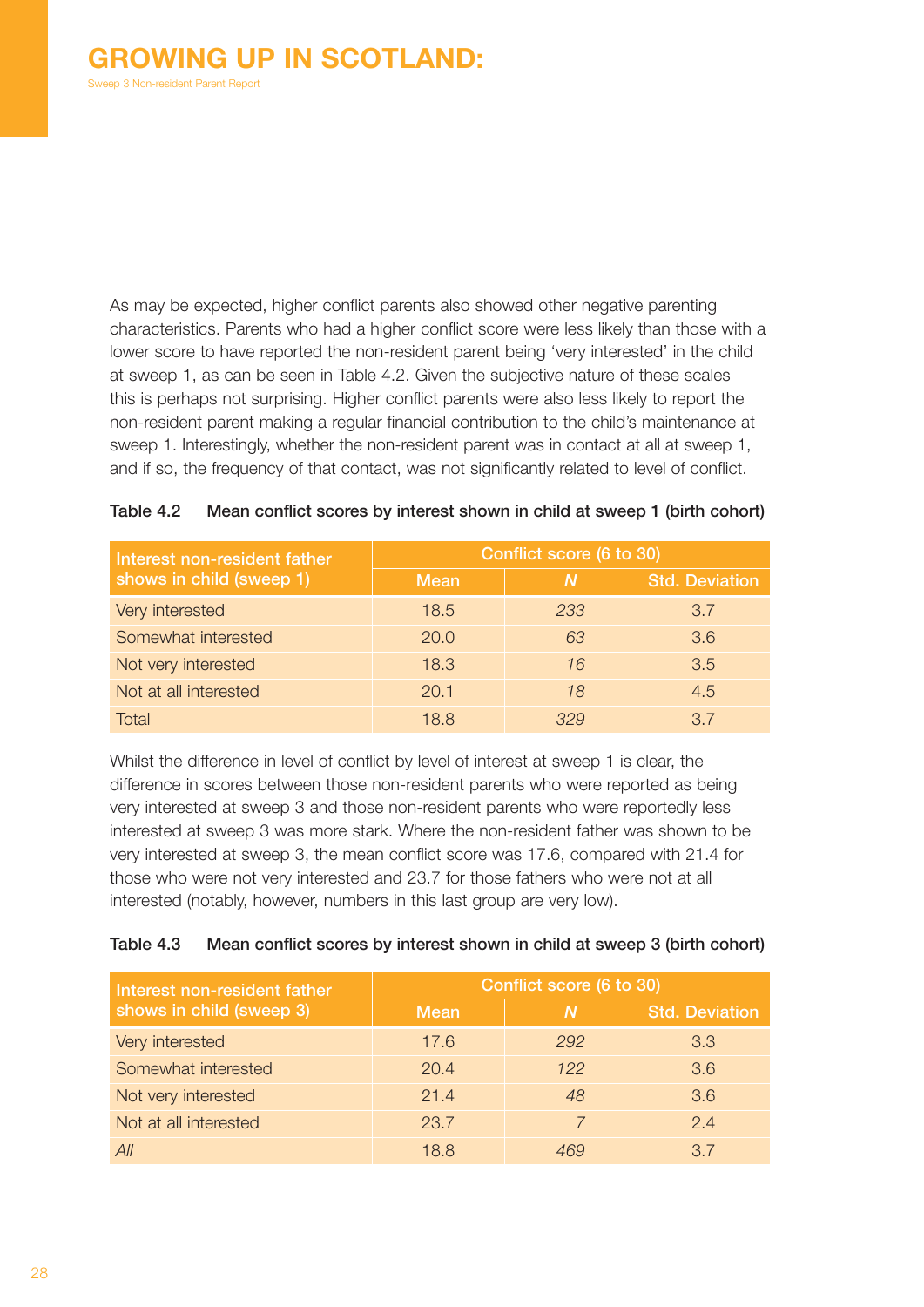#### **4.2 How arrangements were made**

Overall, 5% of families with a non-resident parent in each cohort had been to court at some point in relation to contact between the child and the non-resident parent. This is consistent with many research findings elsewhere which show that the great majority of contact is negotiated informally by the parents, perhaps with some professional help, but without the involvement of the court, and that those cases which do end up in court tend to be concentrated in the high conflict end of the spectrum. There were no significant patterns in the method of agreeing contact arrangements by socio-demographic factors, although there was some suggestion that households in the managerial and professional occupations were less likely to report having gone to court than were other households. As may be expected, those respondents who had been to court over contact arrangements were far more likely to report having a bad or very bad relationship with the other parent, particularly in the birth cohort, as Figure 4 A demonstrates. While the likelihood of using the courts rises sharply as parental relationships become poorer, the great majority even of those with very poor parental relationships did not use the courts. Less than a quarter (24%) of those respondents who had a 'very bad' relationship with the other parent reported going to court, in contrast to just 1% who had a very good relationship.

#### **Figure 4 A Percentage ever been to court over contact between child and nonresident parent by resident parent's perception of their relationship with the non-resident parent (birth cohort only)**



Base: Children with a non-resident parent at Sweep 3 in the birth cohort: Weighted – 542, unweighted – 436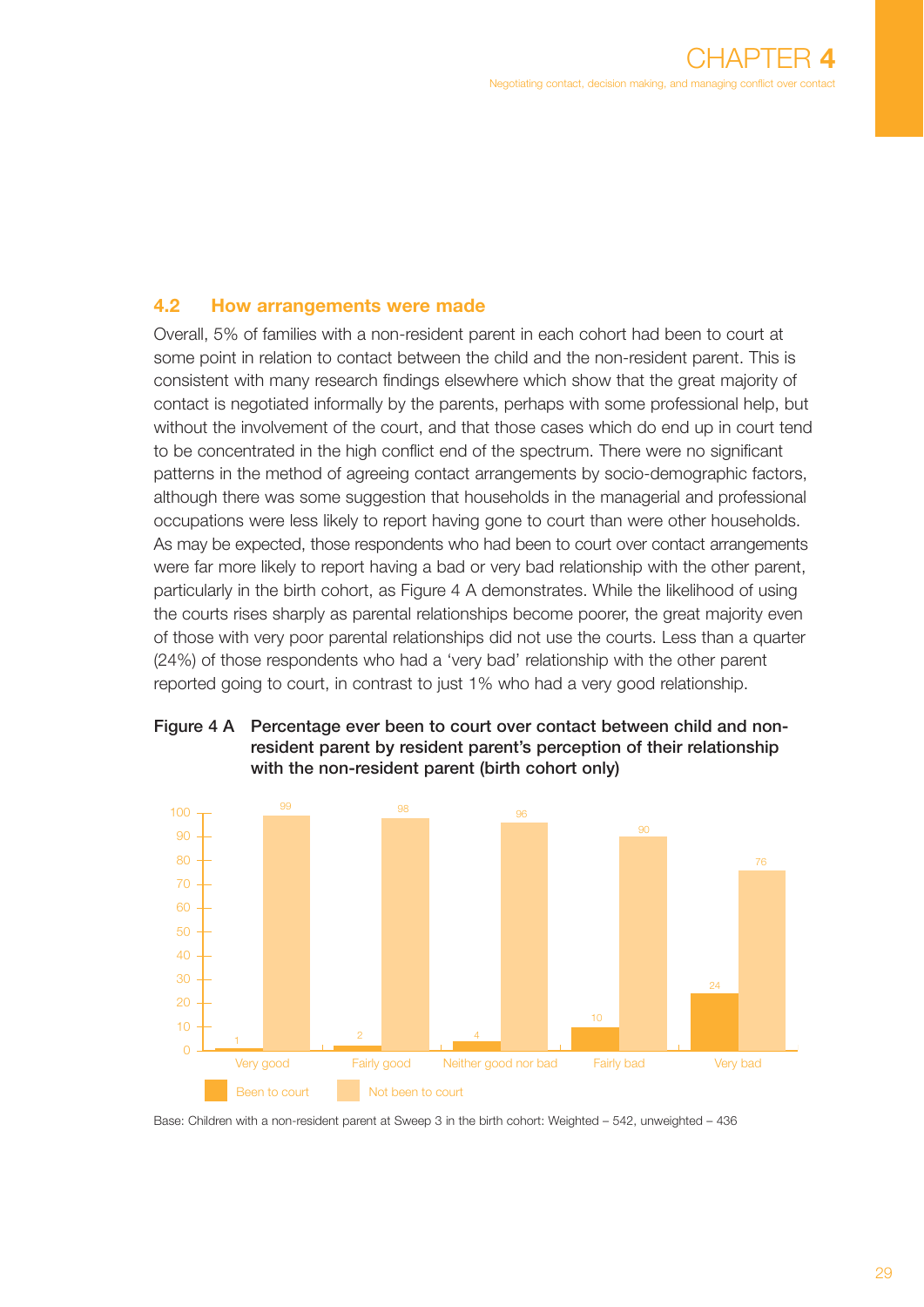Sweep 3 Non-resident Parent Report

In the birth cohort, there was also a strong correlation between the reported interest shown by the non-resident parent in the child and the likelihood of having gone to court. Almost a quarter of those non-resident parents reported as being 'not very interested' or 'not at all' interested had been to court in contrast to just 2% of those reported as being 'somewhat' or 'very' interested. This was seen to be very different in the child cohort, where arrangements were almost equally as likely to have been made through the courts not matter whether the non-resident parent was very interested or not at all interested in the cohort child (Table 4.4). As we have seen above, this measure is subjective – it is the resident parent's *perception* of the non-resident parent's interest in the child – and there is a strong correlation between the parental relationship and the perception of the non-resident parent's interest in the child which is likely to impact here and the direction of which is difficult to ascertain.

|                                               | Interest in child (%)          |                                      |  |
|-----------------------------------------------|--------------------------------|--------------------------------------|--|
| Arrangements made through court               | Very or somewhat<br>interested | Not very or not<br>at all interested |  |
| <b>Birth</b><br>Yes<br><b>No</b>              | $\overline{2}$<br>98           | 23<br>77                             |  |
| <b>Bases</b><br>Weighted<br>Unweighted        | 447<br>383                     | 6<br>53                              |  |
| <b>Child</b><br>Yes<br><b>No</b>              | 5<br>95                        | $\overline{4}$<br>96                 |  |
| <b>Bases</b><br>Weighted<br><b>Unweighted</b> | 320<br>268                     | 52<br>44                             |  |

#### **Table 4.4 Whether parents have been to court about contact by reported interest non-resident parent shows in child and cohort**

More specifically, the resident parent was asked about how the current contact arrangements were made. The majority of parents had made current arrangements informally between themselves and the other parent, although 7% in the child cohort and 4% in the birth cohort had made arrangements formally but not through a court. Those who made arrangements formally, using lawyers or mediators but not in court, did so either because previous contact arrangements were causing problems or to avoid any problems or arguments in the future.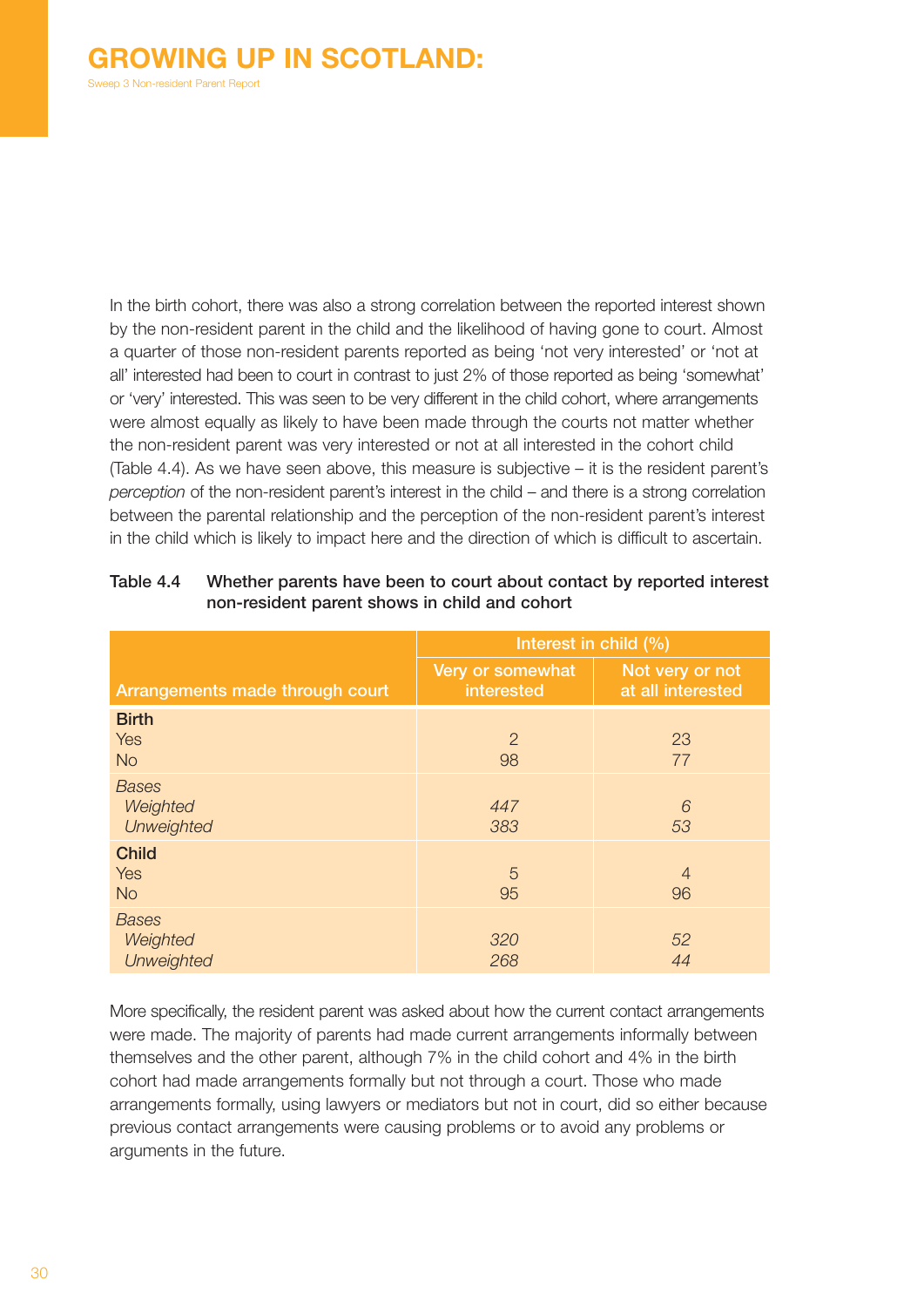

**Figure 4 B How current contact arrangements were made by cohort**

Base: Children with a non-resident parent at sweep 3 in the birth cohort: Weighted – 544, unweighted – 437

For most families, contact arrangements held a large degree of stability over time and for over three-quarters in each cohort arrangements had always been the same. Interestingly, there was no significant difference between the older and younger children here; only around 5% of respondents in each cohort reported that arrangements were 'always changing'. Any changes in arrangements were usually viewed by the resident parent as being positive for the child (around two-fifths in each cohort) or as making no difference for a further two-fifths. Unsurprisingly, parents who are able to work out arrangements between themselves have a lower average conflict score than parents who resort to formal means.

| How contact arrangements                                | Conflict score (6 to 30) |     |                       |
|---------------------------------------------------------|--------------------------|-----|-----------------------|
| were made                                               | <b>Mean</b>              | N   | <b>Std. Deviation</b> |
| Formally through a court                                | 21.1                     | 23  | $4.2^{\circ}$         |
| Formally using lawyers or<br>mediators but not in court | 20.9                     | 45  | 3.9                   |
| Informally using mediators                              | 19.3                     | 8   | 1.8                   |
| Informally between me and the<br>child's other parent   | 18.4                     | 577 | 3.6                   |
| Something else                                          | 18.6                     | 18  | 4.0                   |
| All                                                     | 18.6                     | 671 | 3.7                   |

#### **Table 4.5 Mean conflict scores by way in which current contact arrangements were made (birth cohort)**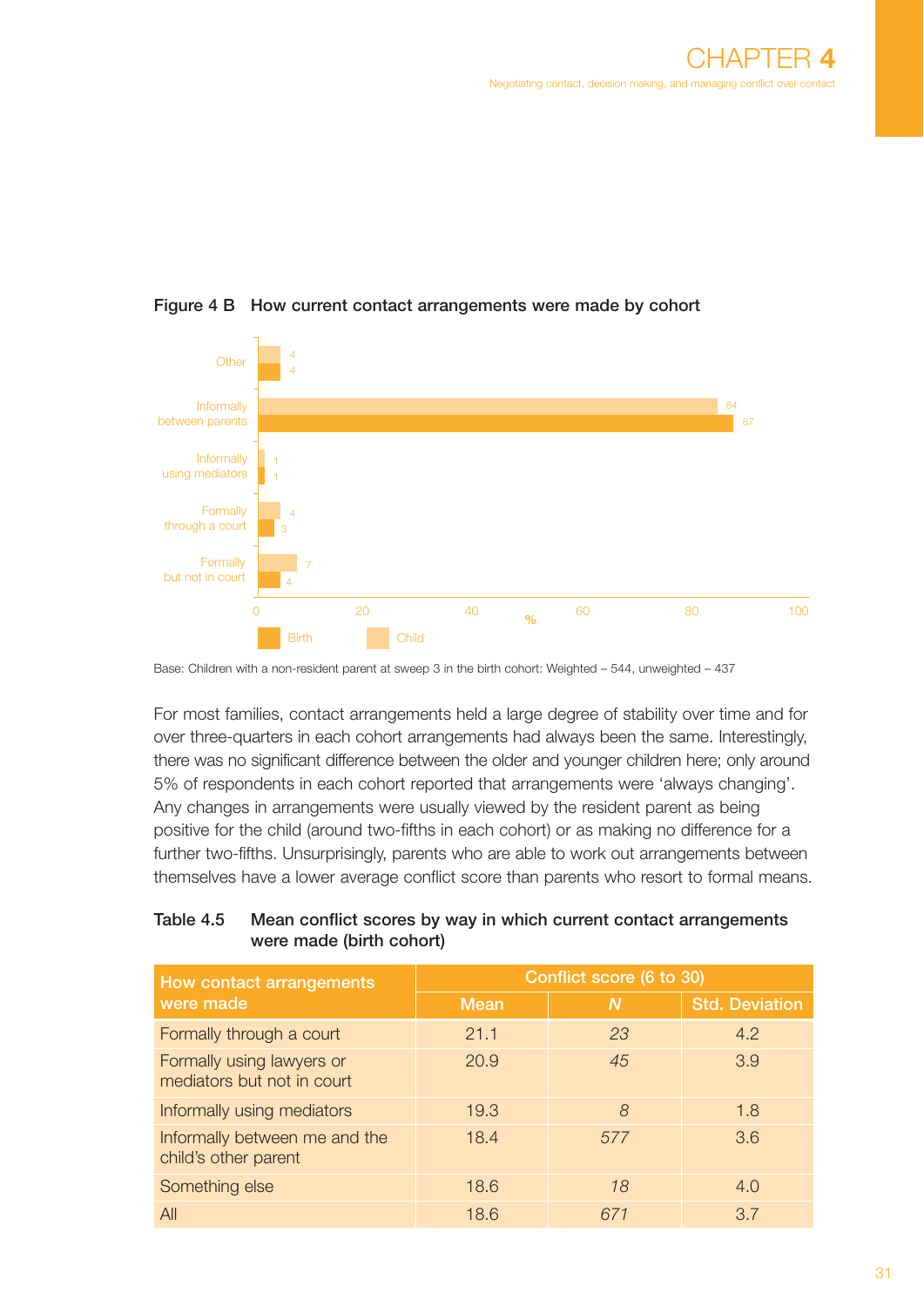#### **4.3 Non-resident parent's involvement in decisions**

As discussed in sections 1 and 3.2, parental responsibilities, as set out in section 1 of the 1995 Act, include 'to safeguard and promote the child's health, development and welfare;' to provide appropriate direction and guidance to the child, and 'if the child is not living with the parent, to maintain personal relations and direct contact with the child on a regular basis', if that would be in the child's best interests. Thus parental responsibilities requires that a parent, whether living with the child or not, is involved in the key health, developmental, educational and welfare decision-making affecting the child. Until now, little has been known about how much involvement generally non-resident parents with parental responsibilities have in decision making about their child.

At sweep 3, respondents were asked how involved the non-resident parent was in making decisions about the cohort child, both generally, and with regards to specific issues such as food, discipline and education (the latter for the child cohort only). Overall, 31% of respondents in the birth cohort and 26% in the child cohort said that they always or almost always asked for the non-resident father's views when making major decisions about the cohort child, with a further 18% and 12%, respectively, asking for their views often. Once more, the socio-economic status of parents did not affect the amount of involvement the non-resident parent had in decision making. However, the amount of face-to-face contact the non-resident parent had with the child, frequency of overnight stays, and whether the non-resident parent paid maintenance were all significantly associated with involvement in decision-making showing how well these measures demonstrate key parental responsibilities, provide opportunities for meeting parental responsibility and serve as good indicators of other parental responsibilities.

Non-resident parents who had frequent face-to-face contact (at least once a week) were more likely than those with less frequent contact to be always or almost always asked when making major decisions about the cohort child (35% in the birth cohort). Having the child to stay overnight at least once a week also increased the non-resident parent's involvement in decision-making, particularly in the birth cohort, where 40% of parents who had the child to stay over weekly were always or almost always involved in making major decisions about the cohort child. However, never having the child to stay overnight was less important here as long as regular face-to-face contact was maintained.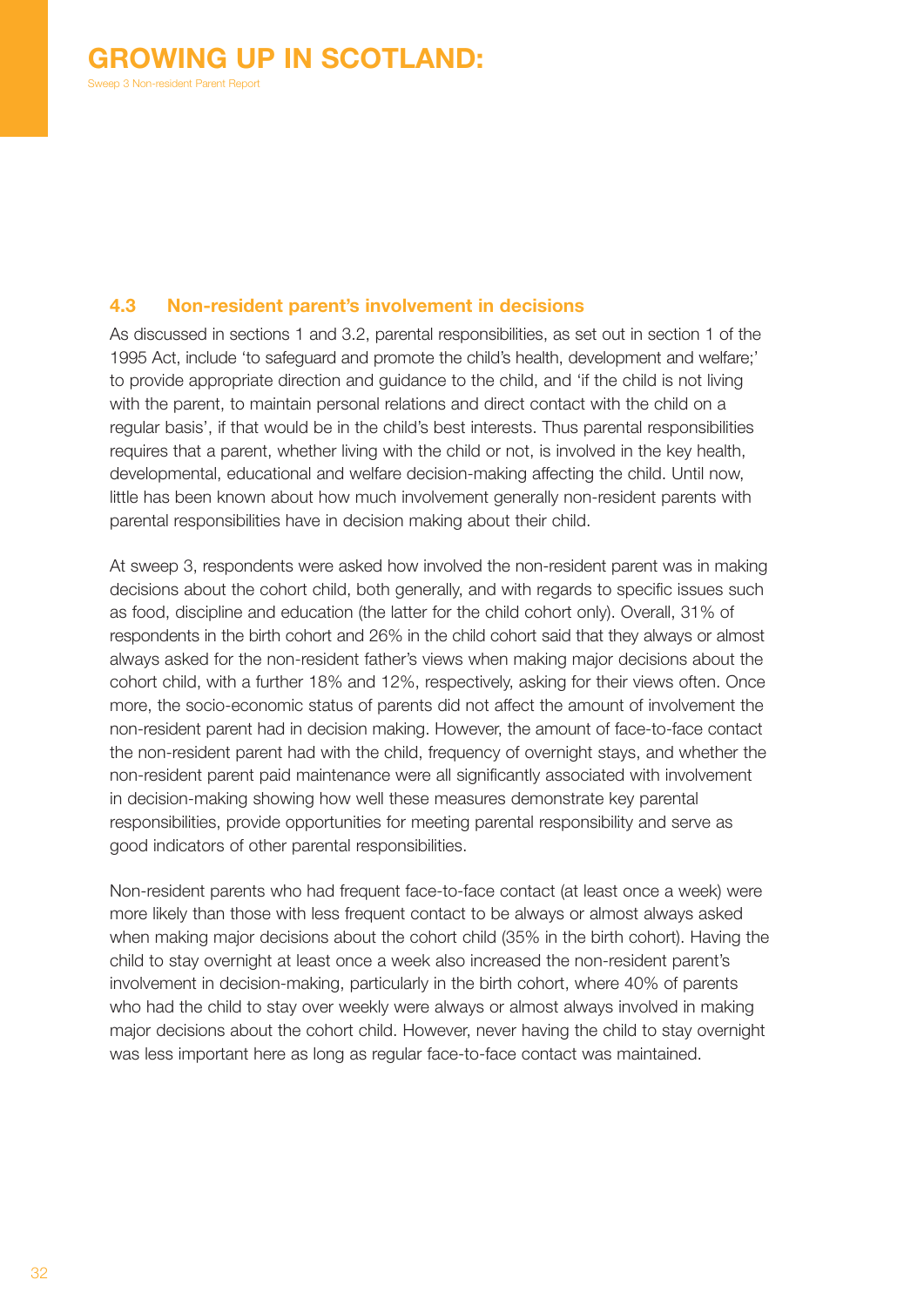As Figure 4 C indicates, non-resident parents had most influence in the 'bigger' areas of health, education and schooling, and discipline, with less influence in the more routine aspects of life, such as the food the cohort child eats and childcare. As may be expected, those non-resident parents who had regular weekly contact with their child were more likely than those non-resident parents who had less frequent contact to have some influence even in these everyday matters (e.g. 54% of those who see the child at least weekly having some influence on childcare, in contrast to 43% overall in the child cohort), although they were only slightly more likely to have 'a great deal of influence' (18% of those who see the child at least once a week having a great deal of influence on childcare compared with 0% of non-resident parents who saw their child less often than once a week in the child cohort). Patterns shown are similar for the birth cohort (although they were not asked about education and schooling). In summary, it appears that whilst fairly large proportions of non-resident parents were having no influence over decisions about their child's childcare and food consumption (over half having no influence in each case), more importantly many had no influence in more significant decisions about their child's education, schooling and health.



**Figure 4 C Non-resident parent's amount of influence on decisions on the cohort child (child cohort)**

Non-resident parents who contributed financially to the child's maintenance were more likely to both be asked for their opinion and to exert influence than those who did not. In the birth cohort, 60% of non-resident parents who made regular payments were always, almost always or often asked their opinion on major decisions about the cohort child, compared with 32% of those who made no payments. Notably, those who made regular payments were also reported to have greater influence on decisions about the more routine aspects of the child's life than were those who paid irregularly.

Bases: Children with a non-resident parent at Sweep 3 in the child cohort: Weighted – 256, unweighted – 217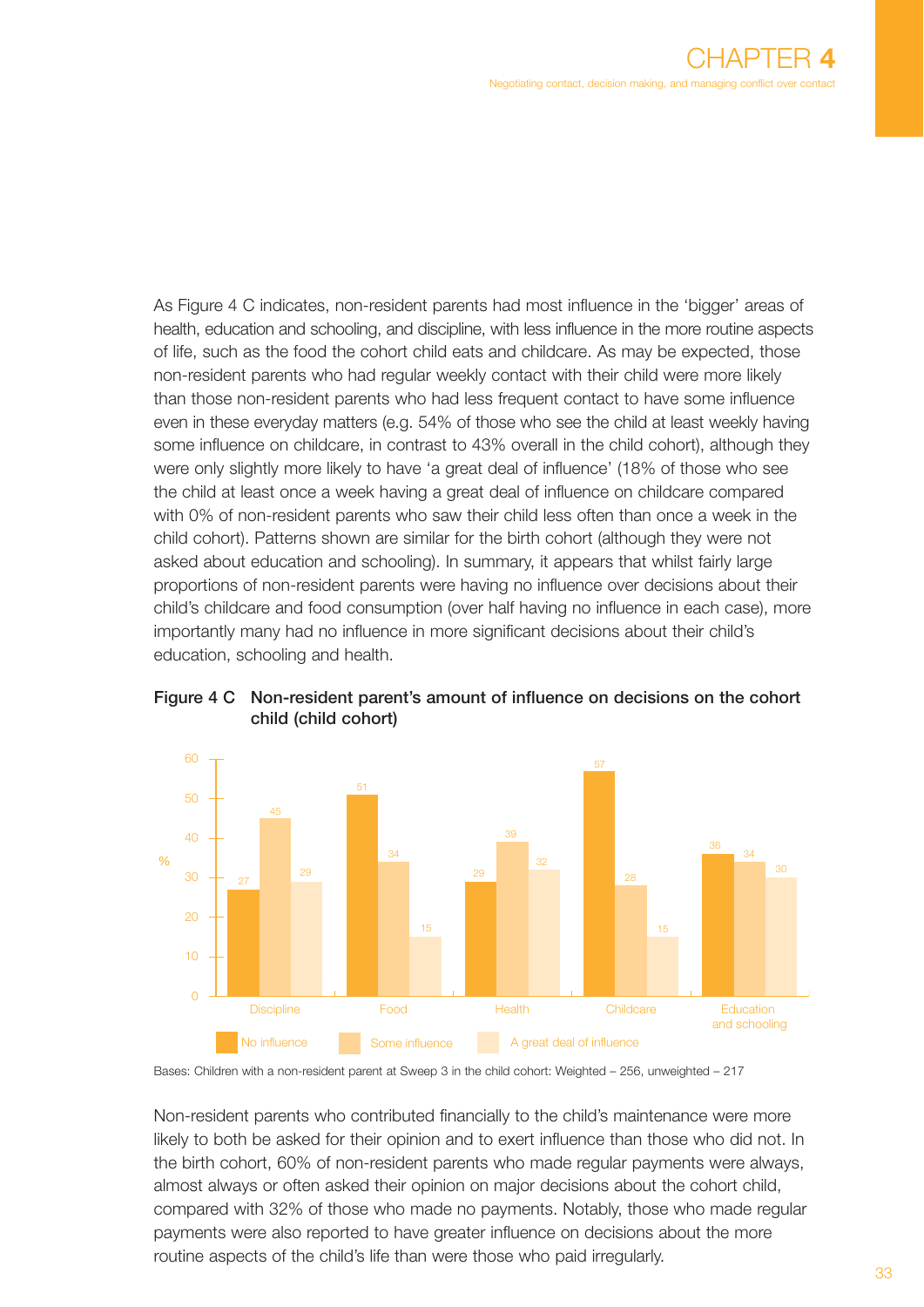Sweep 3 Non-resident Parent Report

Parents who had little conflict in their relationship with the non-resident parent were more likely to always ask for the other parent's views when making major decisions about the child, and were also more likely to report the non-resident parent having some, or a great deal of influence on a range of topics. As Figure 4 D demonstrates, those parents in the highest conflict band (in the birth cohort) were far more likely to report never or almost never asking for the other parent's opinion, compared with parents in the lowest conflict band, almost half of whom always, or nearly always asked the other parent's opinion. However, it is worth noting that even among parents who have a very conflictual relationship, 41% still ask for the non-resident parent's opinion always, almost always or often. Similar patterns could be seen in the child cohort.





Bases: Children with a non-resident parent at sweep 3 in the birth cohort: Weighted – 468, unweighted – 375

This data shows that positive parental relationships and low levels of conflict are key to understanding the more involved and successful carrying out of parental responsibilities by non-resident parents, and more effective parenting across households where a child's parents do not live together.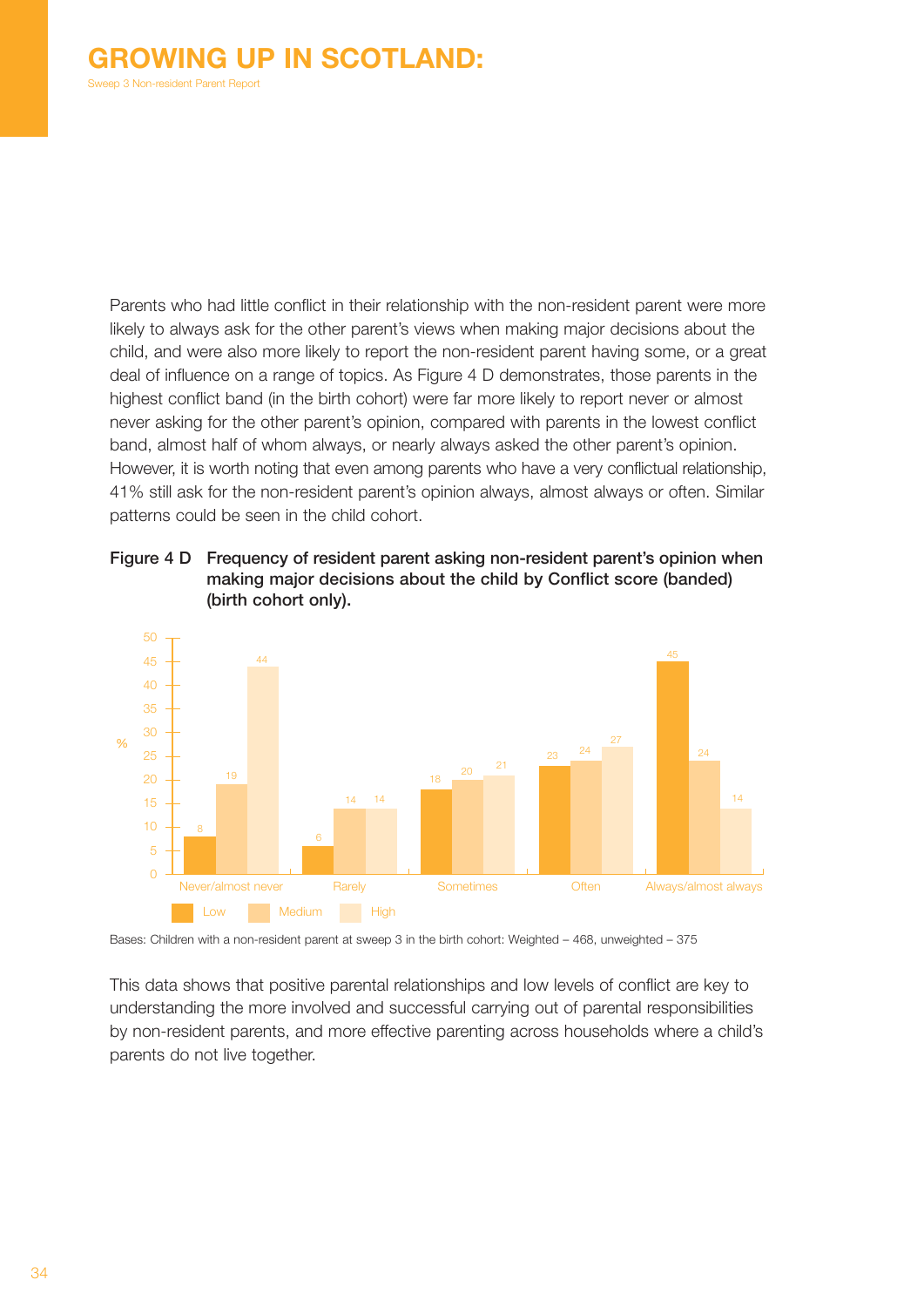Negotiating contact, decision making, and managing conflict over contact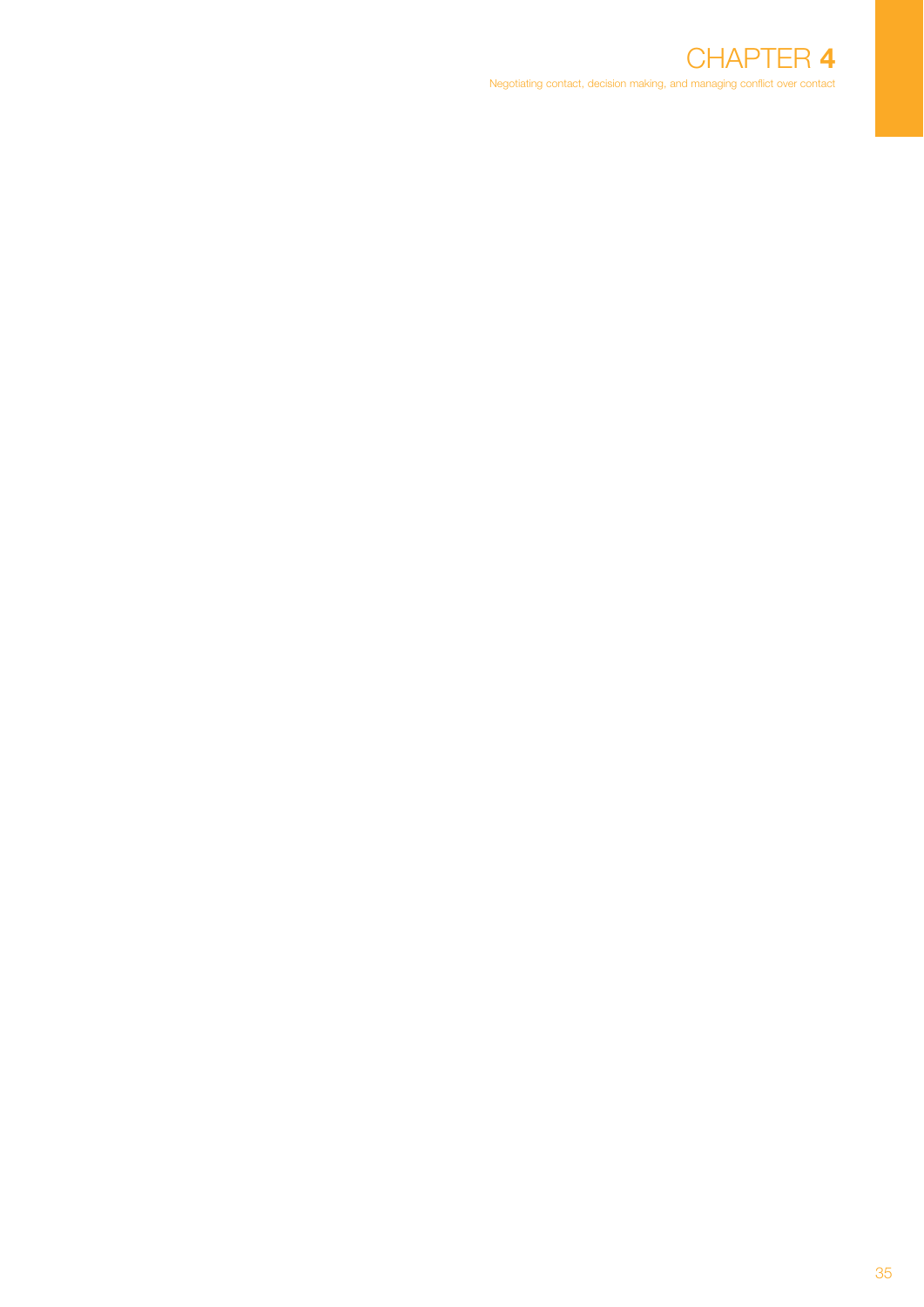PHOTO REDACTED DUE TO THIRD PARTY RIGHTS OR OTHER LEGAL ISSUES

chapter<br>CONCLUSION CONCLUSION<br>CONCLUSION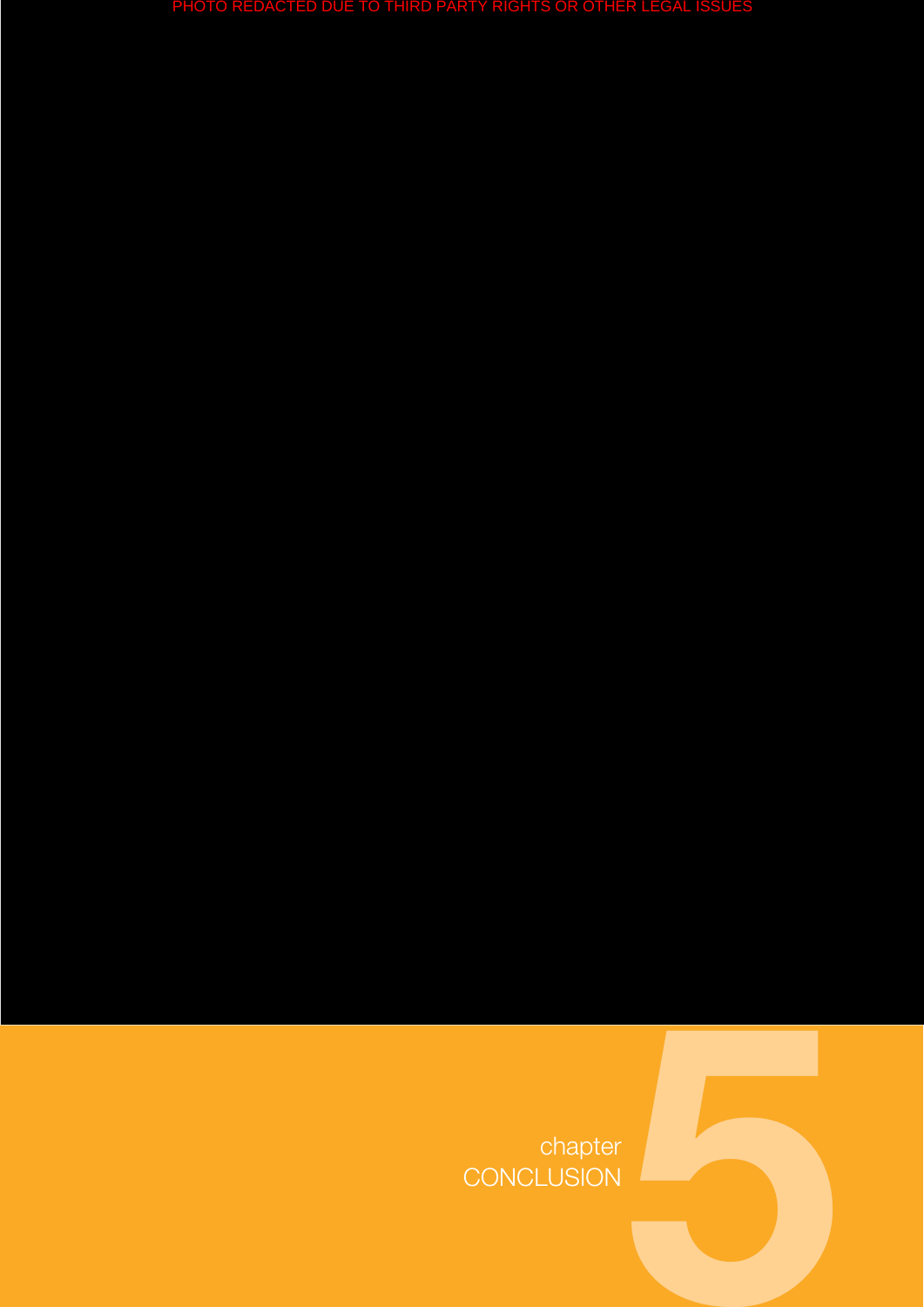

The majority of children in both the birth and child cohorts have lived at all three sweeps with their mothers and biological fathers. However, a significant proportion, about one-fifth of the birth cohort and one-quarter of the child cohort, had a non-resident father at sweep 3. Although non-resident fatherhood is commonly associated with separation and household transitions, this is not the case for the birth or child cohorts, the majority of whom have not experienced parental separation since their non-resident fathers had never lived with them. Most children whose parents live apart (about two-thirds) have current, stable contact with their non-resident parent, whether or not the parents have previously cohabited. Most contact arrangements did not change across sweeps. In light of a non-resident parent's legal parental responsibility to maintain regular contact with their child, an issue of concern about which GUS does not have information is why one-third of children with a non-resident father do *not* have contact.

Where contact takes place, it is generally frequent, with face to face contact taking place at least once a week in the majority of cases. Contact is most common for previously married parents and least common for parents who have never cohabited. Long travel times for the non-resident parent adversely affects the frequency of contact. Other factors that affect the frequency of contact are the age of the mother and how interested the mother thinks the father is in the child. Contact is least frequent for children of teenage mothers and for children with no siblings.

A recurrent message from research is that contact is most beneficial to children if the level of conflict between their parents is low and if their parents can develop a cooperative post-separation parenting relationship. Most mothers report a very good or fairly good relationship with the non-resident father. The quality of this relationship is associated with higher levels of contact, more frequent contact, the father's greater perceived interest in the child, less conflict, more involvement of the non-resident parent in decision making about the child and their greater exercise of parental responsibilities. It is worth bearing in mind that these findings apply to parents of very young children and it will be of interest to know how parents' relationships and their decision making will evolve as children get older and start school. Since GUS has not been able to interview non-resident fathers, we cannot say how similar are their perceptions of the quality of the relationship with the resident parent.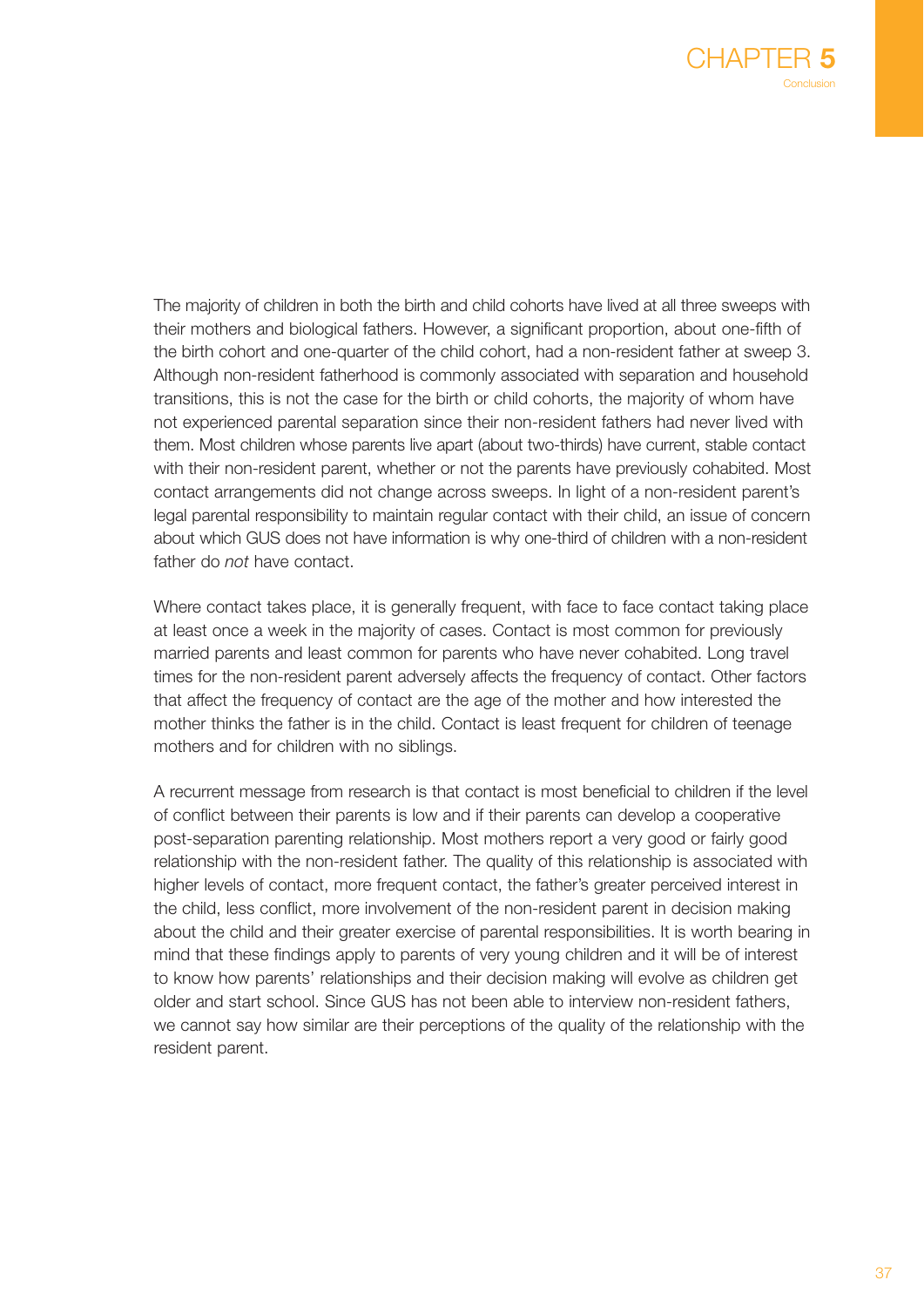Sweep 3 Non-resident Parent Report

The great majority of parents (over 85%) are able to arrange contact informally between themselves with no professional or outside help. A small minority made use of help from lawyers (7% of the child cohort; 4% of the birth cohort), mediators (1%) or other professionals (4%). Only about one in twenty cases where parents live apart involve the courts. That proportion rises to about one in four in cases where the main carer reports that the non-resident parent is not very interested in the child or the parental relationship is very bad. An issue of concern is the high level of contact taking place in the context of high conflict and poor parental relationships, both of which have been associated in the research literature with adverse child outcomes. This merits further examination in subsequent sweeps of this study.

While contact cases that reach the courts are more likely to be at the high conflict end of the spectrum and involving very poor parental relationships, the majority of high conflict cases manage to arrange contact without court involvement. How they achieve this is not known. It is not clear from the data what distinguishes cases that end up involving the courts from those that manage to resolve conflict or disputes without the courts.

The picture of child contact that emerges from sweep 3 for both cohorts, a population sample, differs from many child contact studies whose samples are drawn from court records, lawyers caseloads or from clients of family support organisations, or clinical samples. A high level and frequency of child contact is taking place for a large minority of all children, and the great majority of children whose parents live apart. Most of this across household parenting seems to be negotiated privately by parents without professional support and most parents seem to have adequate parenting relationships, at least as reported by the child's main carer. How these patterns evolve as children get older and as parents' lives may become more complex will continue to be of interest in subsequent sweeps of the *Growing Up in Scotland* study.